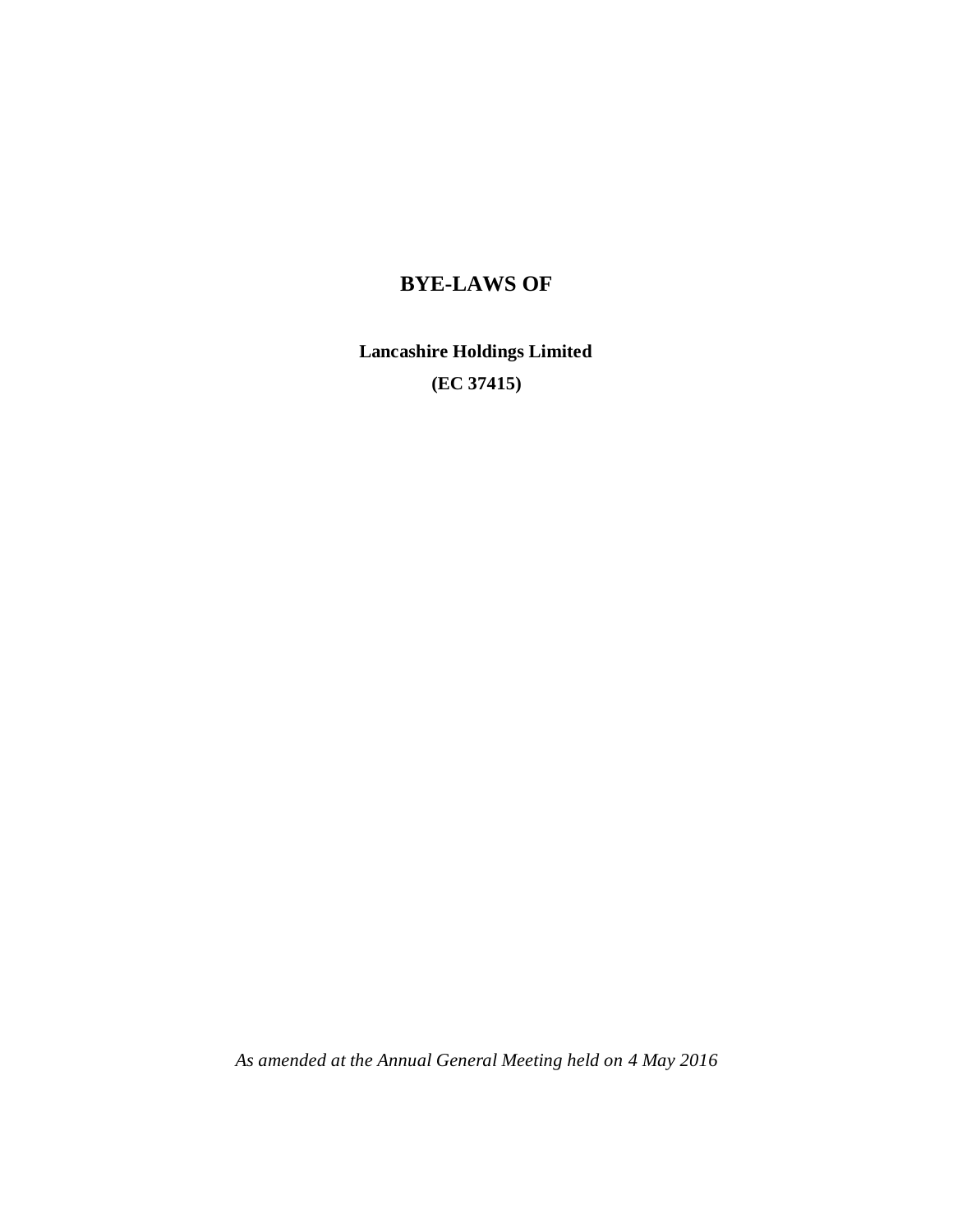#### **Interpretation**

1. Definitions

#### **Shares**

- 2. Power to Issue Shares
- 3. Power of the Company to Purchase its Shares
- 4. Rights Attaching to Shares
- 5. Calls on Shares
- 6. [Deleted]
- 7. Forfeiture of Shares
- 8. Share Certificates
- 9. Fractional Shares

#### **Registration of Shares**

- 10. Register of Members 11. Registered Holder Absolute Owner
- 12. Transfer of Registered Shares
- 13. Restrictions on Transfer
- 14. Transmission of Registered Shares

#### **Untraced Shareholders**

15. Untraced Shareholders

#### **Alteration of Share Capital**

16. Power to Alter Capital 17. Variation of Rights Attaching to Shares

#### **Dividends and Capitalisation**

- 18. Dividends
- 19. Power to Set Aside Profits
- 20. Method of Payment
- 21. Capitalisation

#### **Meetings of Members**

- 22. Annual General Meetings
- 23. Special General Meetings<br>24. Requisitioned General **Requisitioned General**
- Meetings 25. Notice
- 26. Giving Notice and Access
- 27. Postponement or Cancellation of General Meeting
- 28. Attendance and Security at General Meetings
- 29. Quorum at General Meetings
- 30. Chairman to Preside at General Meetings
- 31. Voting on Resolutions
- 32. Power to Demand a Vote on a Poll
- 33. Voting by Joint Holders of Shares

# **TABLE OF CONTENTS**

- 34. Instrument of Proxy
- 35. Representation of
- Corporate Member 36. Adjournment of General
	- Meeting
- 37. Written Resolutions 38. Directors Attendance at
- General Meetings

#### **Votes of Members**

- 39. General
- 40. Adjustment of Voting Power
- 41. Other Adjustments of Voting Power
- 42. Notice
- 43. Board Determination Binding
- 44. Requirement to Provide Information and Notice

#### **Certain Subsidiaries**

- 45. Voting of Subsidiary **Shares**
- 46. Bye-laws or Articles of Association of Certain Subsidiaries

#### **Directors and Officers**

- 47. Election of Directors
- 48. No Share Qualification
- 49. Term of Office of
- **Directors**
- 50. Alternate Directors
- 51. Removal of Directors
- 52. Vacancy in the Office of **Director**
- 53. Remuneration of Directors
- 54. Defect in Appointment of **Director**
- 55. Directors to Manage Business
- 56. Powers of the Board of **Directors**
- 57. Register of Directors and **Officers**
- 58. Appointment of Officers
- 59. Appointment of Secretary
- 60. Duties of Officers
- 61. Remuneration of Officers
- 62. Conflicts of Interest
- 63. Indemnification and Exculpation of Directors and Officers

#### **Meetings of the Board of Directors**

- 64. Board Meetings
- 65. Notice of Board Meetings
- 66. Electronic Participation in Meetings
- 67. Quorum at Board Meetings
- 68. Board to Continue in the Event of Vacancy
- 69. Chairman to Preside
- 70. Written Resolutions
- 71. Validity of Prior Acts of the Board

### **Corporate Records**

- 72. Minutes
- 73. Place Where Corporate Records Kept
- 74. Form and Use of Seal

### **Accounts**

- 75. Books of Account
- 76. Financial Year End

# **Audits**

- 77. Annual Audit
- 78. Appointment of Auditors
- 79. Remuneration of Auditors
- 80. Duties of Auditors
- 81. Access to Records

Company 86. Communications by the Company

87. Winding-Up

- 82. Financial Statements
- 83. Distribution of Auditors Report
- 84. Vacancy in the office of Auditor

**Voluntary Winding-Up and Dissolution**

**Changes to Constitution** 88. Changes to Bye-laws 89. Discontinuance

**Disclosure of Interests in Shares and Company Investigations**

> 90A. Provisions applicable to Bye-laws 90B and 90C 90B. Notification of Interests in

90C. Power of the Company to Investigate Interests in Shares

91. **Takeover Provisions**

Shares

#### **Communications** 85. Communications to the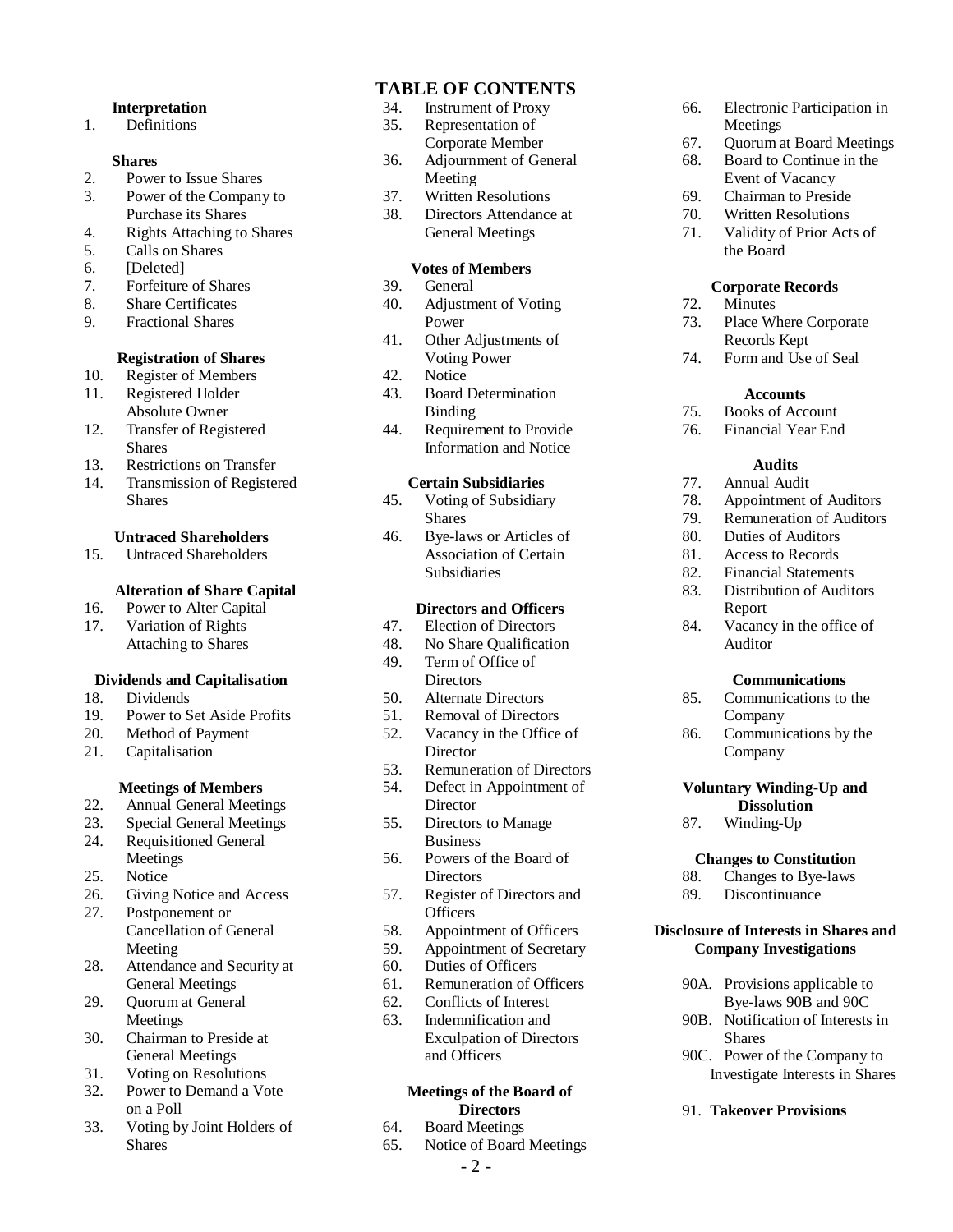# **INTERPRETATION**

# **1. Definitions**

**1.1** In these Bye-laws, the following words and expressions shall, where not inconsistent with the context, have the following meanings, respectively:

| Act                           | the Companies Act 1981, as amended from time to time;                                                                                                                                                                                                                                            |
|-------------------------------|--------------------------------------------------------------------------------------------------------------------------------------------------------------------------------------------------------------------------------------------------------------------------------------------------|
| <b>Alternate Director</b>     | an alternate director appointed in accordance with these<br>Bye-laws;                                                                                                                                                                                                                            |
| <b>Attribution Percentage</b> | with respect to a Member, the percentage of the Member's<br>shares that are treated as Controlled Shares of a Tentative<br>9.5% U.S. Shareholder;                                                                                                                                                |
| Auditor                       | includes an individual or partnership;                                                                                                                                                                                                                                                           |
| Board                         | the board of directors appointed or elected pursuant to these<br>Bye-laws and acting by resolution in accordance with the<br>Act and these Bye-laws or the directors present at a<br>meeting of directors at which there is a quorum;                                                            |
| City Code                     | The City Code on Takeovers and Mergers, as issued from<br>time to time by or on behalf of the Panel or any successor<br>to or replacement thereof from time to time issued by or on<br>behalf of the Panel or, for the avoidance of doubt, any<br>successor thereto or replacement body thereof; |
| Code                          | the Internal Revenue Code of 1986, as amended, of the<br>United States of America;                                                                                                                                                                                                               |
| Company                       | the company for which these Bye-laws are approved and<br>confirmed;                                                                                                                                                                                                                              |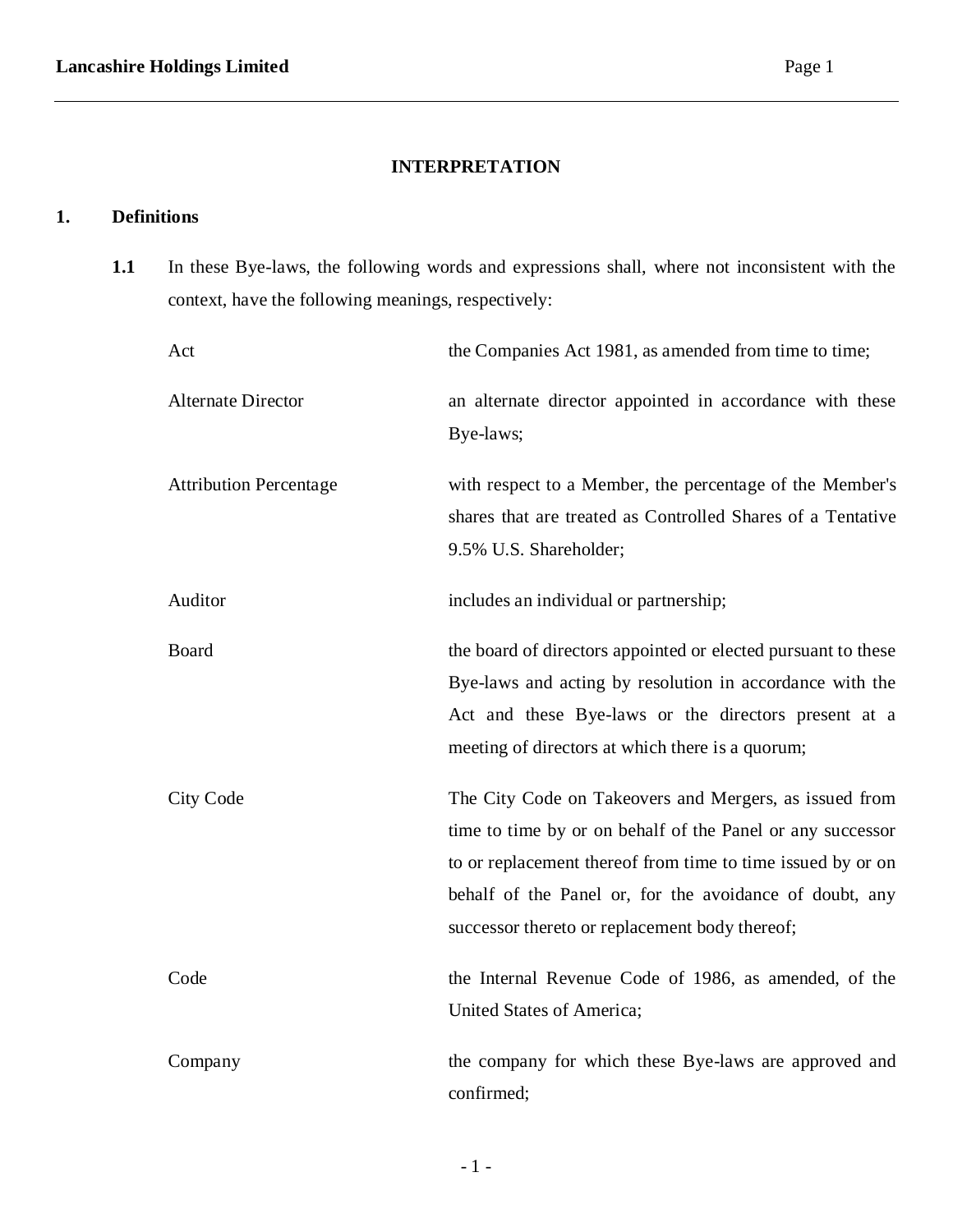| <b>Controlled Shares</b>      | shares of the Company directly, indirectly or<br>all<br>constructively owned by a person as determined pursuant to<br>section 958 of the Code and Treasury Regulations<br>promulgated thereunder and under section 957 of the Code;                                                                                  |
|-------------------------------|----------------------------------------------------------------------------------------------------------------------------------------------------------------------------------------------------------------------------------------------------------------------------------------------------------------------|
| Depositary                    | any person who is a member in the Company by virtue of<br>holding shares in the Company as trustee for those<br>individuals who have elected to hold shares in the<br>Company in dematerialised form though depositary<br>interests;                                                                                 |
| Director                      | a director of the Company and shall include an Alternate<br>Director;                                                                                                                                                                                                                                                |
| <b>Employee Share Schemes</b> | any employees' share scheme which the Company shall<br>from time to time adopt including, without limitation, the<br>Company's long term incentive plan adopted in 2005 and<br>restricted share scheme adopted in 2008;                                                                                              |
| <b>FCA</b>                    | the United Kingdom Financial Conduct Authority;                                                                                                                                                                                                                                                                      |
| <b>FSMA</b>                   | the United Kingdom Financial Services and Markets Act<br>$2000$ (as amended);                                                                                                                                                                                                                                        |
| Group                         | the Company and every company and other entity which is<br>for the time being controlled by or under common control<br>with the Company (for these purposes, "control" means the<br>power to direct management or policies of the person in<br>question, whether by means of an ownership interest or<br>otherwise); |
| Indirect                      | when referring to a holder or owner of shares, ownership of<br>shares within the meaning of section $958(a)(2)$ of the Code;                                                                                                                                                                                         |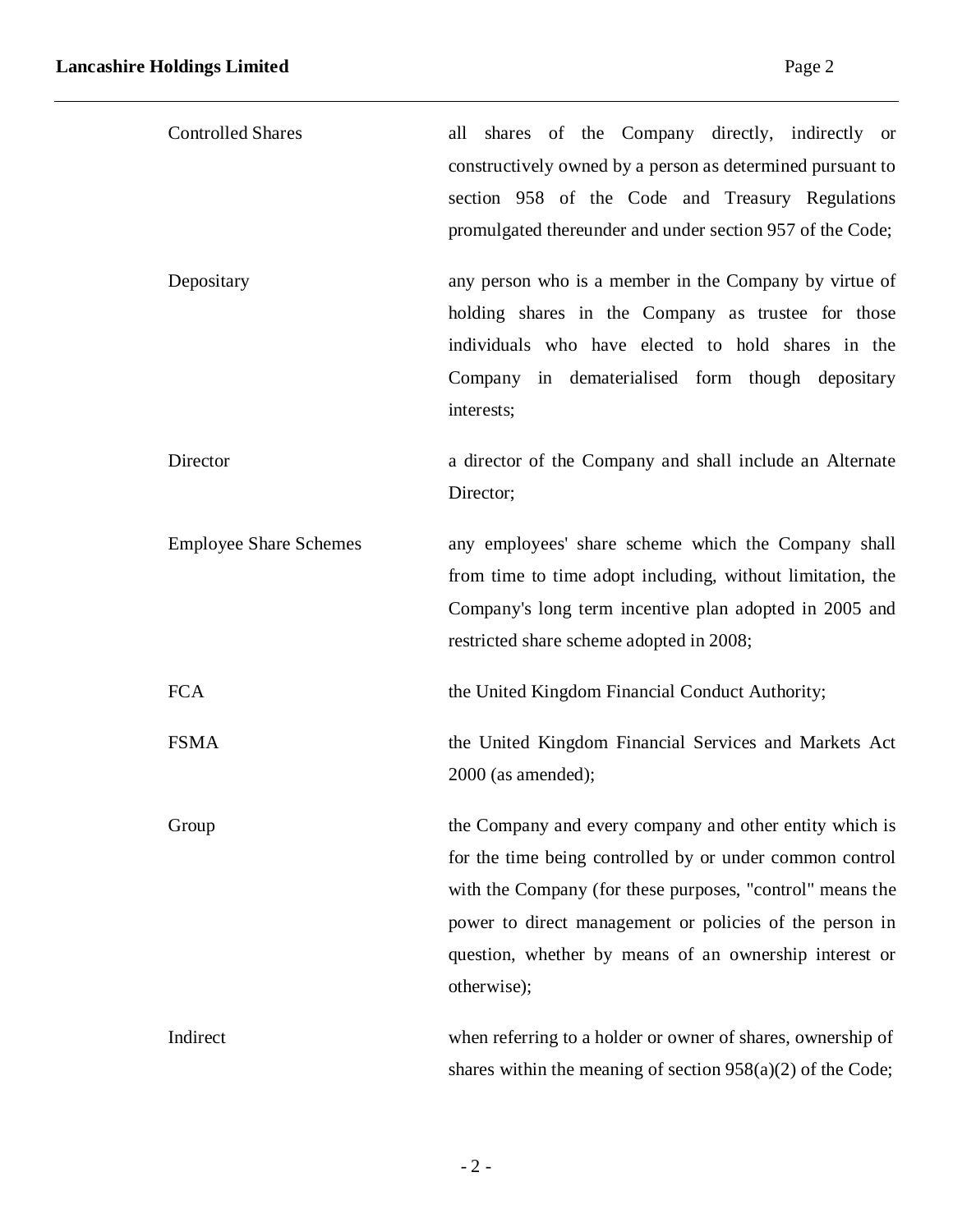| <b>Listing Rules</b>  | the rules and regulations made by the FCA in its capacity<br>as the UKLA under the FSMA, and contained in the<br>UKLA's publication of the same name;                                                                                                                                                                                                                                                                                                                                                                           |
|-----------------------|---------------------------------------------------------------------------------------------------------------------------------------------------------------------------------------------------------------------------------------------------------------------------------------------------------------------------------------------------------------------------------------------------------------------------------------------------------------------------------------------------------------------------------|
| London Stock Exchange | the London Stock Exchange plc;                                                                                                                                                                                                                                                                                                                                                                                                                                                                                                  |
| Member                | the person registered in the Register of Members as the<br>holder of shares in the Company and, when two or more<br>persons are so registered as joint holders of shares, means<br>the person whose name stands first in the Register of<br>Members as one of such joint holders or all of such<br>persons, as the context so requires;                                                                                                                                                                                         |
| 9.5% U.S. Shareholder | a "United States person" as defined in the Code (a "U.S.<br>Person") whose Controlled Shares constitute nine and one-<br>half percent (9.5%) or more of the voting power of all<br>issued shares of the Company and who generally would be<br>required to recognise income with respect to the Company<br>under section $951(a)(1)$ of the Code, if the Company were a<br>controlled foreign corporation as defined in section 957 of<br>the Code and if the ownership threshold under section<br>951(b) of the Code were 9.5%; |
| Notice                | written notice as further provided in these Bye-laws unless<br>otherwise specifically stated;                                                                                                                                                                                                                                                                                                                                                                                                                                   |
| Officer               | any person appointed by the Board to hold an office in the<br>Company;                                                                                                                                                                                                                                                                                                                                                                                                                                                          |
| Panel                 | means the Panel on Takeovers and Mergers in the United<br>Kingdom, and any successor thereof or replacement body<br>thereto;                                                                                                                                                                                                                                                                                                                                                                                                    |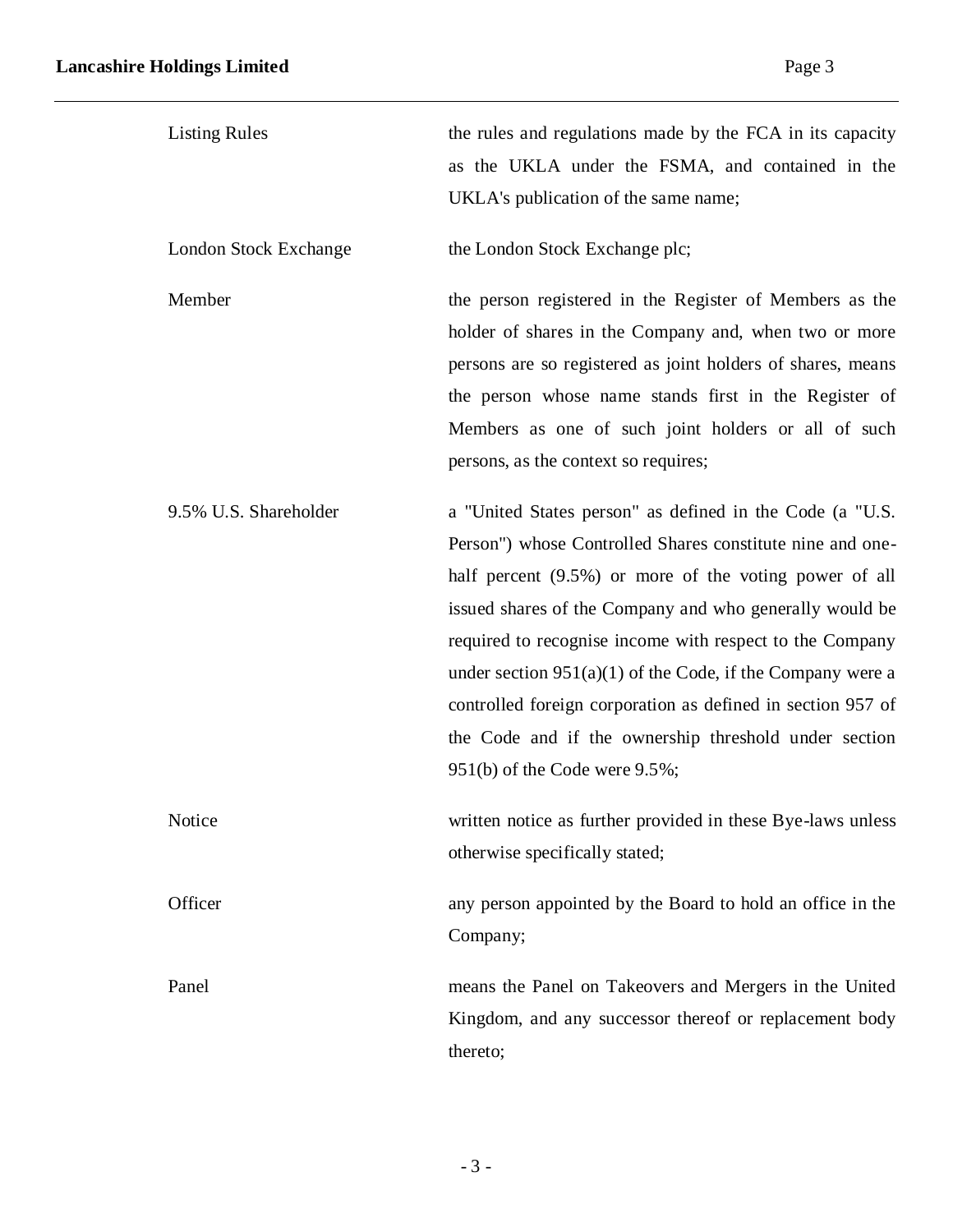| Register of Directors and Officers | the register of directors and officers referred to in these<br>Bye-laws;                                                                                                                                                                                                                                  |
|------------------------------------|-----------------------------------------------------------------------------------------------------------------------------------------------------------------------------------------------------------------------------------------------------------------------------------------------------------|
| <b>Register of Members</b>         | the register of members referred to in these Bye-laws;                                                                                                                                                                                                                                                    |
| <b>Resident Representative</b>     | any person appointed to act as resident representative and<br>includes any deputy or assistant resident representative;                                                                                                                                                                                   |
| Secretary                          | the person appointed to perform any or all of the duties of<br>secretary of the Company and includes any deputy or<br>assistant secretary and any person appointed by the Board<br>to perform any of the duties of the Secretary;                                                                         |
| <b>Special Resolution</b>          | a resolution passed by a majority of not less than three-<br>fourths of such Members as (being entitled to do so) vote in<br>person or by proxy at a general meeting of the Company of<br>which notice specifying the intention to propose the<br>resolution as a special resolution has been duly given; |
| Tentative 9.5% U.S. Shareholder    | a U.S. Person that, but for adjustments or restrictions on<br>exercise of the voting power of shares pursuant to Bye-laws<br>40-44 (inclusive), would be a 9.5% U.S. Shareholder;                                                                                                                         |
| <b>Treasury Share</b>              | a share of the Company that was or is treated as having<br>been acquired and held by the Company and has been held<br>continuously by the Company since it was so acquired and<br>has not been cancelled; and                                                                                             |
| <b>UKLA</b>                        | the United Kingdom Listing Authority, a division of the<br>FCA acting in its capacity as competent authority for the<br>purposes of Part VI of the FSMA.                                                                                                                                                  |

**1.2** In these Bye-laws, where not inconsistent with the context:

(a) words denoting the plural number include the singular number and vice versa;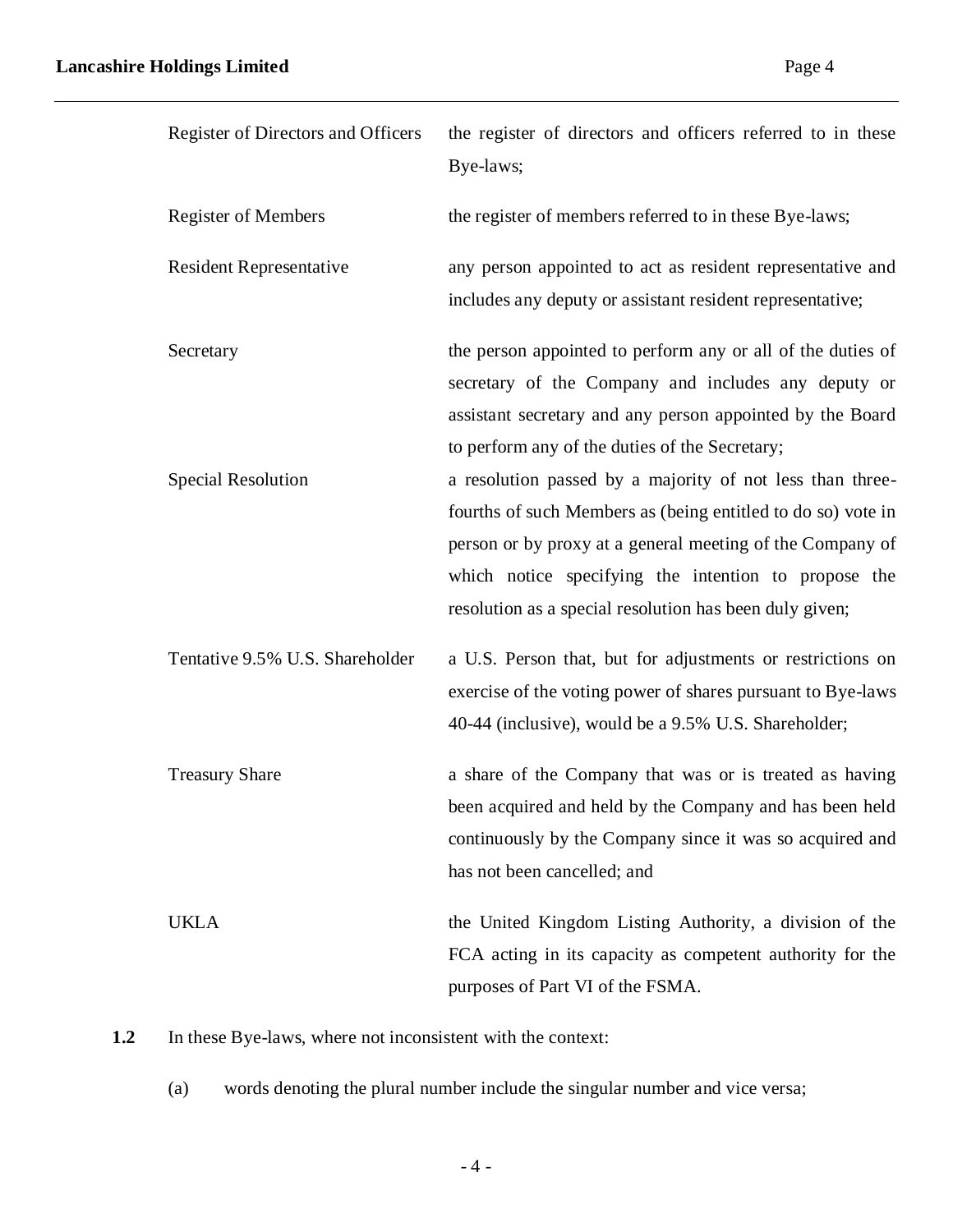- (b) words denoting the masculine gender include the feminine and neuter genders;
- (c) words importing persons include companies, associations or bodies of persons whether corporate or not;
- (d) the words:
	- (i) "may" shall be construed as permissive; and
	- (ii) "shall" shall be construed as imperative; and
- (e) unless otherwise provided herein, words or expressions defined in the Act shall bear the same meaning in these Bye-laws.
- **1.3** In these Bye-laws expressions referring to writing or its cognates shall, unless the contrary intention appears, include facsimile, printing, lithography, photography, electronic mail and other modes of representing words in visible form.
- **1.4** Headings used in these Bye-laws are for convenience only and are not to be used or relied upon in the construction hereof.

### **SHARES**

### **2. Power to Issue Shares**

- **2.1** Subject to these Bye-laws and to any resolution of the Members to the contrary, and without prejudice to any special rights previously conferred on the holders of any existing shares or class of shares, the Board shall have the power to issue any unissued shares of the Company on such terms and conditions as it may determine.
- **2.2** Without limitation to the provisions of Bye-law 4, subject to the provisions of the Act, any preference shares may be issued or converted into shares that (at a determinable date or at the option of the Company or the holder) are liable to be redeemed on such terms and in such manner as may be determined by the Board before the issue or conversion.
- **2.3** Notwithstanding the foregoing or any other provision of these Bye-laws, the Company shall not issue any shares or grant options or warrants in a manner that the Board determines in its sole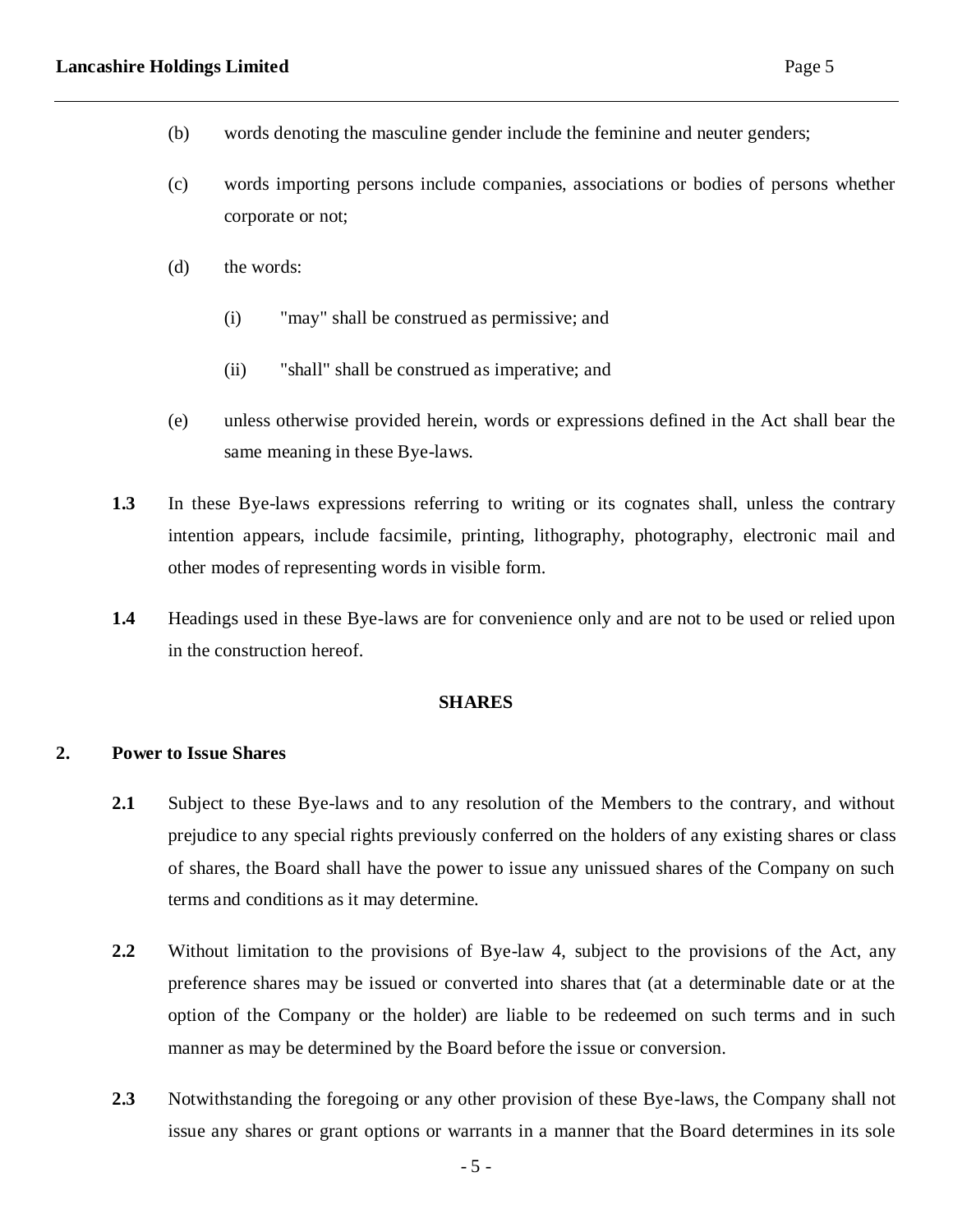discretion may result in a non-de minimis adverse tax, legal or regulatory consequence to the Company, any of its subsidiaries or any direct or indirect holder of shares or its affiliates.

- **2.4** (a) The Directors shall not exercise any power to allot Relevant Securities (as defined below), unless they are, in accordance with this Bye-law 2.4, authorised to do so by a resolution of the Members in general meeting.
	- (b) In this Bye-law 2.4 "**Relevant Securities**" means:-
		- (i) shares in the Company other than shares allotted in pursuance of any Employee Share Scheme; and
		- (ii) any right to subscribe for, or to convert any security into, shares in the Company (other than shares so allotted); and a reference to the allotment of Relevant Securities includes the grant of such a right but (subject to Bye-law 2.4(f) below), not the allotment of shares pursuant to such a right.
	- (c) Authority under this Bye-law 2.4 may be given for a particular exercise of the power or for its exercise generally, and may be unconditional or subject to conditions.
	- (d) Any authority under this Bye-law 2.4 shall state the maximum amount of Relevant Securities that may be allotted under it and the date on which it will expire, which must be not more than 5 years from the date on which the resolution is passed by virtue of which the authority is given; but such an authority may be previously revoked or varied by a resolution of the Members in general meeting.
	- (e) Any authority under this Bye-law 2.4 may be renewed or further renewed by a resolution of the Members in general meeting for a further period not exceeding 5 years; but the resolution must state (or restate) the amount of Relevant Securities which may be allotted under the authority or, as the case may be, the amount remaining to be allotted under it, and must specify the date on which the renewed authority will expire.
	- (f) In relation to any authority under this Bye-law 2.4 for the grant of such rights as are mentioned in Bye-law 2.4(b)(ii), the reference in Bye-law 2.4(d) (as also the corresponding reference in Bye-law 2.4(e)) to the maximum amount of Relevant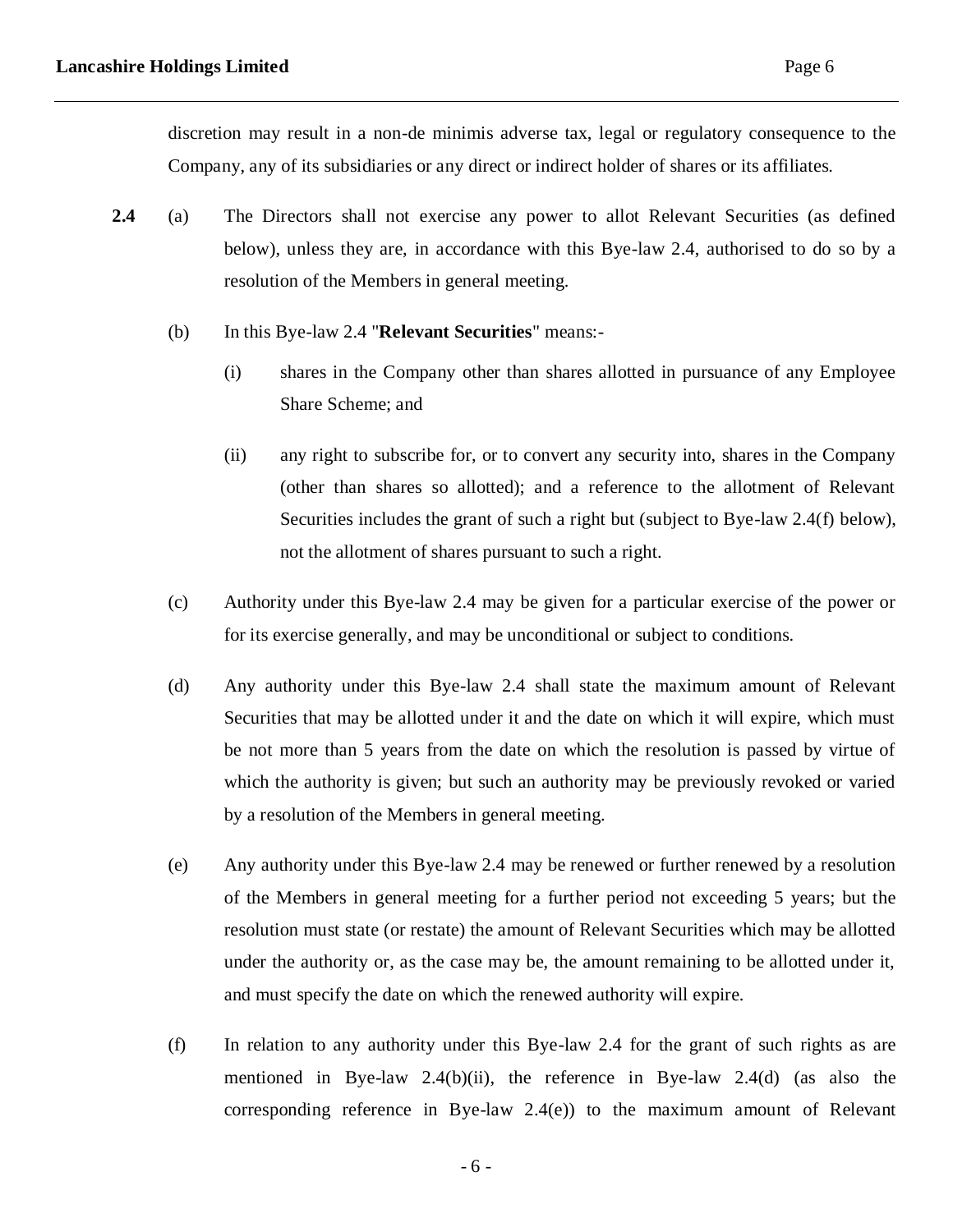Securities that may be allotted under the authority is to the maximum amount of shares which may be allotted pursuant to the rights.

- (g) The Directors may allot Relevant Securities, notwithstanding that authority under this Bye-law 2.4 has expired, if they are allotted in pursuance of an offer or agreement made by the Company before the authority expired and the authority allowed it to make an offer or agreement which would or might require Relevant Securities to be allotted after the authority expired.
- (h) No breach of this Bye-law 2.4 shall affect the validity of any allotment of any Relevant Security.
- **2.5** (a) Subject to the provisions of this Bye-law 2.5 and Bye-law 2.6, the Company shall not allot any Equity Securities (defined in Bye-law 2.5(g)):-
	- (i) on any terms to a person unless it has made an offer to each person who holds Relevant Shares or Relevant Employee Shares (in each case as defined in Bye-law  $2.5(g)$ ) to allot to him on the same or more favourable terms a proportion of those securities which is as nearly as practicable equal to the proportion in nominal value held by him (as the case may be) of the aggregate of Relevant Shares or Relevant Employee Shares; and
	- (ii) to a person unless the period during which any such offer may be accepted has expired or the Company has received notice of the acceptance or refusal of every offer so made.
	- (b) Bye-law 2.5(a) does not apply to a particular allotment of Equity Securities if these are, or are to be, wholly or partly paid up otherwise than in cash; and securities which the Company has offered to allot to a holder of Relevant Shares or Relevant Employee Shares may be allotted to him, or anyone in whose favour he has renounced his right to their allotment, without contravening Bye-law  $2.5(a)(ii)$ . For these purposes, "paid up otherwise than in cash" means paid up otherwise than by means of any of the following: cash received by the Company or a cheque received by the Company in good faith which the Directors have no reason to suspect will not be paid or a release of a liability of the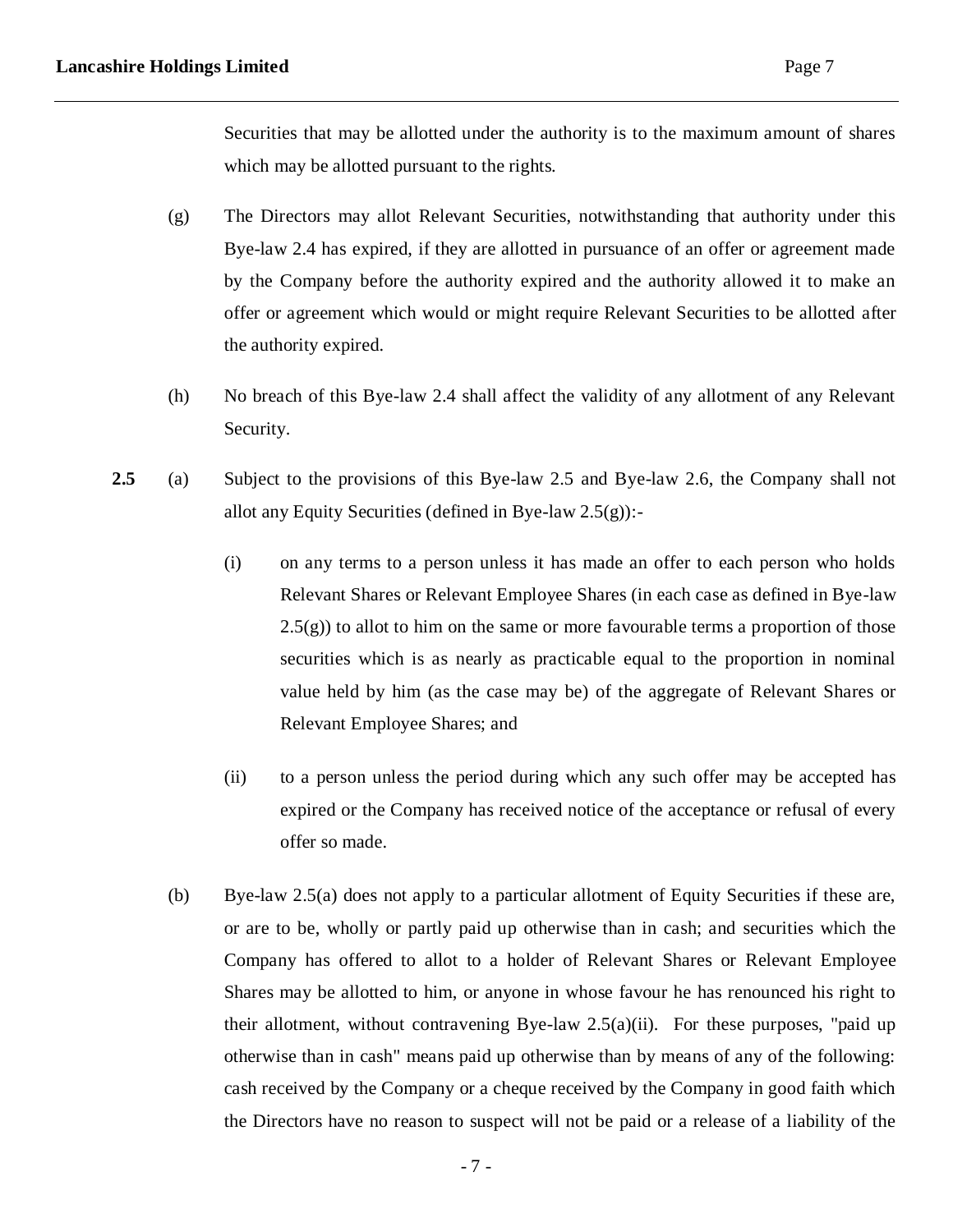Company for a liquidated sum or an undertaking to pay cash to the Company at a future date, and "cash" includes foreign currency.

- (c) Bye-law 2.5(a) does not apply to the allotment of securities which would, apart from a renunciation or assignment of the right to their allotment, be held under any Employee Share Scheme.
- (d) An offer to be made under Bye-law 2.5(a) shall be in writing and shall be made by giving a notice containing the offer to a holder of shares in accordance with Bye-law 25 provided that, if the holder is the holder of a share warrant, the offer may be made by causing it, or a notice specifying where a copy of it can be obtained or inspected, to be published in the London Gazette.
- (e) The offer must state a period of not less than 21 days during which it may be accepted; and the offer shall not be withdrawn before the end of that period.
- (f) The foregoing provisions of this Bye-law 2.5 are without prejudice to any enactment by virtue of which the Company is prohibited (whether generally or in specified circumstances) from offering or allotting Equity Securities to any person and are subject to any exclusions or other arrangements which the Board may deem necessary or desirable in relation to fractional entitlements or due to legal or practical problems arising in or under the laws of, or the requirements of any regulatory body or stock exchange in, any territory. Where the Company cannot by virtue of such an enactment offer or allot Equity Securities to a holder of Relevant Shares or Relevant Employee Shares, or the Board, in the exercise of its powers under this Bye-law, determines that such an offer or allotment shall not be made, those provisions shall have effect as if the shares held by that holder were not Relevant Shares or Relevant Employee Shares.
- (g) For the purposes of this Bye-law 2.5 and Bye-law 2.6:-
	- (A) "**Equity Security**" means a Relevant Share in the Company (other than a bonus share), or a right to subscribe for, or to convert securities into, Relevant Shares in the Company.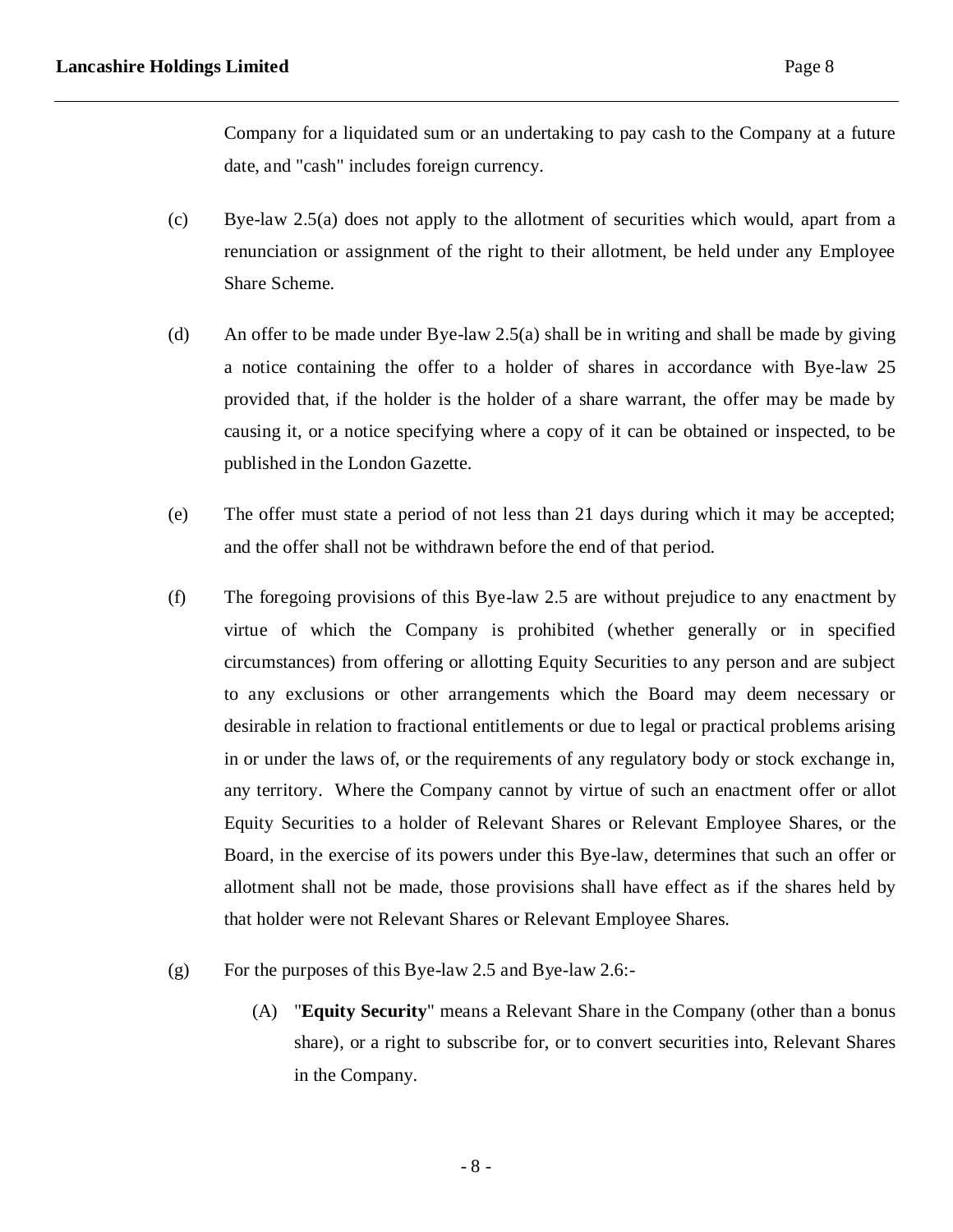- (B) A reference to the allotment of Equity Securities or of Equity Securities consisting of Relevant Shares of a particular class includes the grant of a right to subscribe for, or to convert any securities into, Relevant Shares in the Company or (as the case may be) Relevant Shares of a particular class; but such a reference does not include the allotment of any Relevant Shares pursuant to such a right;
- (C) "**Relevant Employee Shares**" means shares of the Company which would be Relevant Shares in it but for the fact that they are held by a person who acquired them in pursuance of any Employee Share Scheme;
- (D) "**Relevant Shares**" means shares in the Company other than:-
	- (i) shares which as respects dividends and capital carry a right to participate only up to a specified amount in a distribution, and
	- (ii) shares which are held by a person who acquired them in pursuance of any Employee Share Scheme or, in the case of shares which have not been allotted, are to be allotted in pursuance of such a scheme;
- (h) A reference to a class of shares is to shares to which the same rights are attached as to voting and as to participation, both as respects dividends and as respects capital, in a distribution.
- (i) In relation to an offer to allot securities required by Bye-law 2.5(a), a reference in Byelaw 2.5 (however expressed) to the holder of shares of any description is to whoever was at the close of business on a date, to be specified in the offer and to fall in the period of 28 days immediately before the date of the offer, the holder of shares of that description.
- **2.6** (a) Where the Directors are generally authorised for purposes of section 2.4, they may be given power by a Special Resolution, to allot Equity Securities pursuant to that authority as if:-
	- (i) Bye-law 2.5(a) did not apply to the allotment; or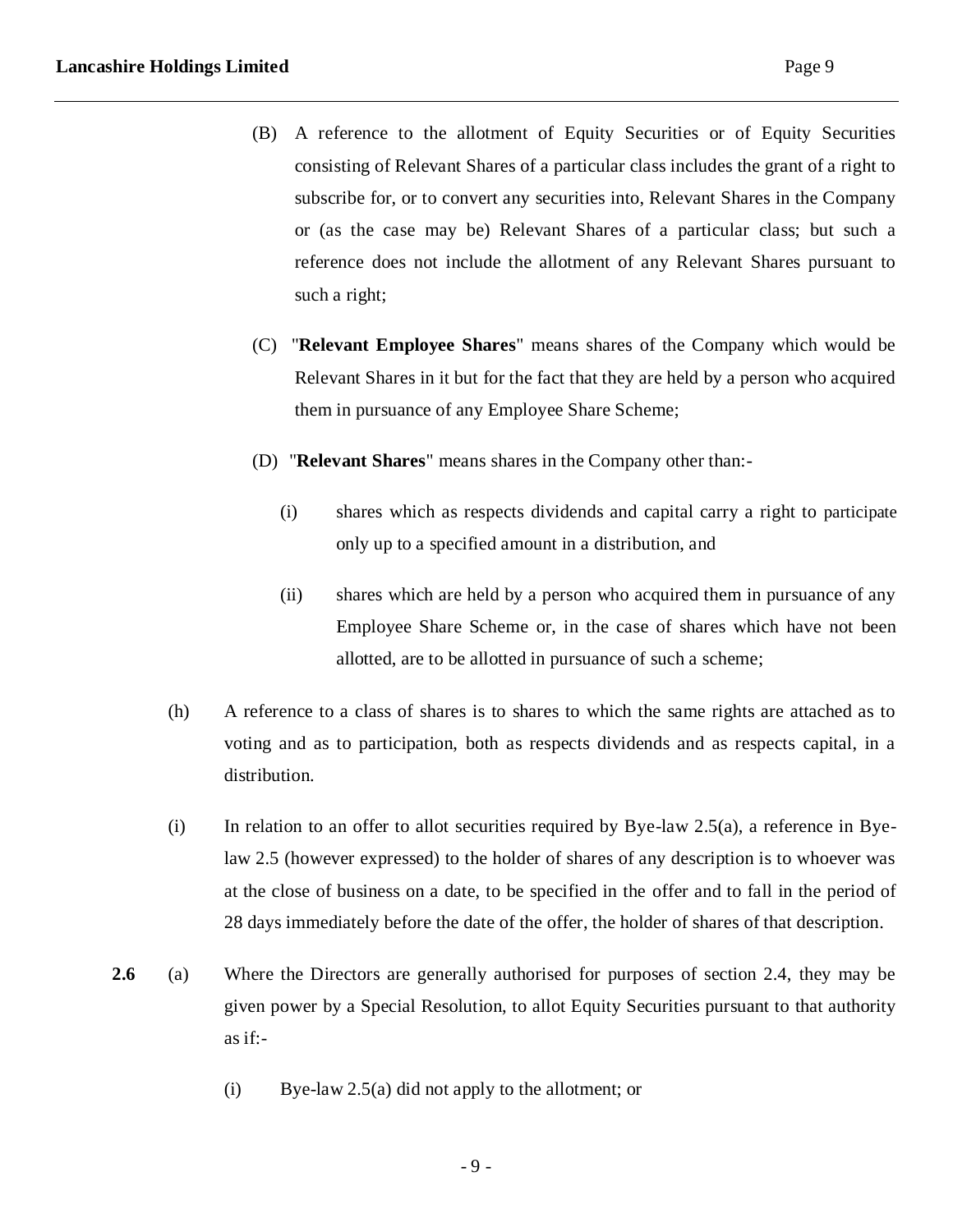(ii) that Bye-law 2.5(a) applied to the allotment with such modifications as the Directors may determine,

and where the Directors make an allotment under this Bye-law 2.6, Bye-law 2.5 shall have effect accordingly.

- (b) Where the Directors are authorised for purposes of Bye-law 2.4 (whether generally or otherwise), the Company may by Special Resolution resolve either:-
	- $(i)$  that Bye-law 2.5(a) shall not apply to a specified allotment of Equity Securities to be made pursuant to that authority; or
	- (ii) that Bye-law 2.5(a) shall apply to the allotment with such modifications as may be specified in the resolution,

and where such a resolution is passed, Bye-law 2.5 shall have effect accordingly.

- (c) The power conferred by Bye-law 2.6(a) or a Special Resolution under Bye-law 2.6(b) ceases to have effect when the authority to which it relates is revoked or would (if not renewed) expire; but if the authority is renewed, the power or (as the case may be) the resolution may also be renewed, for a period not longer than that for which the authority is renewed, by a Special Resolution.
- (d) Notwithstanding that any such power or resolution has expired, the Directors may allot Equity Securities in pursuance of an offer or agreement previously made by the Company, if the power or resolution enabled the Company to make an offer or agreement which would or might require Equity Securities to be allotted after it expired.
- (e) A Special Resolution under Bye-law 2.6(b), or a Special Resolution to renew such a resolution, shall not be proposed unless it is recommended by the Directors and there has been circulated, with the notice of the meeting at which the resolution is proposed, to the Members entitled to have that notice a written statement by the Directors setting out:-
	- (a) their reasons for making the recommendation;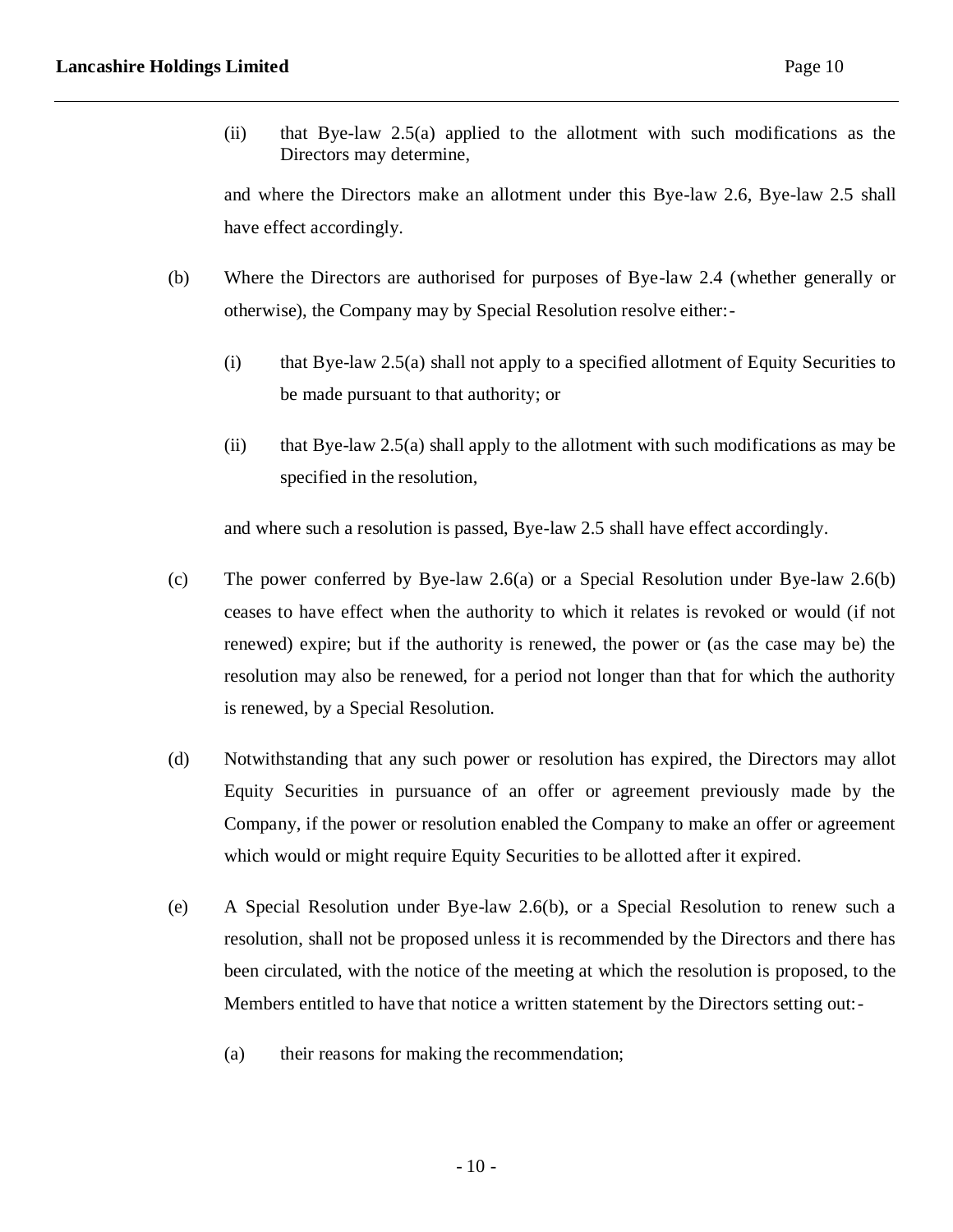- (b) the amount to be paid to the Company in respect of the Equity Securities to be allotted; and
- (c) the Directors' justification of that amount.

### **3. Power of the Company to Purchase its Shares**

- **3.1** The Company may purchase its own shares for cancellation or acquire them as Treasury Shares (subject to the Memorandum of Association) in accordance with the provisions of the Act on such terms as the Board shall think fit.
- **3.2** The Board may exercise all the powers of the Company to purchase or acquire all or any part of its own shares in accordance with the Act, provided, however, that such purchase shall not be made if the Board determines that it would result in a non-de minimis adverse tax, legal or regulatory consequence to the Company, any of its subsidiaries or any direct or indirect holder of shares or its affiliates.

### **4. Rights Attaching to Shares**

- **4.1** At the date these Bye-laws are adopted, the share capital of the Company shall consist of shares of a single class ("Common Shares") the holders of which shall, subject to the provisions of these Bye-laws:
	- (a) be entitled to one vote per share subject to any adjustments or restrictions on exercise of voting power under Bye-laws 40-44 (inclusive);
	- (b) be entitled to such dividends as the Board may from time to time declare;
	- (c) in the event of a winding-up or dissolution of the Company, whether voluntary or involuntary or for the purpose of a reorganisation or otherwise or upon any distribution of capital, be entitled to the surplus assets of the Company; and
	- (d) generally be entitled to enjoy all of the rights attaching to shares.
- **4.2** The Board is authorised to exercise the powers of the Company set out in Section 45(1)(a) of the Act from time to time and to create and issue additional shares of any existing class or shares of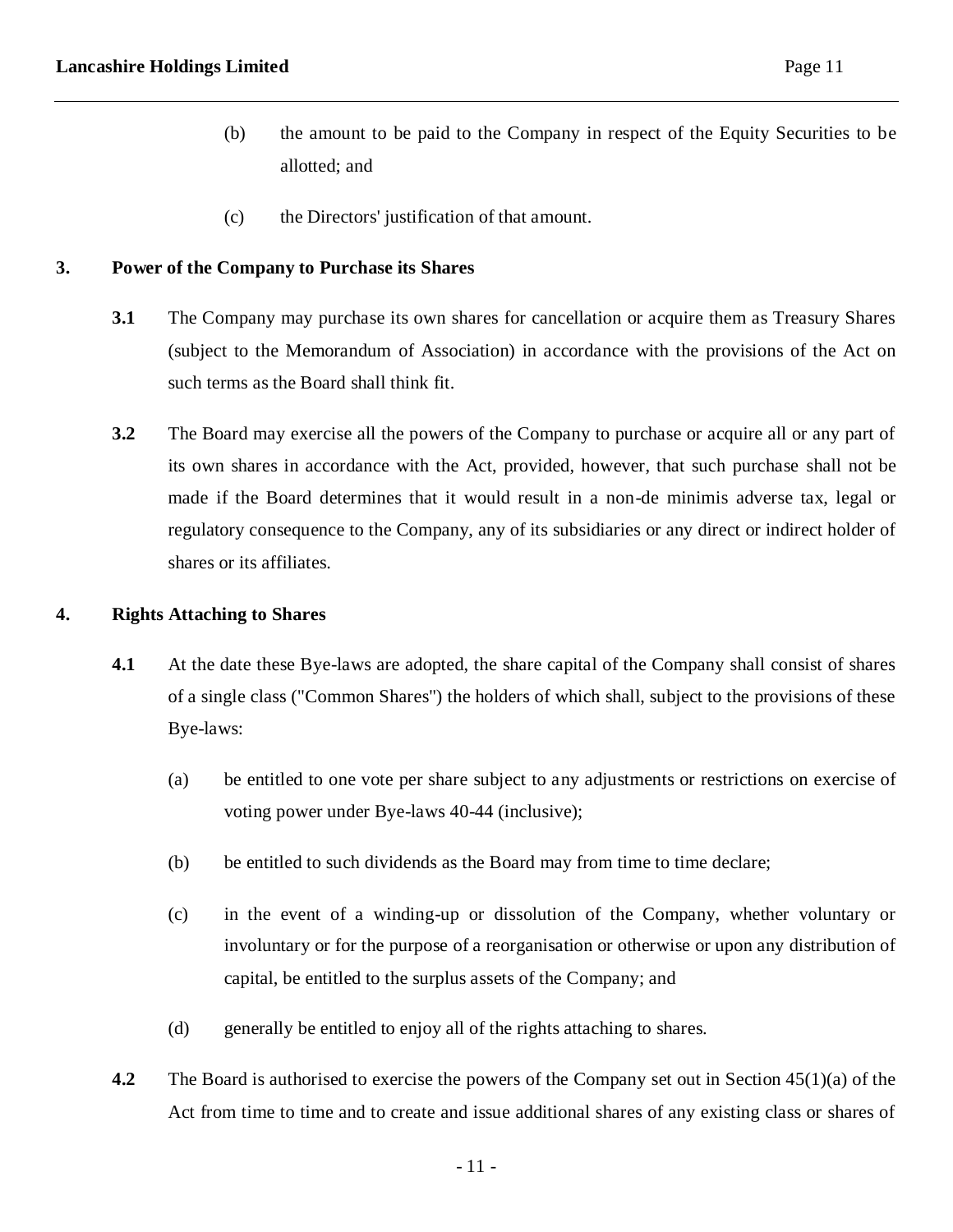a new class and, without limiting the generality of the foregoing, may provide for the issuance of preference shares ("Preference Shares") in one or more series, and to establish from time to time the number of shares to be included in each such series, and to fix the designation, powers, preferences and rights of the shares of each such series and the qualifications, limitations, or restrictions thereof (and, for the avoidance of doubt, such matters and the issuance of such Preference Shares shall not be deemed to vary the rights attached to the Common Shares or, subject to the terms of any other series of Preference Shares, to vary the rights attached to any other class of shares of the Company). The authority of the Board with respect to each series shall include, but not be limited to, determination of the following:

- (a) the number of shares constituting that series and the distinctive designation of that series;
- (b) the dividend rate on the shares of that series, whether dividends shall be cumulative and, if so, from which date or dates, and the relative rights of priority, if any, of the payment of dividends on shares of that series;
- (c) whether that series shall have voting rights, in addition to the voting rights provided by law, and if so, the terms of such voting rights including, without limitation, any special rights to appoint or elect a Director and to determine such Director's term of office;
- (d) whether that series shall have conversion or exchange privileges (including, without limitation, conversion into Common Shares), and, if so, the terms and conditions of such conversion or exchange, including provision for adjustment of the conversion or exchange rate in such events as the Board shall determine;
- (e) whether or not the shares of that series shall be redeemable or repurchaseable, and, if so, the terms and conditions of such redemption or repurchase, including the manner of selecting shares for redemption or repurchase if less than all shares are to be redeemed or repurchased, the date or dates upon or after which they shall be redeemable or repurchaseable, and the amount per share payable in case of redemption or repurchase, which amount may vary under different conditions and at different redemption or repurchase dates;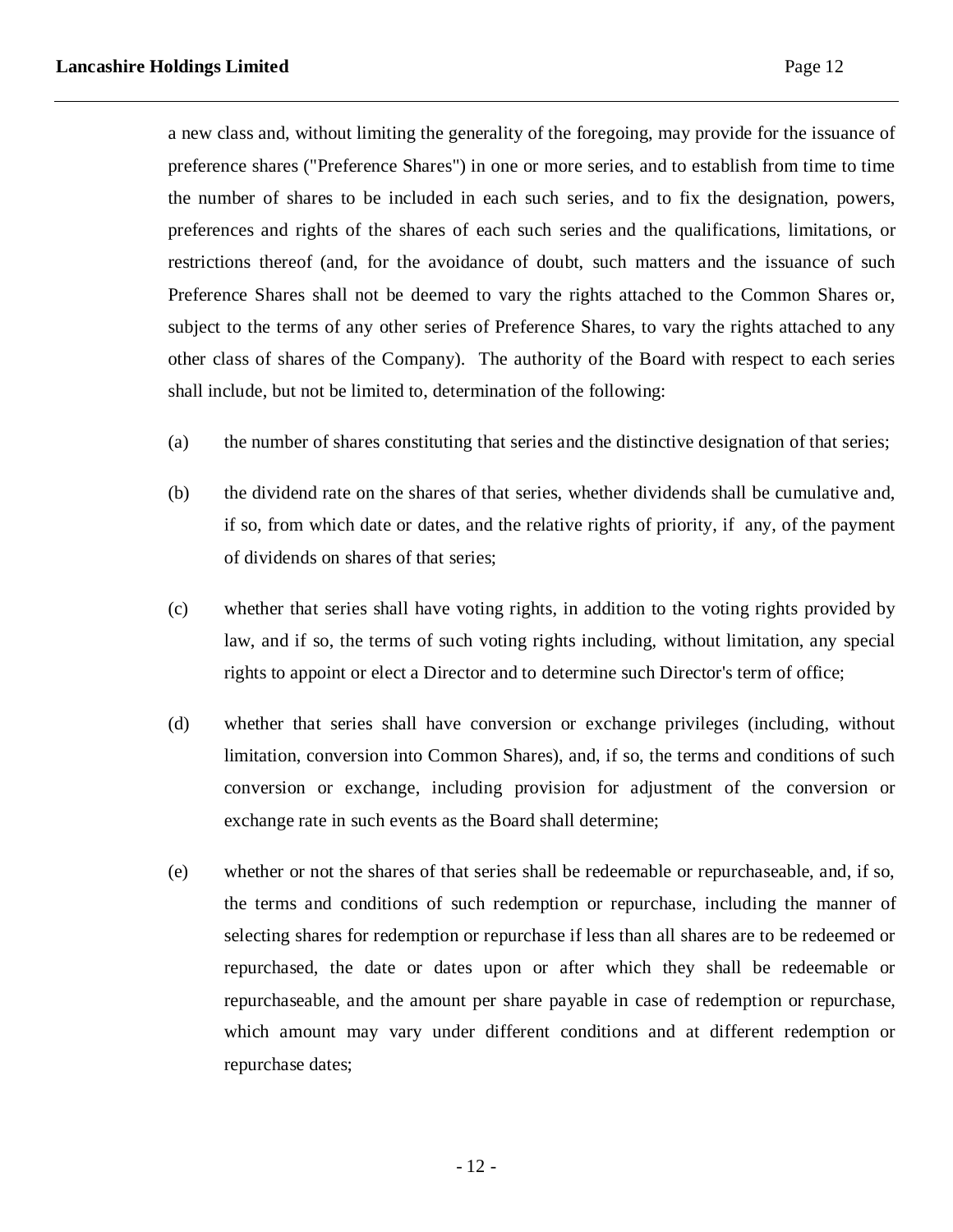- (f) whether that series shall have a sinking fund for the redemption or repurchase of shares of that series, and, if so, the terms and amount of such sinking fund;
- (g) the right of the shares of that series to the benefit of conditions and restrictions upon the creation of indebtedness of the Company or any subsidiary, upon the issue of any additional shares (including additional shares of such series or any other series) and upon the payment of dividends or the making of other distributions on, and the purchase, redemption or other acquisition by the Company or any subsidiary of any issued shares of the Company;
- (h) the rights of the shares of that series in the event of voluntary or involuntary liquidation, dissolution or winding up of the Company, and the relative rights of priority, if any, of payment of shares of that series; and
- (i) any other relative participating, optional or other special rights, qualifications, limitations or restrictions of that series.
- **4.3** Any Preference Shares of any series which have been redeemed (whether through the operation of a sinking fund or otherwise) or which, if convertible or exchangeable, have been converted into or exchanged for shares of any other class or classes shall have the status of authorised and unissued Preference Shares of the same series and may be reissued as a part of the series of which they were originally a part or may be reclassified and reissued as part of a new series of Preference Shares to be created by resolution or resolutions of the Board or as part of any other series of Preference Shares, all subject to the conditions and the restrictions on issuance set forth in the resolution or resolutions adopted by the Board providing for the issue of any series of Preference Shares.
- **4.4** At the discretion of the Board, whether or not in connection with the issuance and sale of any shares or other securities of the Company, the Company may issue securities, contracts, warrants or other instruments evidencing any shares, option rights, securities having conversion or option rights, or obligations on such terms, conditions and other provisions as are fixed by the Board, including, without limiting the generality of this authority, conditions that preclude or limit any person or persons owning or offering to acquire a specified number or percentage of the issued Common Shares, other shares, option rights, securities having conversion or option rights, or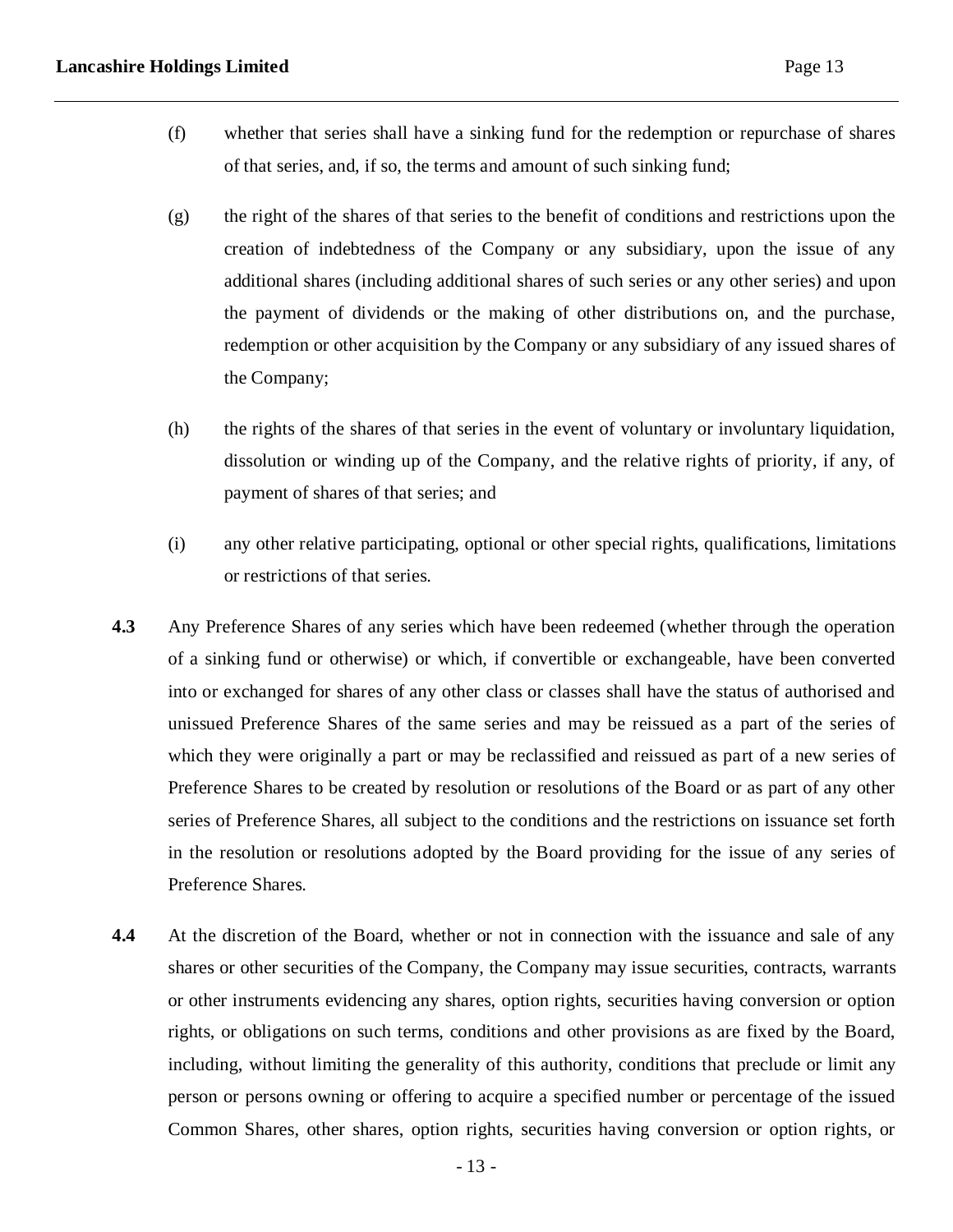obligations of the Company or transferee of the person or persons from exercising, converting, transferring or receiving the shares, option rights, securities having conversion or option rights, or obligations.

**4.5** All the rights attaching to a Treasury Share shall be suspended and shall not be exercised by the Company while it holds such Treasury Share and, except where required by the Act, all Treasury Shares shall be excluded from the calculation of any percentage or fraction of the share capital, or shares, of the Company.

# **5. Calls on Shares**

- **5.1** The Board may make such calls as it thinks fit upon the Members in respect of any monies (whether in respect of nominal value or premium) unpaid on the shares allotted to or held by such Members (and not made payable at fixed times by the terms and conditions of issue) and, if a call is not paid on or before the day appointed for payment thereof, the Member may at the discretion of the Board be liable to pay the Company interest on the amount of such call at such rate as the Board may determine, from the date when such call was payable up to the actual date of payment. The Board may differentiate between the holders as to the amount of calls to be paid and the times of payment of such calls.
- **5.2** Any sum which by the terms of allotment of a share becomes payable upon issue or at any fixed date, whether on account of the nominal value of the share or by way of premium, shall for all the purposes of these Bye-laws be deemed to be a call duly made and payable, on the date on which, by the terms of issue, the same becomes payable, and in case of non-payment all the relevant provisions of these Bye-laws as to payment of interest, costs, charges and expenses, forfeiture or otherwise shall apply as if such sum had become payable by virtue of a call duly made and notified.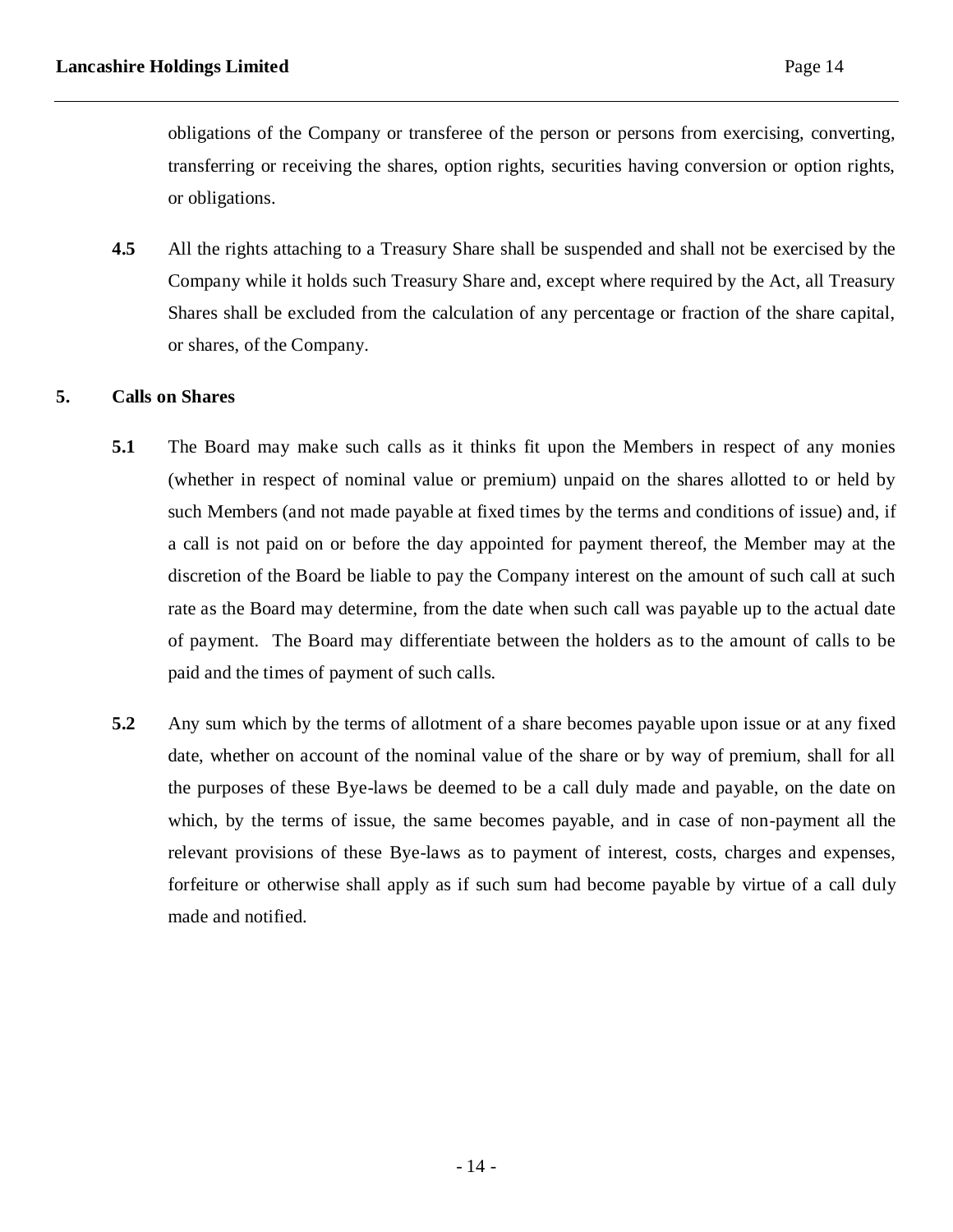- **5.3** The joint holders of a share shall be jointly and severally liable to pay all calls in respect thereof.
- **5.4** The Company may accept from any Member the whole or a part of the amount remaining unpaid on any shares held by him, although no part of that amount has been called up.

**6. [Deleted]**

# **7. Forfeiture of Shares**

**7.1** If any Member fails to pay, on the day appointed for payment thereof, any call in respect of any share allotted to or held by such Member, the Board may, at any time thereafter during such time as the call remains unpaid, direct the Secretary to forward such Member a notice in writing in the form, or as near thereto as circumstances admit, of the following:

> Notice of Liability to Forfeiture for Non-Payment of Call Lancashire Holdings Limited (the "Company")

You have failed to pay the call of [amount of call] made on the  $\lceil \cdot \rceil$  day of  $\lceil \cdot \rceil$ , 20  $\lceil \cdot \rceil$ , in respect of the [number] share(s) [number in figures] standing in your name in the Register of Members of the Company, on the [ ] day of [ ], 20[ ], the day appointed for payment of such call. You are hereby notified that unless you pay such call together with interest thereon at the rate of [ ] per annum computed from the said  $\lceil \cdot \rceil$  day of  $\lceil \cdot \rceil$ , 20  $\lceil \cdot \rceil$  at the registered office of the Company the share(s) will be liable to be forfeited.

Dated this [ ] day of [ ], 20[ ]

[Signature of Secretary] By Order of the Board

**7.2** If the requirements of such notice are not complied with, any such share may at any time thereafter before the payment of such call and the interest due in respect thereof be forfeited by a resolution of the Board to that effect, and such share shall thereupon become the property of the Company and may be disposed of as the Board shall determine.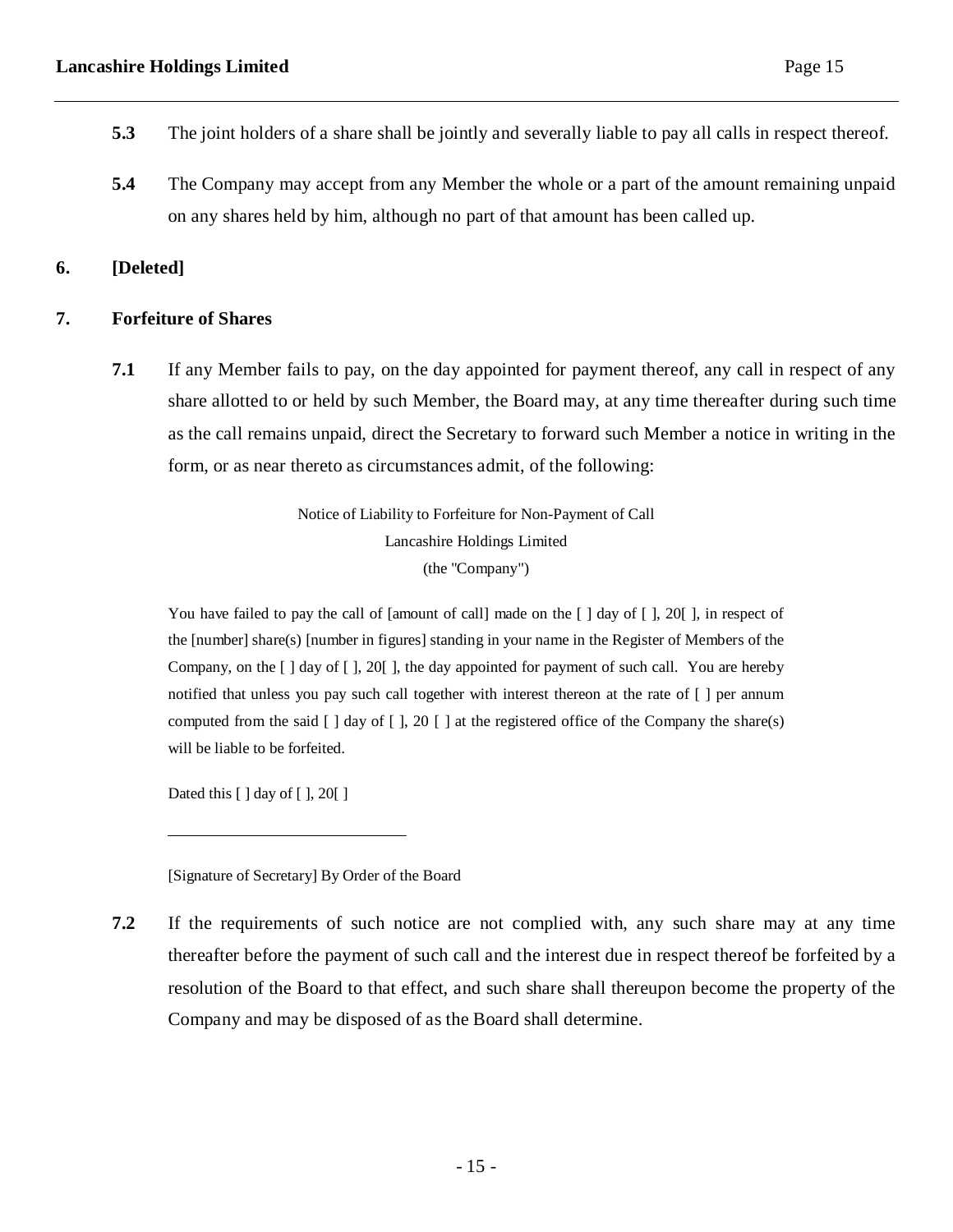- **7.3** A Member whose share or shares have been forfeited as aforesaid shall, notwithstanding such forfeiture, be liable to pay to the Company all calls owing on such share or shares at the time of the forfeiture and all interest due thereon.
- **7.4** The Board may accept the surrender of any shares which it is in a position to forfeit on such terms and conditions as may be agreed. Subject to those terms and conditions, a surrendered share shall be treated as if it had been forfeited.
- **7.5** A statutory declaration in writing that the declarant is a Director or the Secretary of the Company and that a share has been duly forfeited on the date stated in the declaration shall be conclusive evidence of the facts therein stated as against all persons claiming to be entitled to the shares. The Company may receive the consideration (if any) given for the share on sale, re-allotment or disposition thereof and the Board may authorise some person to transfer the share to the person to whom the same is sold, re-allotted or disposed of, and he shall thereupon be registered as the holder of the share and shall not be bound to see to the application of the purchase money (if any) nor shall his title to the share be effected by any irregularity or invalidity in the proceedings relating to the forfeiture, sale, re-allotment or disposal of the share. The person who becomes registered as the holder of the share shall be discharged from all calls made before such sale, reallotment or disposal of the share.
- **7.6** The forfeiture of a share shall involve the extinction at the time of forfeiture of all interests in and all claims and demands against the Company in respect of that share and all other rights and liabilities incidental to that share as between the holder of that share and the Company, except only such of those rights and liabilities as are by these Articles expressly saved, or as are by the Act given or imposed in the case of past Members.

# **8. Share Certificates**

**8.1** Every Member shall be entitled to a certificate under the common seal of the Company (or a facsimile thereof) or bearing the signature (or a facsimile thereof) of a Director or the Secretary or a person expressly authorised to sign specifying the number and, where appropriate, the class of shares held by such Member and whether the same are fully paid up and, if not, specifying the amount paid on such shares. The Board may by resolution determine, either generally or in a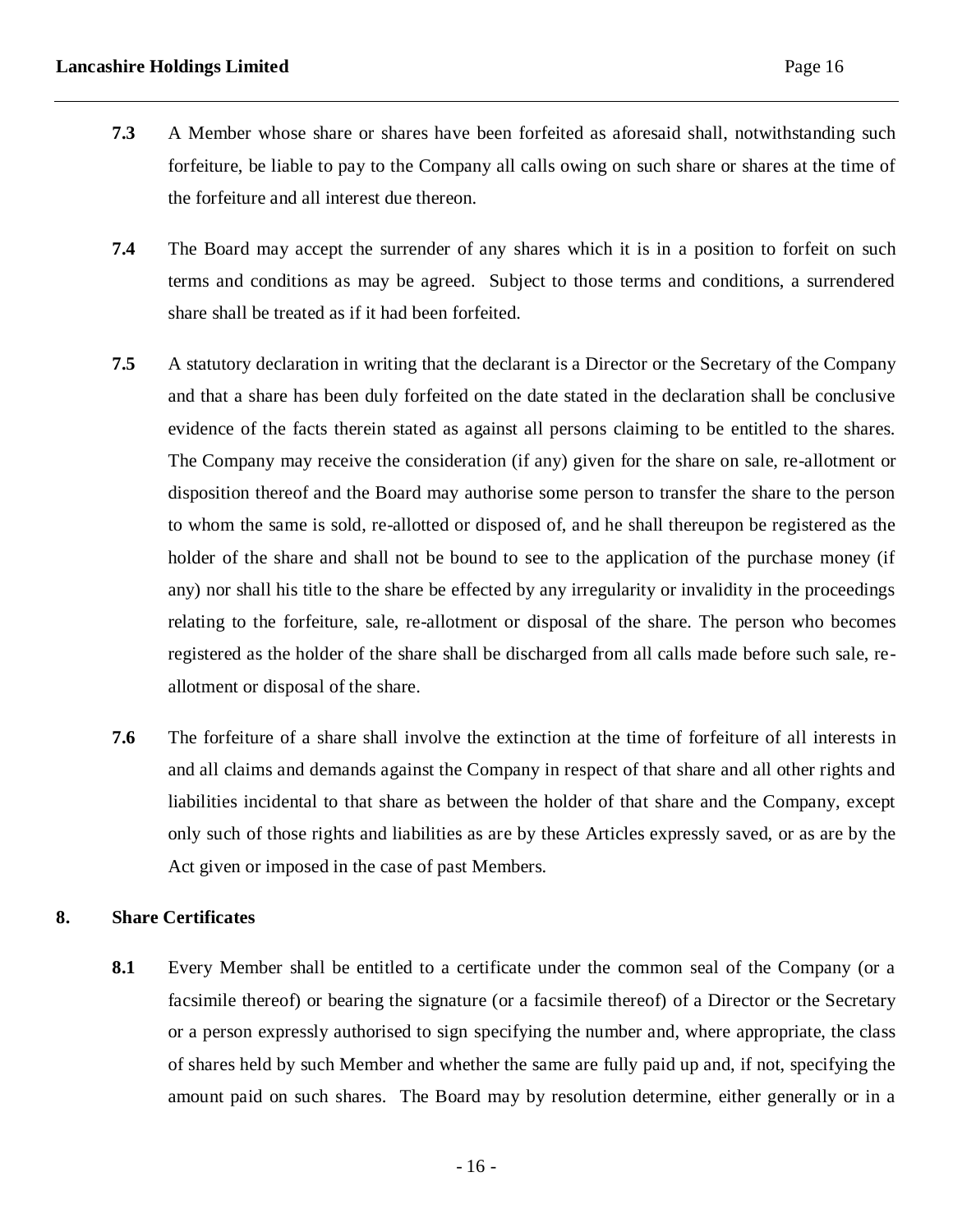particular case, that any or all signatures on certificates may be printed thereon or affixed by mechanical means.

- **8.2** The Company shall be under no obligation to complete and deliver a share certificate unless specifically called upon to do so by the person to whom the shares have been allotted.
- **8.3** If any share certificate shall be proved to the satisfaction of the Board to have been worn out, lost, mislaid, or destroyed the Board may cause a new certificate to be issued and request an indemnity for the lost certificate if it sees fit.

### **9. Fractional Shares**

The Company may issue its shares in fractional denominations and deal with such fractions to the same extent as its whole shares and shares in fractional denominations shall have in proportion to the respective fractions represented thereby all of the rights of whole shares including (but without limiting the generality of the foregoing) the right to vote, to receive dividends and distributions and to participate in a winding-up.

### **REGISTRATION OF SHARES**

# **10. Register of Members**

- **10.1** The Board shall cause to be kept in one or more books a Register of Members and shall enter therein the particulars required by the Act.
- **10.2** The Register of Members shall be open to inspection without charge at the registered office of the Company on every business day, subject to such reasonable restrictions as the Board may impose, so that not less than two hours in each business day be allowed for inspection. The Register of Members may, after notice has been given in accordance with the Act, be closed for any time or times not exceeding in the whole thirty days in each year.

### **11. Registered Holder Absolute Owner**

The Company shall be entitled to treat the registered holder of any share as the absolute owner thereof and accordingly shall not be bound to recognise any equitable claim or other claim to, or interest in, such share on the part of any other person.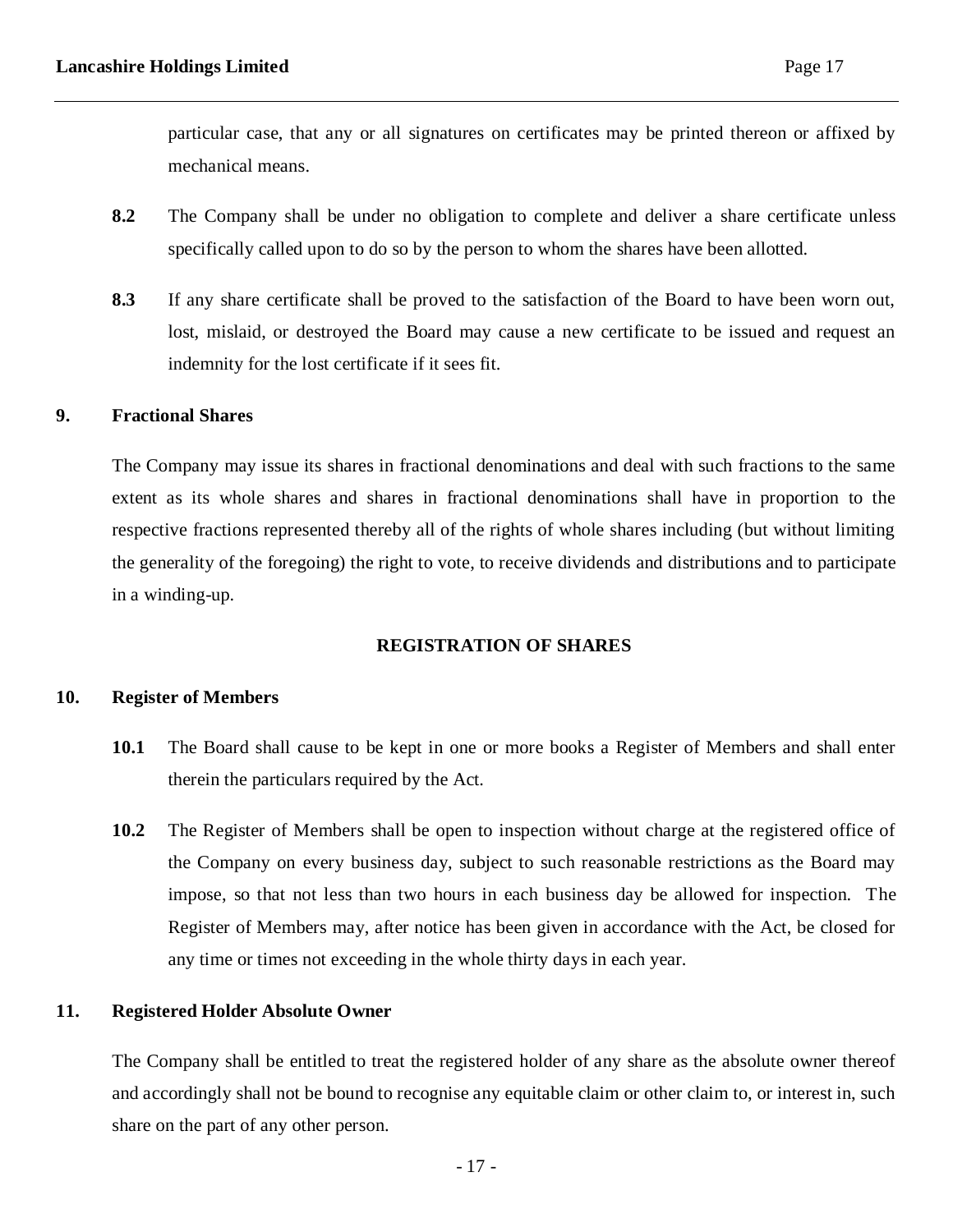### **12. Transfer of Registered Shares**

**12.1** An instrument of transfer shall be in writing in the form of the following, or as near thereto as circumstances admit, or in such other form as the Board may accept:

> Transfer of a Share or Shares Lancashire Holdings Limited (the "Company")

FOR VALUE RECEIVED……………….. [amount], I, [name of transferor] hereby sell, assign and transfer unto [transferee] of [address], [number] of shares of the Company.

DATED this [ ] day of [ ], 20[ ]

Transferor Witness

Signed by: In the presence of:

Transferee Witness

- **12.2** Such instrument of transfer shall be signed by or on behalf of the transferor and transferee, provided that, in the case of a fully paid share, the Board may accept the instrument signed by or on behalf of the transferor alone. The transferor shall be deemed to remain the holder of such share until the same has been transferred to the transferee in the Register of Members.
- **12.3** The Board may refuse to recognise any instrument of transfer unless it is accompanied by the certificate in respect of the shares to which it relates and by such other evidence as the Board may reasonably require to show the right of the transferor to make the transfer.
- **12.4** The joint holders of any share may transfer such share to one or more of such joint holders, and the surviving holder or holders of any share previously held by them jointly with a deceased Member may transfer any such share to the executors or administrators of such deceased Member.
- **12.5** The Board may in its absolute discretion and without assigning any reason therefor refuse to register the transfer of a share which is not fully paid. The Board shall refuse to register a transfer unless all applicable consents, authorisations and permissions of any governmental body

- 18 -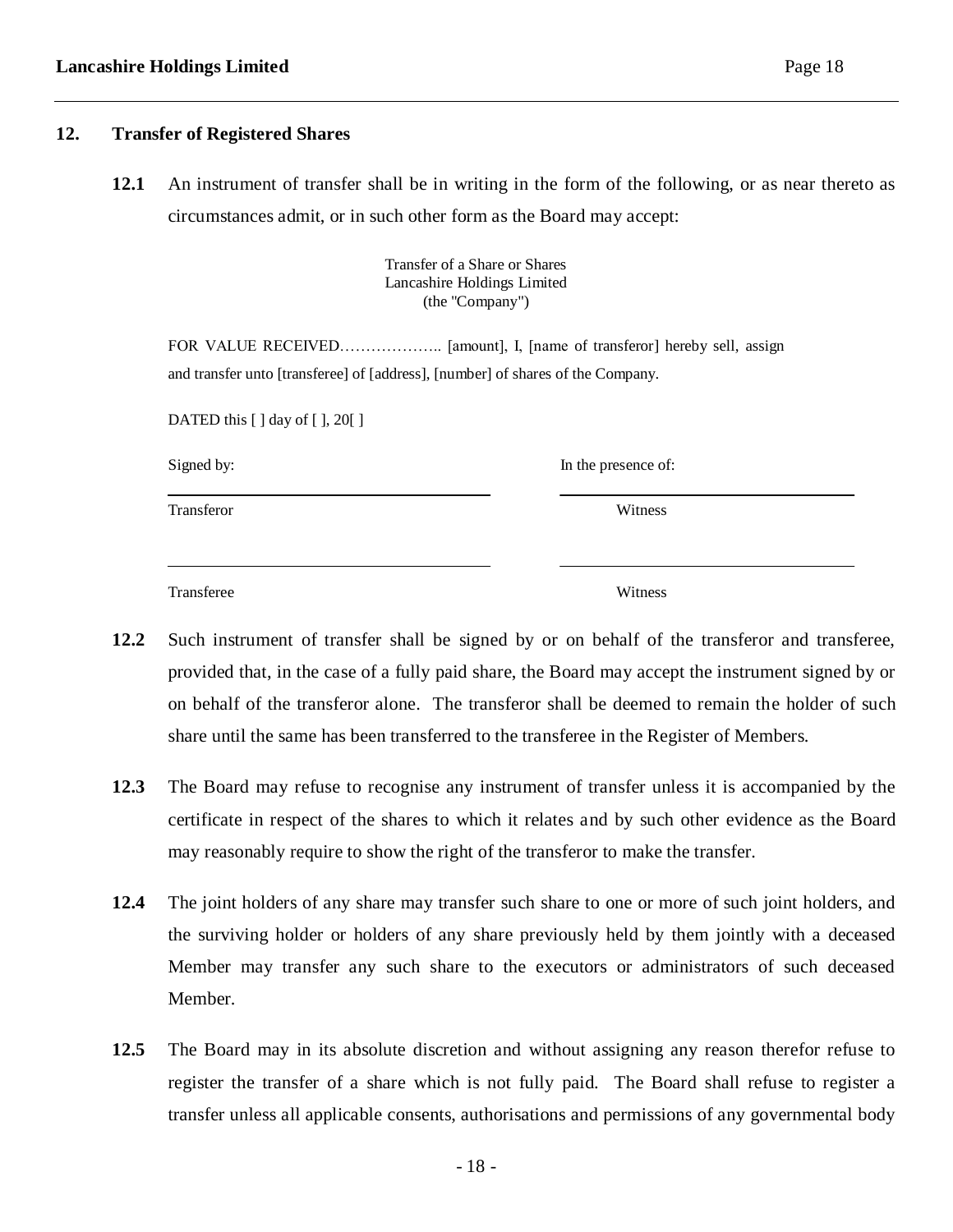or agency in Bermuda have been obtained. If the Board refuses to register a transfer of any share the Secretary shall, within three months after the date on which the transfer was lodged with the Company, send to the transferor and transferee notice of the refusal.

- **12.6** Shares may be transferred without a written instrument if transferred by an appointed agent or otherwise in accordance with the Act.
- **12.7** The Board shall, subject always to the Act and any other applicable laws and regulations and the facilities and requirements of any relevant system concerned and these Bye-laws, have power to implement and/or approve any arrangements they may, in their absolute discretion, think fit in relation to the evidencing of title to and transfer of interests in shares in the capital of the Company in the form of depositary interests or similar interests, instruments or securities, and to the extent such arrangements are so implemented, no provision of these Bye-laws shall apply or have effect to the extent that it is in any respect inconsistent with the holding or transfer thereof or the shares of the Company represented thereby. The Board may from time to time take such actions and do such things as they may, in their absolute discretion, think fit in relation to the operation of any such arrangements.

# **13. Restrictions on Transfer**

- 13.1 The Board may decline to approve or register or permit the registration of any transfer of shares if it appears to the Board, after taking into account the restrictions on exercise of voting rights contained in Bye-laws 40-44 (inclusive), that any non-de minimis adverse tax, regulatory or legal consequences to the Company, any subsidiary of the Company, or any direct or indirect holder of shares or its affiliates would result from such transfer provided that such refusal does not prevent dealings in such shares taking place on an open and proper basis.
- **13.2** The Board shall have the authority to request from any direct or indirect holder of shares, and such holder shall provide, such information as the Board may reasonably request for the purpose of determining whether any transfer contemplated by Bye-law 13.1 should be permitted. If such information is not provided, the Board may decline to approve or register such transfer.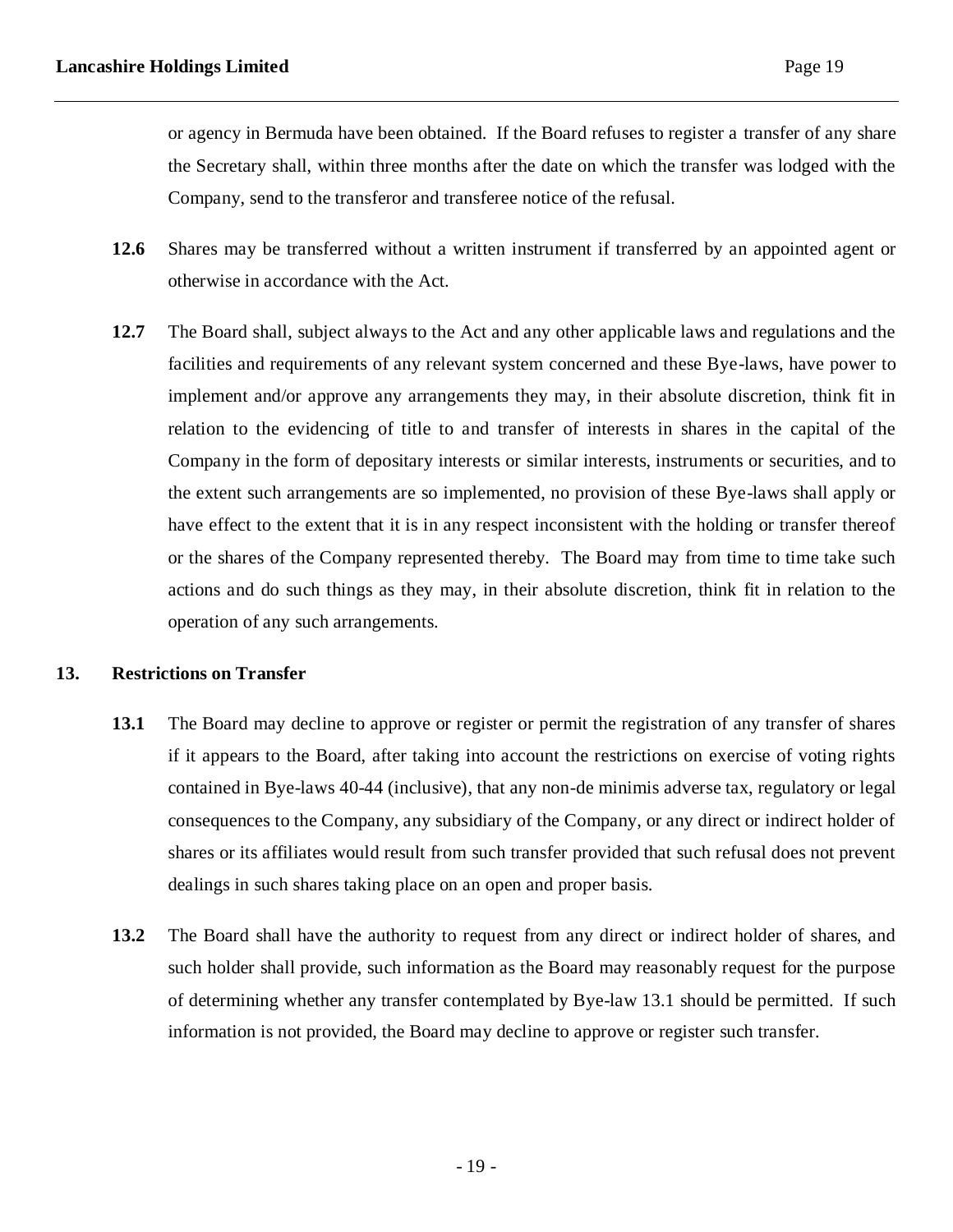#### **14. Transmission of Registered Shares**

- **14.1** In the case of the death of a Member, the survivor or survivors where the deceased Member was a joint holder, and the legal personal representatives of the deceased Member where the deceased Member was a sole holder, shall be the only persons recognised by the Company as having any title to the deceased Member's interest in the shares. Nothing herein contained shall release the estate of a deceased joint holder from any liability in respect of any share which had been jointly held by such deceased Member with other persons. Subject to the provisions of the Act, for the purpose of this Bye-law, "legal personal representative" means the executor or administrator of a deceased Member or such other person as the Board may, in its absolute discretion, decide as being properly authorised to deal with the shares of a deceased Member.
- **14.2** Any person becoming entitled to a share in consequence of the death or bankruptcy of any Member may be registered as a Member upon such evidence as the Board may deem sufficient or may elect to nominate some person to be registered as a transferee of such share (provided, however, that no such person may be registered as a Member if the Board, after taking into account the restrictions on exercise of voting rights contained in Bye-laws 40–44 (inclusive), determines that any non-de minimis adverse tax, regulatory or legal consequences to the Company, any subsidiary of the Company, or any direct or indirect holder of shares or its affiliates would result from such transfer), and in such case the person becoming entitled shall execute in favour of such nominee an instrument of transfer in writing in the form, or as near thereto as circumstances admit, of the following:

Transfer by a Person Becoming Entitled on Death/Bankruptcy of a Member

#### (the "Company")

I/We, having become entitled in consequence of the [death/bankruptcy] of [name and address of deceased/bankrupt Member] to [number] share(s) standing in the Register of Members of the Company in the name of the said [name of deceased/bankrupt Member] instead of being registered myself/ourselves, elect to have [name of transferee] (the "Transferee") registered as a transferee of such share(s) and I/we do hereby accordingly transfer the said share(s) to the Transferee to hold the same unto the Transferee, his or her executors, administrators and assigns, subject to the conditions on which the same were held at the time of the execution hereof; and the Transferee does hereby agree to take the said share(s) subject to the same conditions.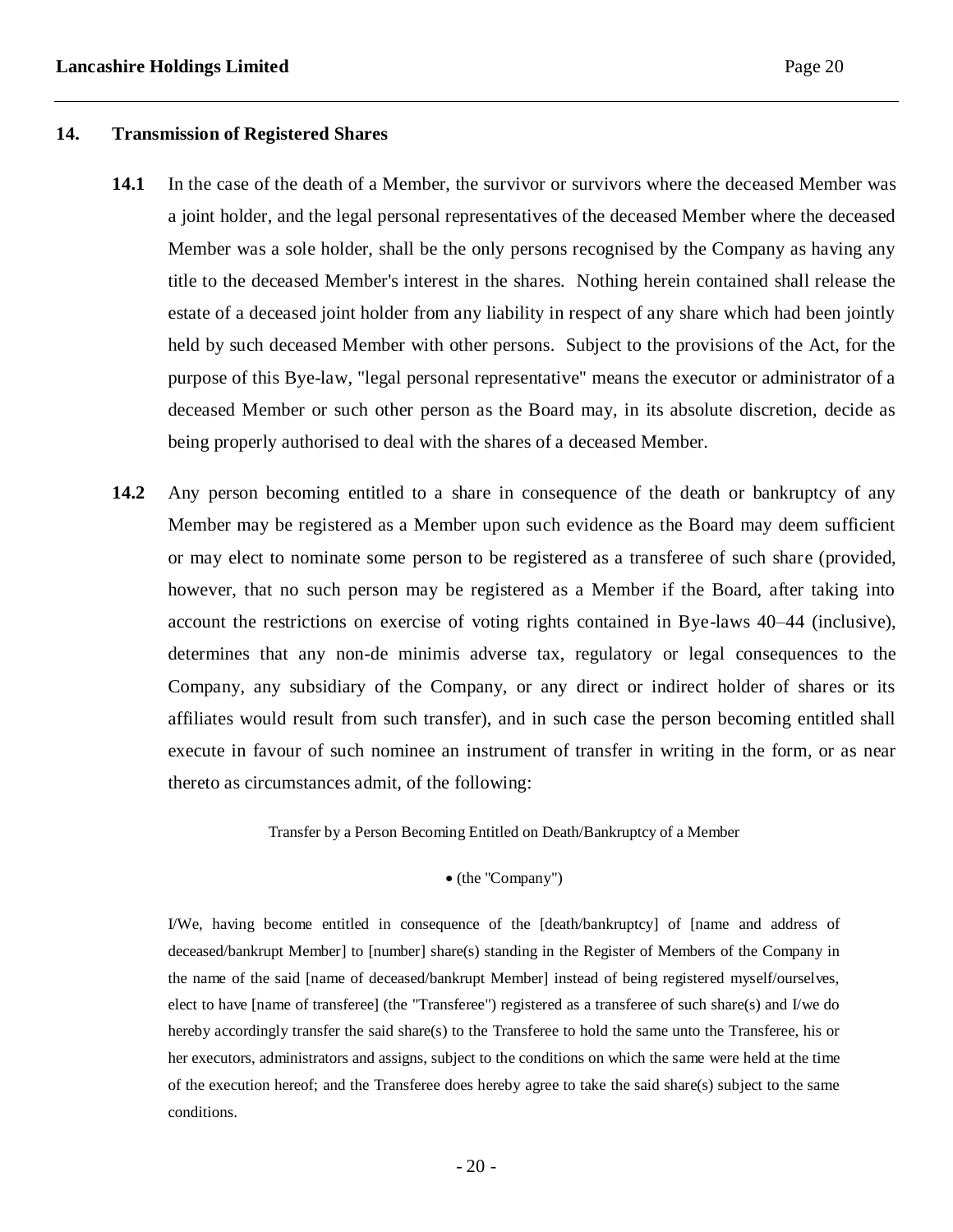| DATED this [ ] day of [ ], 20[ ] |                     |
|----------------------------------|---------------------|
| Signed by:                       | In the presence of: |
| Transferor                       | Witness             |
| Transferee                       | Witness             |

- 14.3 On the presentation of the foregoing materials to the Board, accompanied by such evidence as the Board may require to prove the title of the transferor, the transferee shall be registered as a Member. Notwithstanding the foregoing, the Board shall, in any case, have the same right to decline or suspend registration as it would have had in the case of a transfer of the share by that Member before such Member's death or bankruptcy, as the case may be.
- **14.4** Where two or more persons are registered as joint holders of a share or shares, then in the event of the death of any joint holder or holders the remaining joint holder or holders shall be absolutely entitled to the said share or shares and the Company shall recognise no claim in respect of the estate of any joint holder except in the case of the last survivor of such joint holders.

# **UNTRACED SHAREHOLDERS**

### **15. Untraced Shareholders**

- **15.1** The Company shall be entitled to sell, in such manner and for such price as it thinks fit, any share of a Member or any share to which a person is entitled by virtue of transmission on death or bankruptcy or any other event giving rise to its transmission by operation of law (such Member or other person being referred to for the purposes of this Bye-law as the "Untraced Shareholder") if and provided that:
	- (a) during the continuous period of 12 years prior to the date of the publication of the advertisements referred to in the Bye-law 15.1(b) below (or, if published on different dates, the first thereof) at least three dividends in respect of the shares in question have become payable and no dividend during that period has been claimed;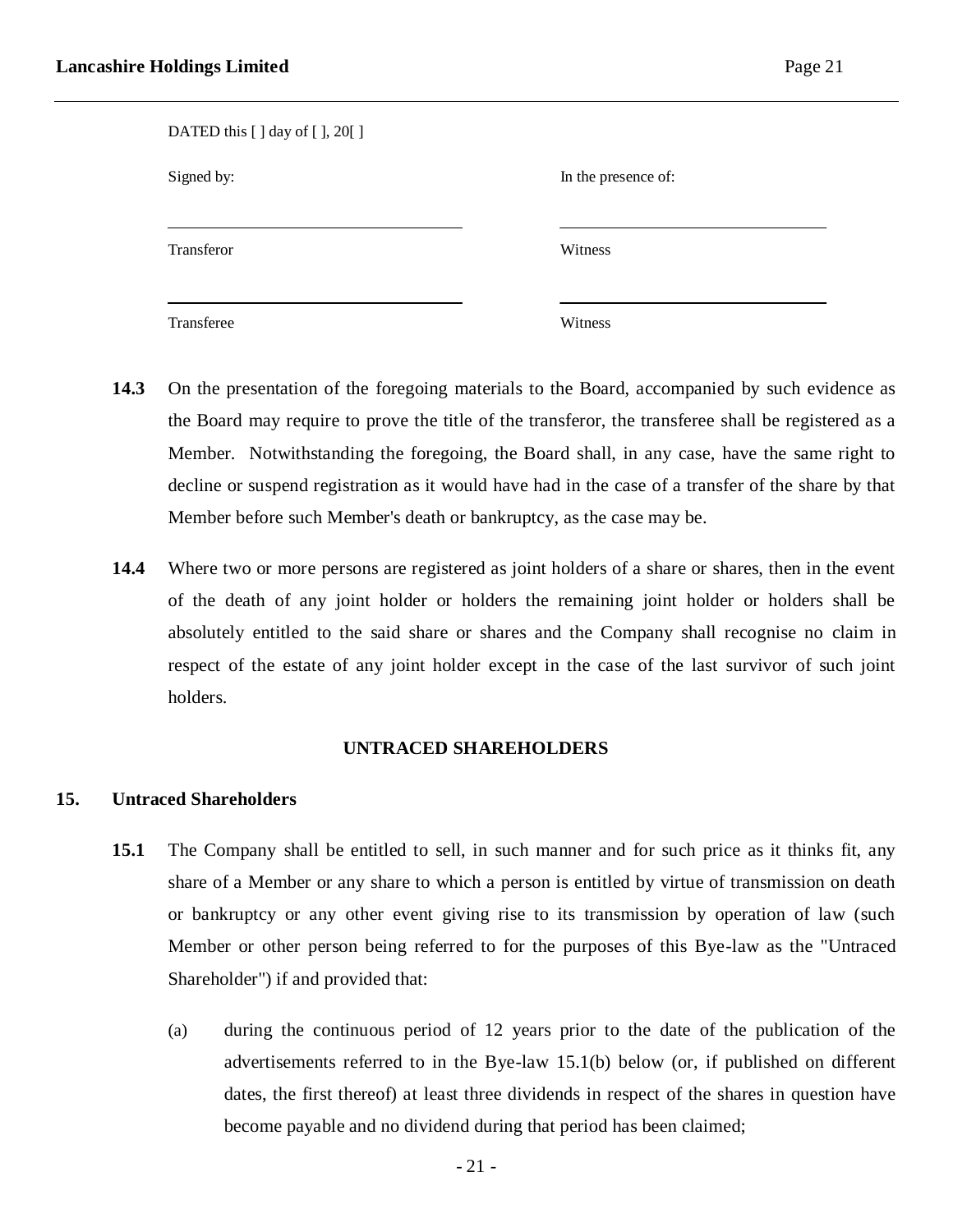- (b) the Company has, by advertisement in both a national newspaper and in a newspaper circulating in the area in which the last known address of the Untraced Shareholder or the address at which service of the notices upon the Untraced Shareholder may be effected in accordance with these Bye-laws is located, given notice of its intention to sell such share;
- (c) during the said period of 12 years and the further period of three months following the publication of the said advertisements (or, if published on different dates, the first thereof) the Company shall have received no indication either of the whereabouts or of the existence of the Untraced Shareholder; and
- (d) the Company has first given notice in writing to the London Stock Exchange of its intention to sell such share or if shares of the class concerned are traded on that exchange.
- **15.2** If during any 12 year period referred to in Bye-law 15.1 further shares have been issued in respect of those held at the beginning of such period or of any previously issued during such period and all the other requirements of this Bye-law (other than the requirement that they be in issue for 12 years) have been satisfied in regard to the further shares, the Company may also sell the further shares.
- **15.3** To give effect to any such sale the Company may appoint any person to execute as transferor an instrument of transfer of the said share and such instrument of transfer shall be as effective as if it had been executed by the Untraced Shareholder and the transferee shall not be bound to see to the application of the purchase money nor shall his title to the shares be affected by any irregularity or invalidity in the proceedings relating thereto. The net proceeds of sale shall belong to the Company which shall be obliged to account to the Untraced Shareholder for an amount equal to such proceeds and shall enter the name of the Untraced Shareholder in the books of the Company as a creditor of such amount. No duty shall be owed by the Company or the Directors (or any of them) to the Untraced Shareholder or its or his estate or its or his legal or personal representatives in connection with any sale pursuant to this Bye-law 15.3 (save as expressly set out in this Bye-law 15.3) and no trust shall be created in respect of the debt and no interest shall be payable in respect of the same and the Company shall not be required to account for any money earned on the net proceeds, which may be employed in the business of the Company or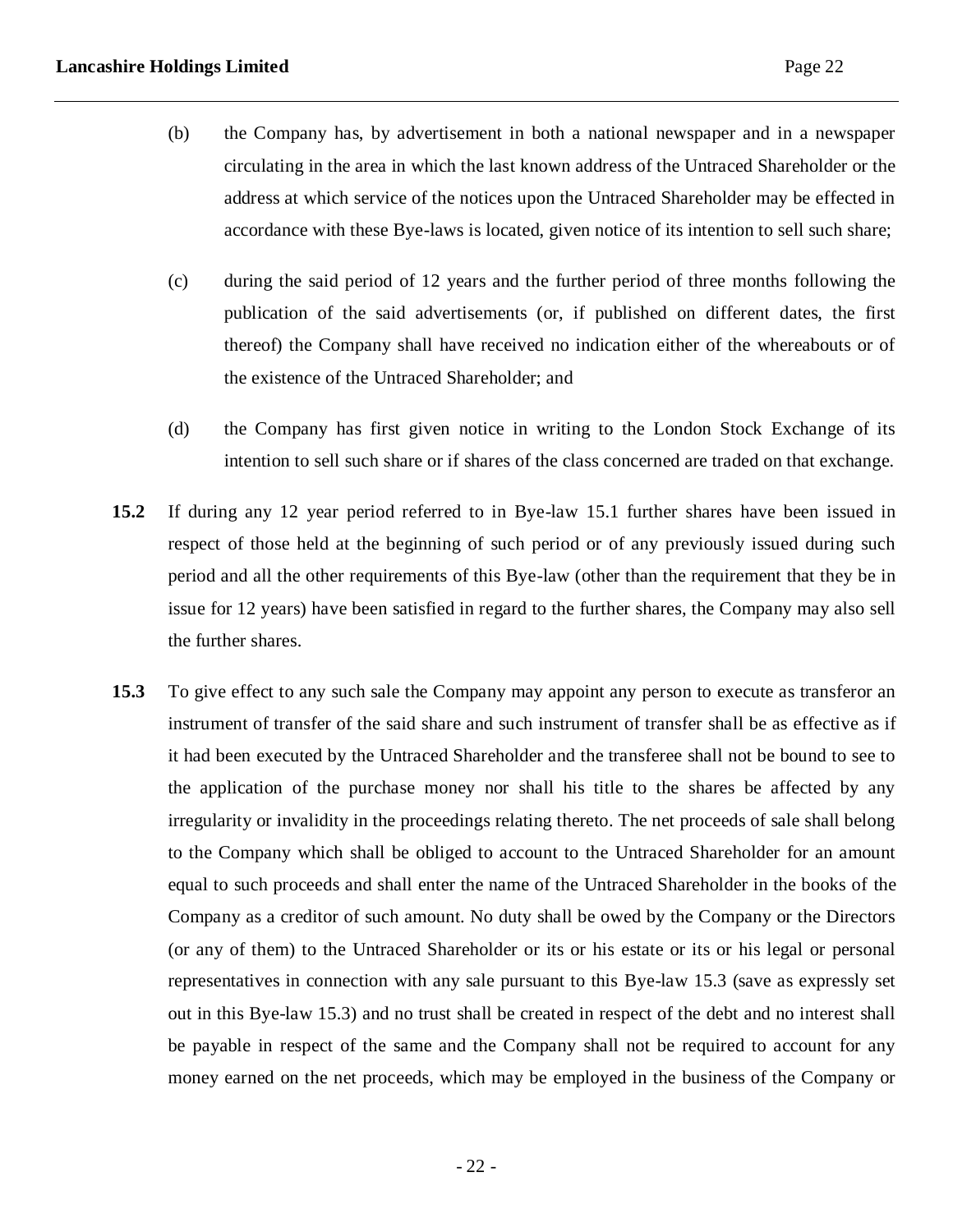invested in such investments (other than shares of the Company or its holding company if any) as the Directors may from time to time think fit.

### **ALTERATION OF SHARE CAPITAL**

### **16. Power to Alter Capital**

- **16.1** The Company may if authorised by resolution of the Board increase its share capital (and the Board is hereby authorised to exercise such power from time to time without further resolution of the Members), and if authorised by a resolution of the Members, divide, consolidate, subdivide, change the currency denomination of, diminish or otherwise alter or reduce its share capital in any manner permitted by the Act.
- **16.2** Where, on any alteration or reduction of share capital, fractions of shares or some other difficulty would arise, the Board may deal with or resolve the same in such manner as it thinks fit provided that any such action does not result in, after taking into account the restrictions on exercise of voting rights contained in Bye-laws 40-44 (inclusive), any non-de minimis adverse tax, regulatory or legal consequences to the Company, any subsidiary of the Company, or any direct or indirect holder of shares or its affiliates.

# **17. Variation of Rights Attaching to Shares**

**17.1** If, at any time, the share capital is divided into different classes of shares, the rights attached to any class (unless otherwise provided by the terms of issue of the shares of that class) may, whether or not the Company is being wound-up, be varied with the consent in writing of the holders of three-fourths of the issued shares of that class or with the sanction of a resolution passed by a majority of the votes cast at a separate general meeting of the holders of the shares of the class at which meeting the necessary quorum shall be two persons at least holding or representing by proxy one-third of the issued shares of the class. The rights conferred upon the holders of the shares of any class issued with preferred or other rights shall not, unless otherwise expressly provided by the terms of issue of the shares of that class, be deemed to be varied by the creation or issue of further shares ranking pari passu therewith.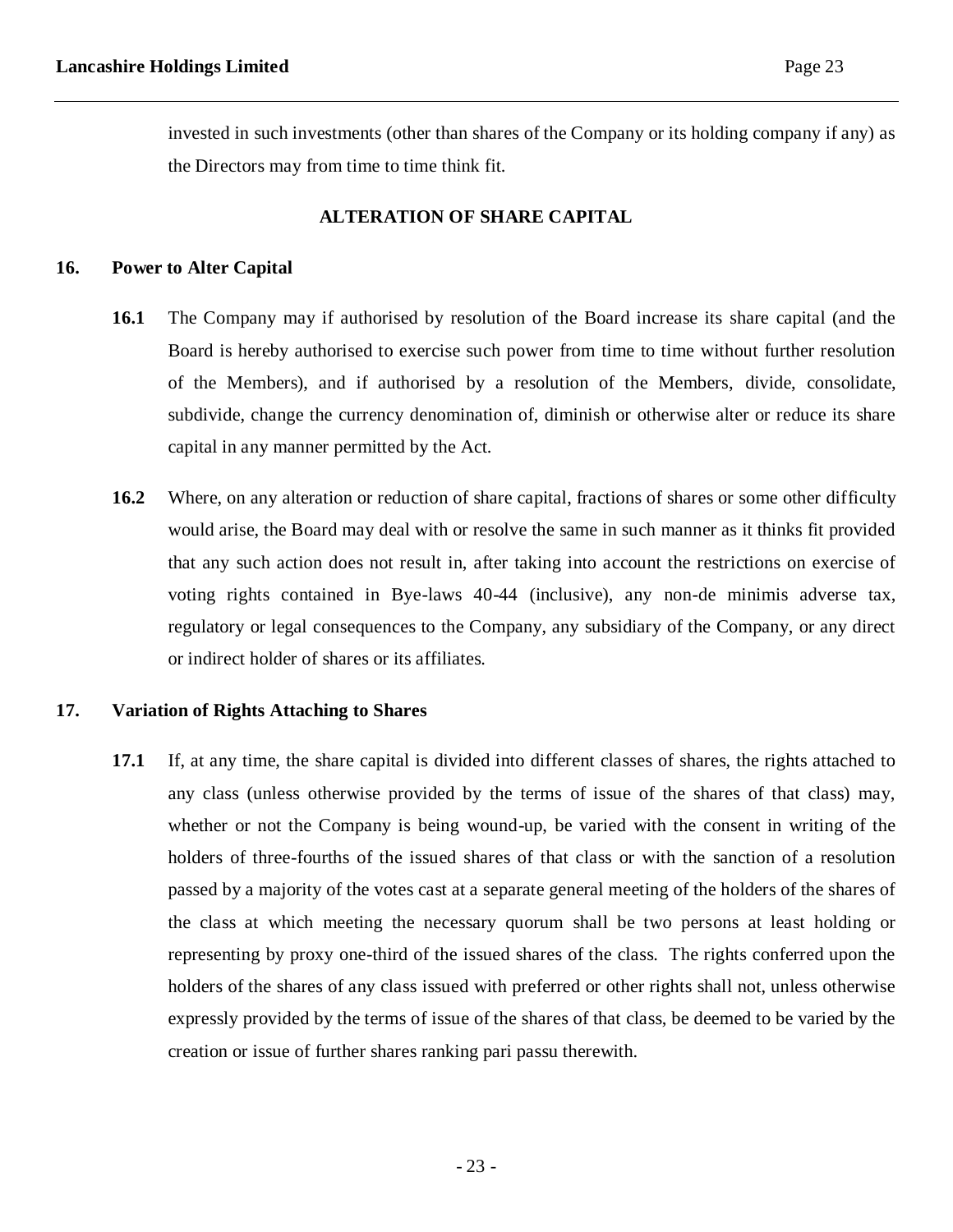**17.2** The Company shall not vary the rights attaching to any class of shares if the Board, after taking into account the restrictions on exercise of voting rights contained in Bye-laws 40-44 (inclusive), determines that any non-de minimis adverse tax, regulatory or legal consequences to the Company, any subsidiary of the Company, or any direct or indirect holder of shares or its affiliates would result from such variation.

# **DIVIDENDS AND CAPITALISATION**

# **18. Dividends**

- **18.1** The Board may, subject to these Bye-laws and in accordance with the Act, declare a dividend to be paid to the Members, in proportion to the number of shares held by them, and such dividend may be paid in cash or wholly or partly in specie in which case the Board may fix the value for distribution in specie of any assets. No unpaid dividend shall bear interest as against the Company.
- **18.2** The Board may fix any date as the record date for determining the Members entitled to receive any dividend.
- **18.3** The Company may pay dividends in proportion to the amount paid up on each share where a larger amount is paid up on some shares than on others.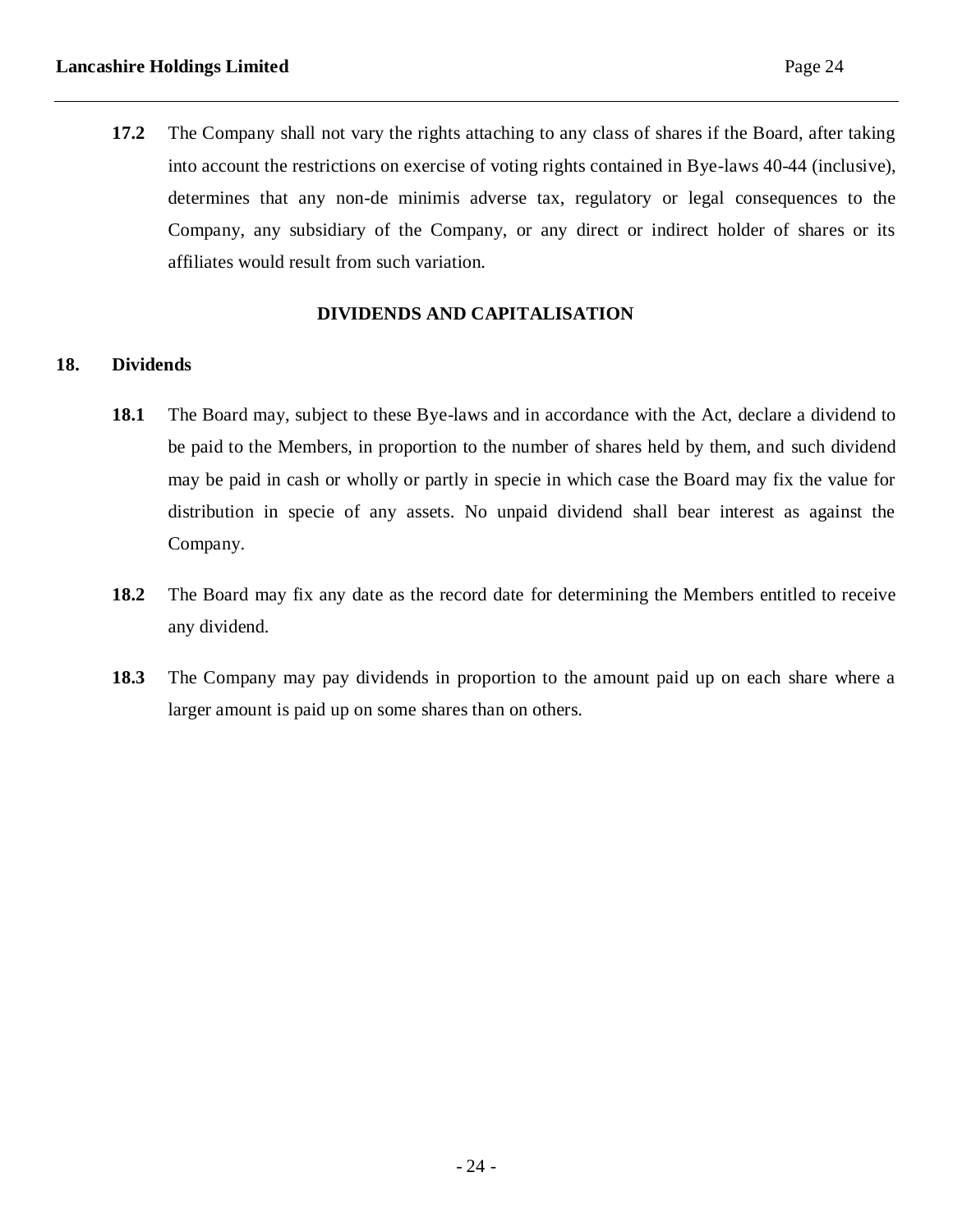- **18.4** The Board may declare and make such other distributions (in cash or in specie) to the Members as may be lawfully made out of the assets of the Company. No unpaid distribution shall bear interest as against the Company.
- **18.5** Any dividend or other distribution shall, at any point prior to its payment, be cancellable (and may be withheld) or deferrable by the Board if it considers, in its sole discretion, that such cancellation (and withholding) or deferral is or may be necessary or appropriate:
	- (a) as a result of any applicable law or regulation; or
	- (b) in order otherwise to meet any capital or solvency requirement applicable to the Company or any member of the Group.

Accordingly, notwithstanding the terms of any resolution of the Company or decision by the Board, any dividend or other distribution declared by such resolution or that is the object of a decision of the Board shall be payable subject in each case to the condition that it shall not have been cancelled (and withheld) or deferred by the Board prior to its payment (whether or not such conditionality is expressly provided for in the relevant resolution or decision of the Board). If the Board acts in good faith, it does not incur any liability to any shareholders of the Company, any transferor or transferee of shares in the Company or any of them in respect of any decision by the Board to cancel (and withhold) or defer a dividend or other distribution in accordance with this Bye-law.

### **19. Power to Set Aside Profits**

The Board may, before declaring a dividend, set aside out of the surplus or profits of the Company, such sum as it thinks proper as a reserve to be used to meet contingencies or for equalising dividends or for any other purpose.

### **20. Method of Payment**

**20.1** Any dividend or other monies payable in respect of a share may be paid by cheque or warrant sent through the post directed to the address of the Member in the Register of Members (in the case of joint Members, the senior joint holder, seniority being determined by the order in which the names stand in the Register of Members), or by direct transfer to such bank account as such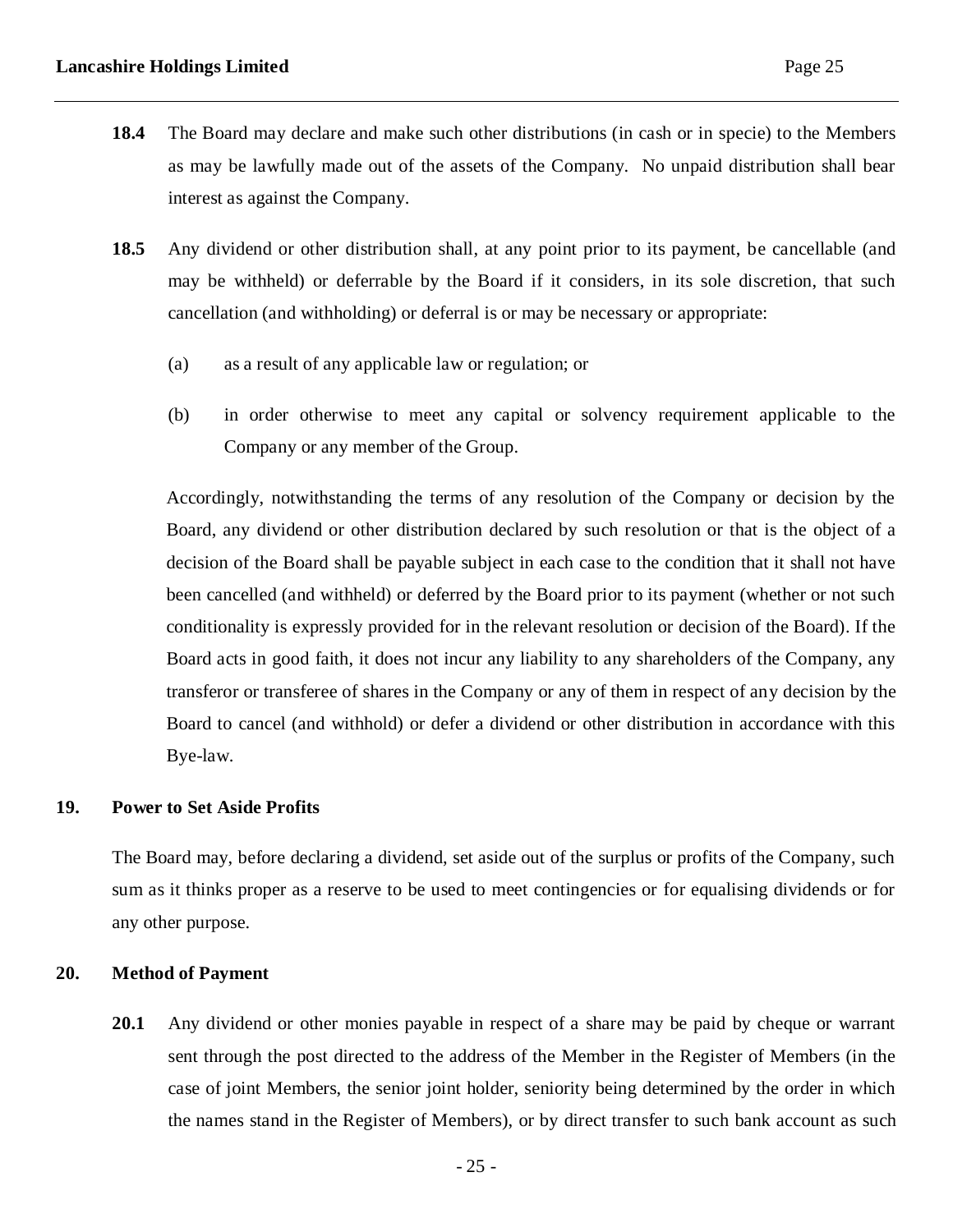Member may direct. Every such cheque shall be made payable to the order of the person to whom it is sent or to such persons as the Member may direct, and payment of the cheque or warrant shall be a good discharge to the Company. Every such cheque or warrant shall be sent at the risk of the person entitled to the money represented thereby. If two or more persons are registered as joint holders of any shares any one can give an effectual receipt for any dividend paid in respect of such shares.

- **20.2** The Board may deduct from the dividends or distributions payable to any Member all monies due from such Member to the Company on account of calls or otherwise.
- **20.3** Any dividend and or other monies payable in respect of a share which has remained unclaimed for 7 years from the date when it became due for payment shall, if the Board so resolves, be forfeited and cease to remain owing by the Company. The payment of any unclaimed dividend or other moneys payable in respect of a share may (but need not) be paid by the Company into an account separate from the Company's own account. Such payment shall not constitute the Company a trustee in respect thereof.
- **20.4** The Company shall be entitled to cease sending dividend cheques and warrants by post or otherwise to a Member if those instruments have been returned undelivered to, or left uncashed by, that Member on at least two consecutive occasions, or, following one such occasion, reasonable enquiries have failed to establish the Member's new address. The entitlement conferred on the Company by this Bye-law 20.4 in respect of any Member shall cease if the Member claims a dividend or cashes a dividend cheque or warrant.

# **21. Capitalisation**

- **21.1** The Board may resolve to capitalise any sum for the time being standing to the credit of any of the Company's share premium or other reserve accounts or to the credit of the profit and loss account or otherwise available for distribution by applying such sum in paying up unissued shares to be allotted as fully paid bonus shares pro rata (except in connection with the conversion of shares of one class to shares of another class) to the Members.
- **21.2** The Board may resolve to capitalise any sum for the time being standing to the credit of a reserve account or sums otherwise available for dividend or distribution by applying such amounts in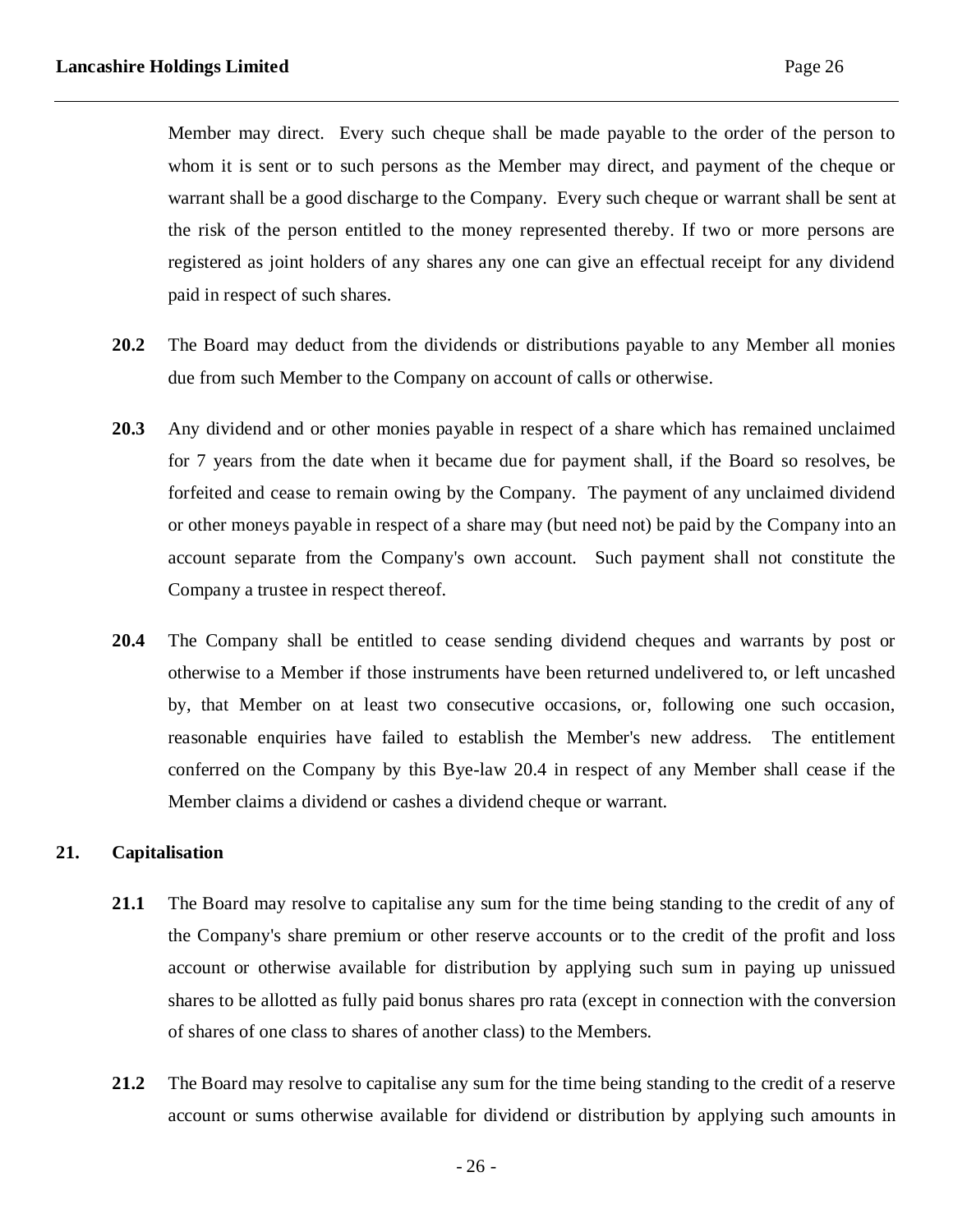paying up in full partly paid or nil paid shares of those Members who would have been entitled to such sums if they were distributed by way of dividend or distribution.

# **MEETINGS OF MEMBERS**

### **22. Annual General Meetings**

The annual general meeting of the Company shall be held each year (other than the year of incorporation) at such time and place as the President or the Chairman (if any) or the Board shall appoint.

### **23. Special General Meetings**

The President or the Chairman (if any) or the Board may convene a special general meeting of the Company whenever in their judgment such a meeting is necessary.

### **24. Requisitioned General Meetings**

The Board shall, on the requisition of Members holding at the date of the deposit of the requisition not less than one-tenth of such of the paid-up share capital of the Company as at the date of the deposit carries the right to vote at general meetings of the Company, forthwith proceed to convene a special general meeting of the Company and the provisions of the Act shall apply.

### **25. Notice**

- **25.1** At least 21 days' notice of an annual general meeting shall be given to each Member entitled to attend and vote thereat, stating the date, place and time at which the meeting is to be held, that the election of Directors will take place thereat, and as far as practicable, the other business to be conducted at the meeting.
- **25.2** At least 14 days' notice of a special general meeting shall be given to each Member entitled to attend and vote thereat, stating the date, time, place and the general nature of the business to be considered at the meeting.
- **25.3** The Board may fix any date as the record date for determining the Members entitled to receive notice of and to vote at any general meeting of the Company.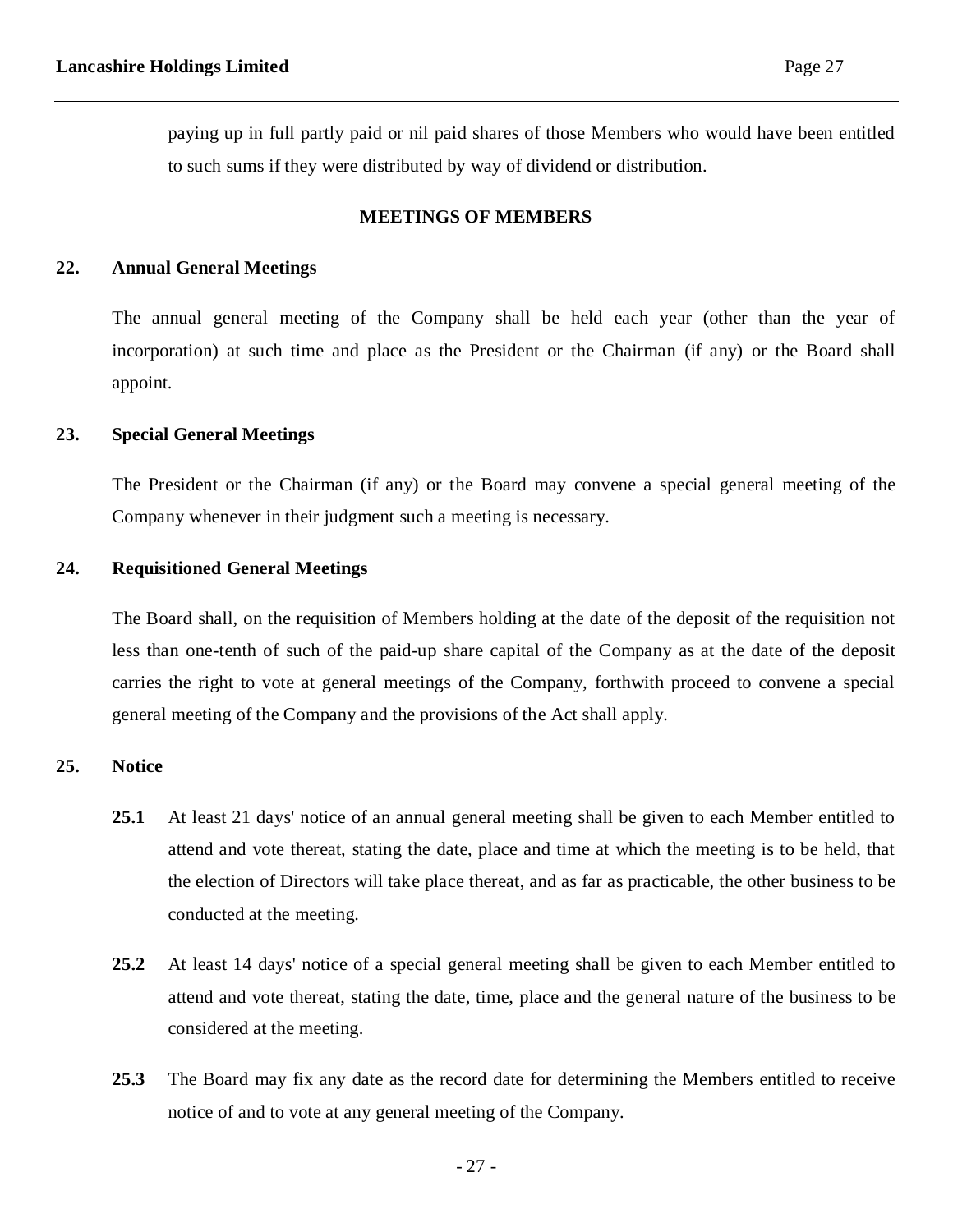- **25.4** A general meeting of the Company shall, notwithstanding that it is called on shorter notice than that specified in these Bye-laws, be deemed to have been properly called if it is so agreed by (i) all the Members entitled to attend and vote thereat in the case of an annual general meeting; and (ii) by a majority in number of the Members having the right to attend and vote at the meeting, being a majority together holding not less than 95% in nominal value of the shares giving a right to attend and vote thereat in the case of a special general meeting.
- **25.5** The accidental omission to give notice of a general meeting to, or the non-receipt of a notice of a general meeting by, any person entitled to receive notice shall not invalidate the proceedings at that meeting.

# **26. Giving Notice and Access**

- **26.1** A notice may be given by the Company to any Member:
	- (a) by delivering it to such Member in person; or
	- (b) by sending it by letter mail or courier to such Member's address in the Register of Members; or
	- (c) by transmitting it by electronic means (including facsimile and electronic mail, but not telephone) in accordance with such directions as may be given by such Member to the Company for such purpose; or
	- (d) by delivering it in accordance with the provisions of the Act pertaining to delivery of electronic records by publication on a website; or
	- (e) in accordance with Bye-law 26.6.
- **26.2** Any notice required to be given to a Member shall, with respect to any shares held jointly by two or more persons, be given to whichever of such persons is named first in the Register of Members and notice so given shall be sufficient notice to all the holders of such shares.
- **26.3** Save as provided by Bye-laws 26.2 and 26.6, any notice shall be deemed to have been served at the time when the same would be delivered in the ordinary course of transmission and, in proving such service, it shall be sufficient to prove that the notice was properly addressed and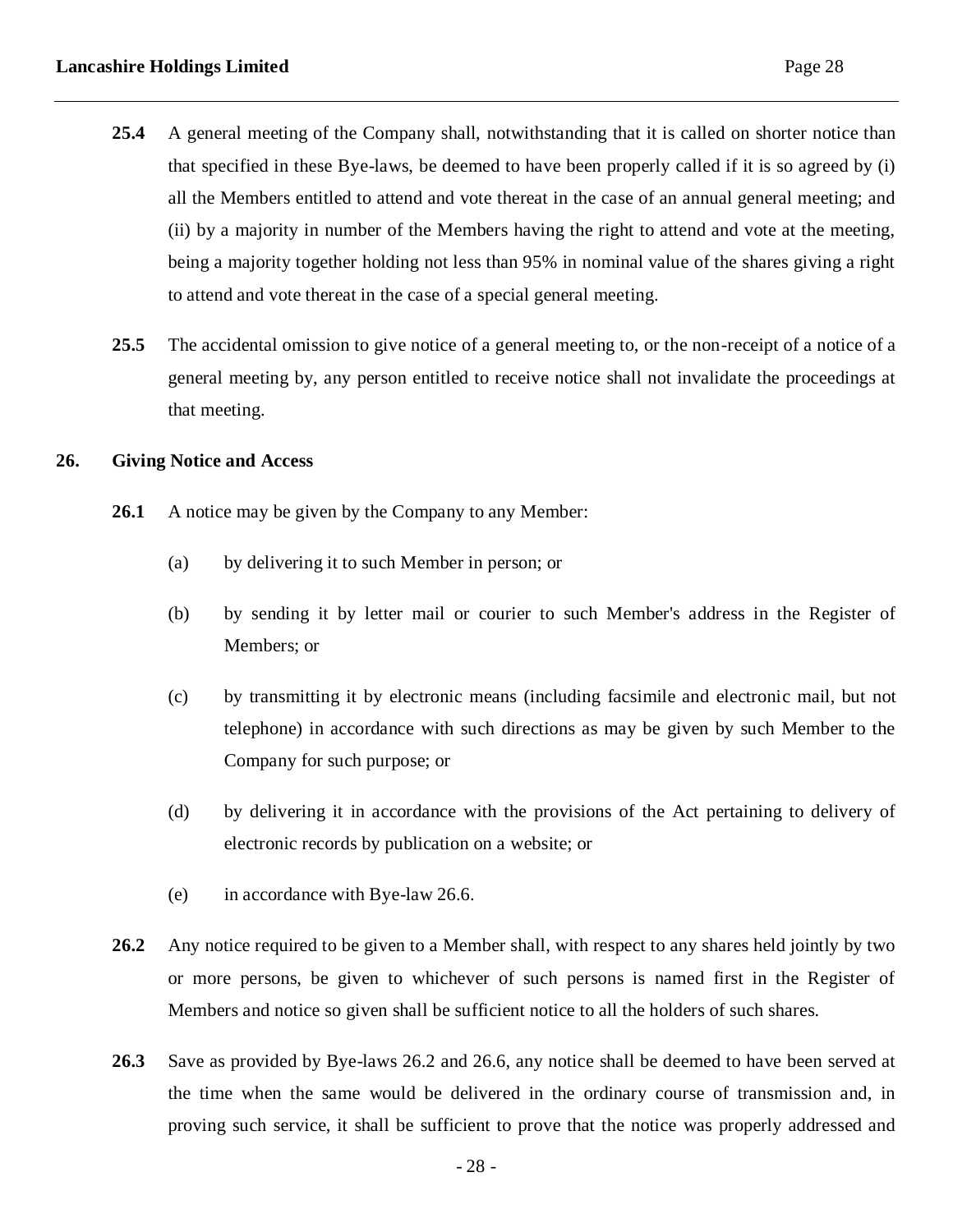prepaid, if posted, at the time when it was posted, delivered to the courier or transmitted by electronic means.

- **26.4** Mail notice shall be deemed to have been served seven days after the date on which it is deposited, with postage prepaid, in the mail of any member state of the European Union, the United States, or Bermuda.
- **26.5** The Company shall be under no obligation to send a notice or other document to the address shown for any particular Member in the Register of Members if the Board considers that the legal or practical problems under the laws of, or the requirements of any regulatory body or stock exchange in, the territory in which that address is situated are such that it is necessary or expedient not to send the notice or document concerned to such Member at such address and may require a Member with such an address to provide the Company with an alternative acceptable address for delivery of notices by the Company.
- **26.6** Where a Member indicates his consent (in a form and manner satisfactory to the Board), to receive information or documents by accessing them on a website rather than by other means, or receipt in this manner is otherwise permitted by the Act, the Board may deliver such information or documents by notifying the Member of their availability and including therein the address of the website, the place on the website where the information or document may be found, and instructions as to how the information or document may be accessed on the website.
- **26.7** In the case of information or documents delivered in accordance with Bye-law 26.6, service shall be deemed to have occurred when (i) the Member is notified in accordance with that Bye-law; and (ii) the information or document is published on the website.

### **27. Postponement or Cancellation of General Meeting**

The Chairman or the President may, and the Secretary on instruction from the Chairman or the President shall, postpone or cancel any general meeting called in accordance with the provisions of these Bye-laws (other than a meeting requisitioned under these Bye-laws) provided that notice of postponement or cancellation is given to each Member before the time for such meeting. Fresh notice of the date, time and place for the postponed or cancelled meeting shall be given to the Members in accordance with the provisions of these Bye-laws.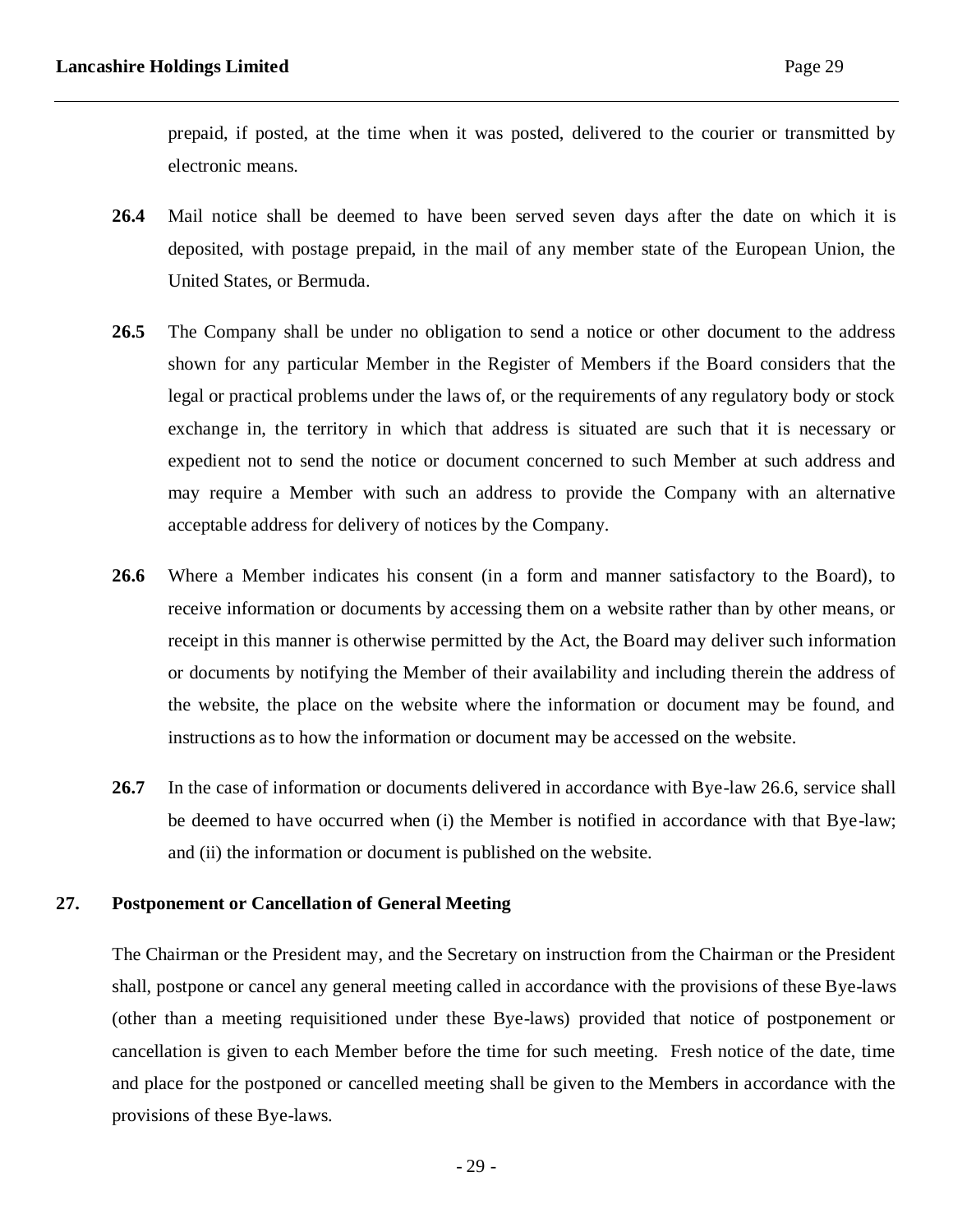### **28. Attendance and Security at General Meetings**

- **28.1** Members may participate in any general meeting by such telephonic, electronic or other communication facilities or means as permit all persons participating in the meeting to communicate with each other simultaneously and instantaneously, and participation in such a meeting shall constitute presence in person at such meeting.
- **28.2** The Board may, and at any general meeting, the Chairman of such meeting may make any arrangement and impose any requirement or restriction it or he considers appropriate to ensure the security of a general meeting including, without limitation, requirements for evidence of identity to be produced by those attending the meeting, the searching of their personal property and the restriction of items that may be taken into the meeting place. The Board and, at any general meeting, the Chairman of such meeting are entitled to refuse entry to a person who refuses to comply with any such arrangements, requirements or restrictions.

### **29. Quorum at General Meetings**

- **29.1** At any general meeting of the Company two or more persons (being shareholders or proxy holders) present in person at the start of and throughout the meeting shall form a quorum for the transaction of business.
- **29.2** If within half an hour from the time appointed for the meeting a quorum is not present, then, in the case of a meeting convened on a requisition, the meeting shall be deemed cancelled and, in any other case, the meeting shall stand adjourned to the same day one week later, at the same time and place or to such other day, time or place as the Secretary may determine. If the meeting shall be adjourned to the same day one week later or the Secretary shall determine that the meeting is adjourned to a specific date, time and place, it is not necessary to give notice of the adjourned meeting other than by announcement at the meeting being adjourned. If the Secretary shall determine that the meeting be adjourned to an unspecified date, time or place, fresh notice of the resumption of the meeting shall be given to each Member entitled to attend and vote thereat in accordance with the provisions of these Bye-laws.

# **30. Chairman to Preside at General Meetings**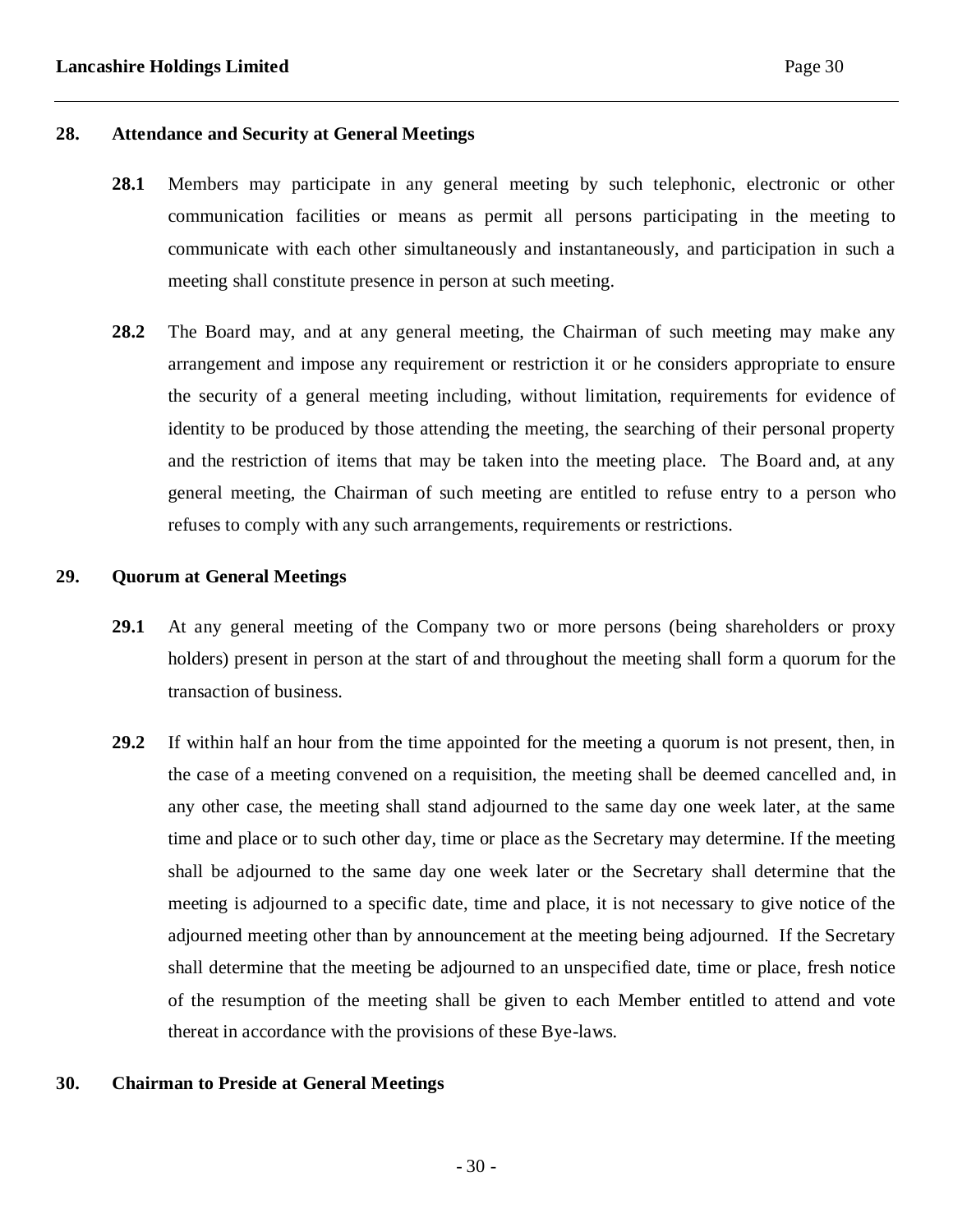Unless otherwise agreed by a majority of those attending and entitled to vote thereat, the Chairman, if there be one, and if not the President, if there be one, shall act as Chairman at all meetings of the Members at which such person is present. In their absence, a Chairman shall be appointed or elected by those present at the meeting and entitled to vote.

### **31. Voting on Resolutions**

- **31.1** Subject to the provisions of the Act and these Bye-laws, any question proposed for the consideration of the Members at any general meeting shall be decided by the affirmative votes of a majority of the votes cast, but in all cases after giving effect to any adjustments or restrictions on exercise of voting power pursuant to Bye-laws 40-44 (inclusive) and in accordance with the provisions of these Bye-laws. In the case of an equality of votes both for and against the resolution, whether on a show of hands or on a poll, the chairman of the meeting at which the show of hands takes place or at which the poll is demanded shall be entitled to a casting vote in addition to the votes to which he may be entitled as a Member or as a representative or proxy of a Member.
- **31.2** No Member shall be entitled to vote at a general meeting unless such Member has paid all the calls on all shares held by such Member.
- **31.3** At any general meeting a resolution put to the vote of the meeting shall, in the first instance, be voted upon by a show of hands and, subject to any rights or restrictions for the time being lawfully attached to any class of shares and subject to the provisions of these Bye-laws, every Member present in person and every person holding a valid proxy at such meeting shall be entitled to, for each voting share of which such person is the holder or for which such person holds a proxy, the number of votes determined pursuant to Bye-laws 40-44 (inclusive) and shall cast such vote by raising his or her hand.
- **31.4** In the event that a Member participates in a general meeting by telephone or electronic means, the Chairman of the meeting shall direct the manner in which such Member may cast his vote on a show of hands.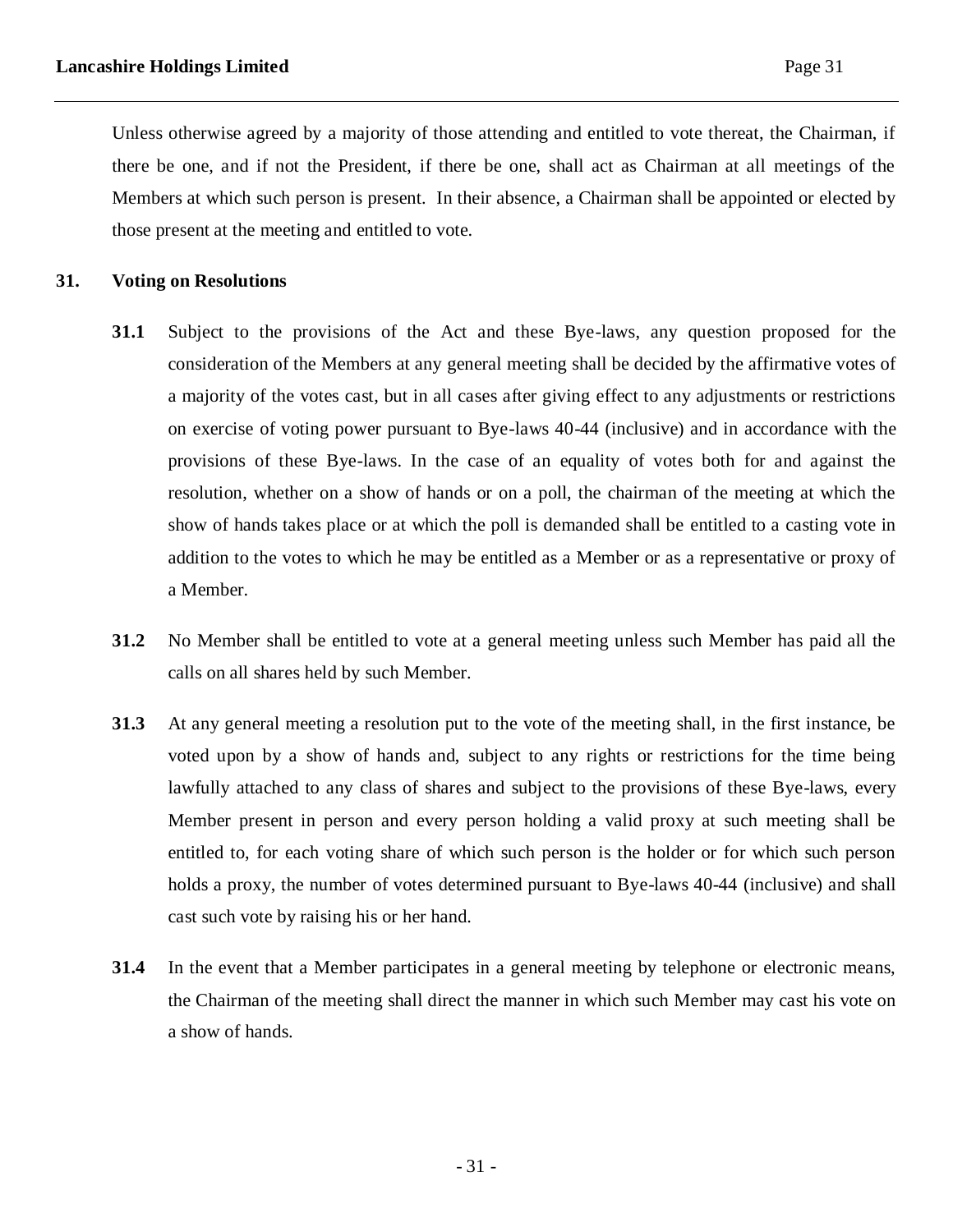- **31.5** At any general meeting if an amendment shall be proposed to any resolution under consideration and the Chairman of the meeting shall rule on whether the proposed amendment is out of order, the proceedings on the substantive resolution shall not be invalidated by any error in such ruling.
- **31.6** At any general meeting a declaration by the Chairman of the meeting that a question proposed for consideration has, on a show of hands, been carried, or carried unanimously, or by a particular majority, or lost, and an entry to that effect in a book containing the minutes of the proceedings of the Company shall, subject to the provisions of these Bye-laws, be conclusive evidence of that fact.

### **32. Power to Demand a Vote on a Poll**

- **32.1** Notwithstanding the foregoing, a poll may be demanded by any of the following persons:
	- (a) the Chairman of such meeting; or
	- (b) at least three Members present in person or represented by proxy; or
	- (c) any Member or Members present in person or represented by proxy and holding between them not less than one-tenth of the total voting rights of all the Members having the right to vote at such meeting; or
	- (d) any Member or Members present in person or represented by proxy holding shares in the Company conferring the right to vote at such meeting, being shares on which an aggregate sum has been paid up equal to not less than one-tenth of the total sum paid up on all such shares conferring such right.
- **32.2** Where a poll is demanded, subject to any rights or restrictions for the time being lawfully attached to any class of shares, including, without limitation, the provisions of Bye-laws 40-44 (inclusive) on the adjustments or eliminations of voting power, every person present at such meeting shall have for each voting share of which such person is the holder or for which such person holds a proxy, the number of votes determined pursuant to Bye-laws 40-44 (inclusive) for each share of which such person is the holder or for which such person holds a proxy and such vote shall be counted by ballot as described herein, or in the case of a general meeting at which one or more Members are present by telephone, electronic or other communication facilities or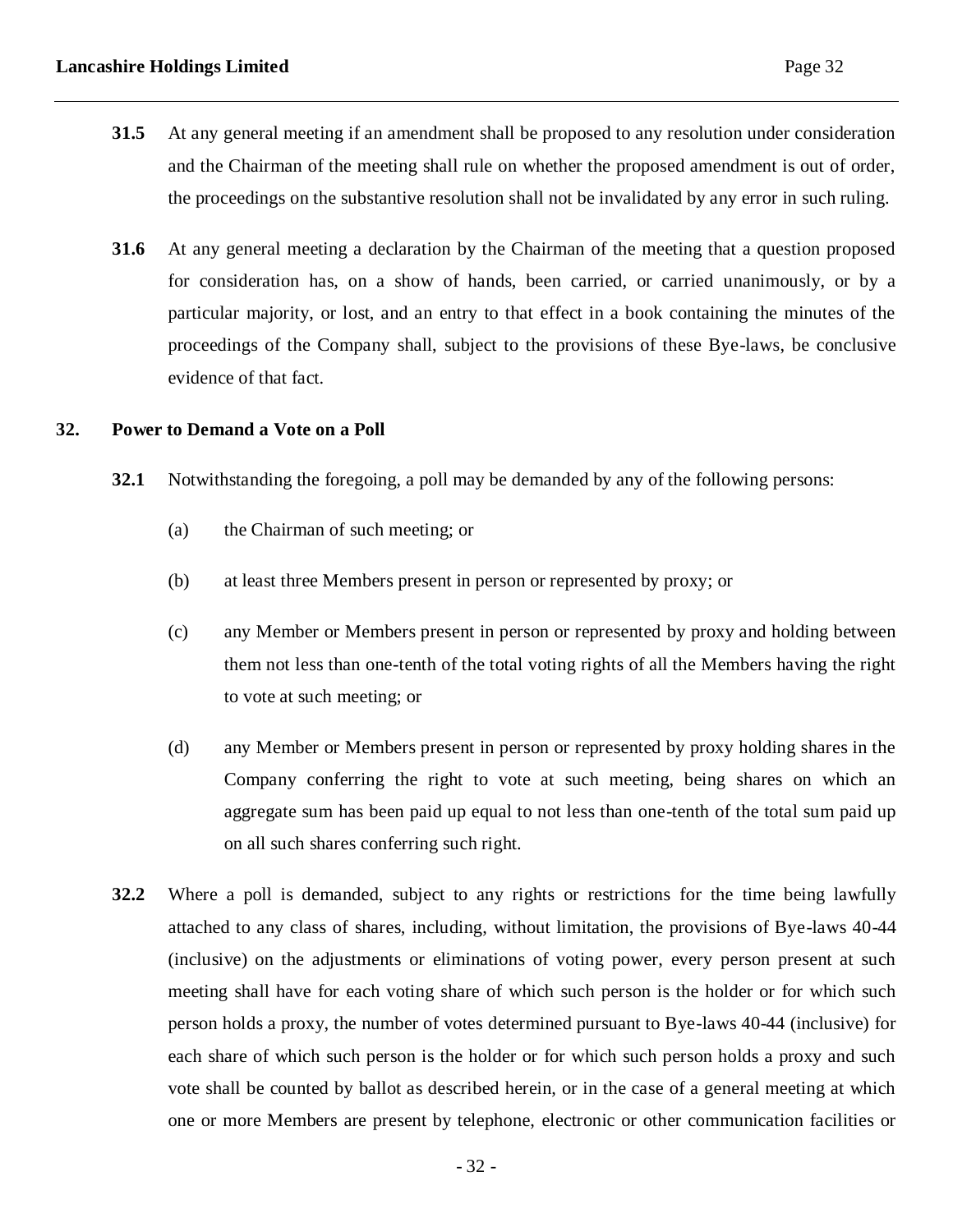means, in such manner as the chairman of the meeting may direct and the result of such poll shall be deemed to be the resolution of the meeting at which the poll was demanded and shall replace any previous resolution upon the same matter which has been the subject of a show of hands. A person entitled to more than one vote need not use all his votes or cast all the votes he uses in the same way.

- **32.3** A poll demanded for the purpose of electing a Chairman of the meeting or on a question of adjournment shall be taken forthwith and a poll demanded on any other question shall be taken in such manner and at such time and place at such meeting as the Chairman (or acting Chairman) of the meeting may direct and any business other than that upon which a poll has been demanded may be proceeded with pending the taking of the poll.
- **32.4** Where a vote is taken by poll, each person physically present and entitled to vote shall be furnished with a ballot paper on which such person shall record his vote in such manner as shall be determined at the meeting having regard to the nature of the question on which the vote is taken, and each ballot paper shall be signed or initialed or otherwise marked so as to identify the voter and the registered holder in the case of a proxy. Each person present by telephone, electronic or other communication facilities or means shall cast his vote in such manner as the chairman shall direct. At the conclusion of the poll, the ballot papers and votes cast in accordance with such directions shall be examined and counted by a committee of not less than two Members or proxy holders appointed by the chairman for the purpose and the result of the poll shall be declared by the chairman.

### **33. Voting by Joint Holders of Shares**

In the case of joint holders, the vote of the senior who tenders a vote (whether in person or by proxy) shall be accepted to the exclusion of the votes of the other joint holders, and for this purpose seniority shall be determined by the order in which the names stand in the Register of Members.

### **34. Instrument of Proxy**

**34.1** A Member may appoint a proxy by (a) an instrument appointing a proxy in writing in substantially the following form or such other form as the Board may determine from time to time: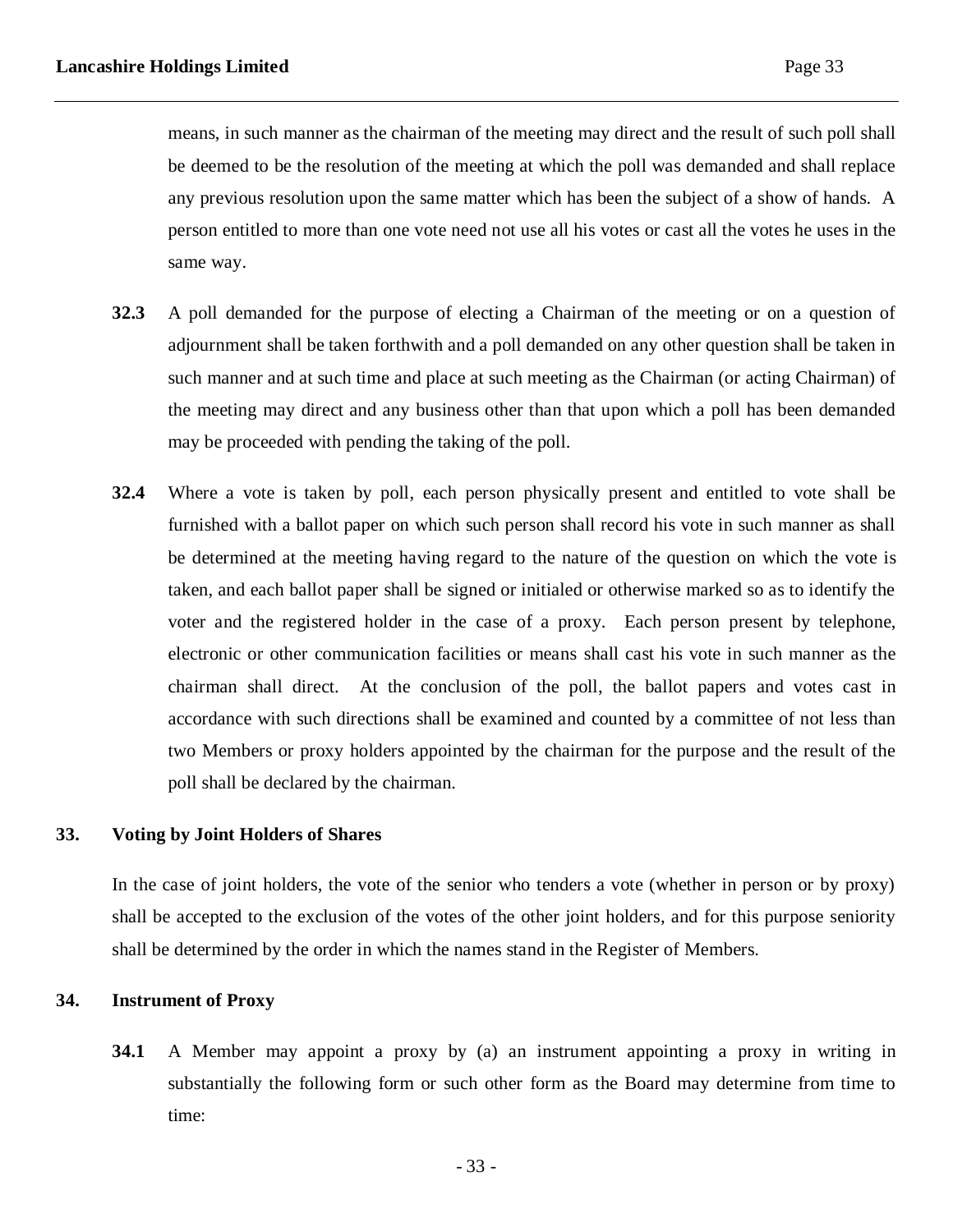#### Proxy Lancashire Holdings Limited (the "Company")

I/We, [insert names here], being a Member of the Company with [number] shares, HEREBY APPOINT [name] of [address] or failing him, [name] of [address] to be my/our proxy to vote for me/us at the meeting of the Members to be held on the  $\lceil \cdot \rceil$  day of  $\lceil \cdot \rceil$ , 20 $\lceil \cdot \rceil$  and at any adjournment thereof. (Any restrictions on voting to be inserted here.)

Signed this [ ] day of [ ], 20[ ]

Member(s)

or (b) such telephonic, electronic or other means as may be approved by the Board from time to time.

- **34.2** The appointment of a proxy must be received by the Company at the registered office or at such other place or in such manner as is specified in the notice convening the meeting or in any instrument of proxy sent out by the Company in relation to the meeting at which the person named in the appointment proposes to vote, and an appointment of proxy which is not received in the manner so permitted shall be invalid.
- **34.3** A Member who is the holder of two or more shares may appoint more than one proxy to represent him and vote on his behalf.
- **34.4** The decision of the Chairman of any general meeting as to the validity of any appointment of a proxy shall be final.

# **35. Representation of Corporate Member**

**35.1** A corporation which is a Member may, by written instrument, authorise such person or persons as it thinks fit to act as its representative at any meeting of the Members and any person so authorised shall be entitled to exercise the same powers on behalf of the corporation which such person represents as that corporation could exercise if it were an individual Member, and that Member shall be deemed to be present in person at any such meeting attended by its authorised representative or representatives.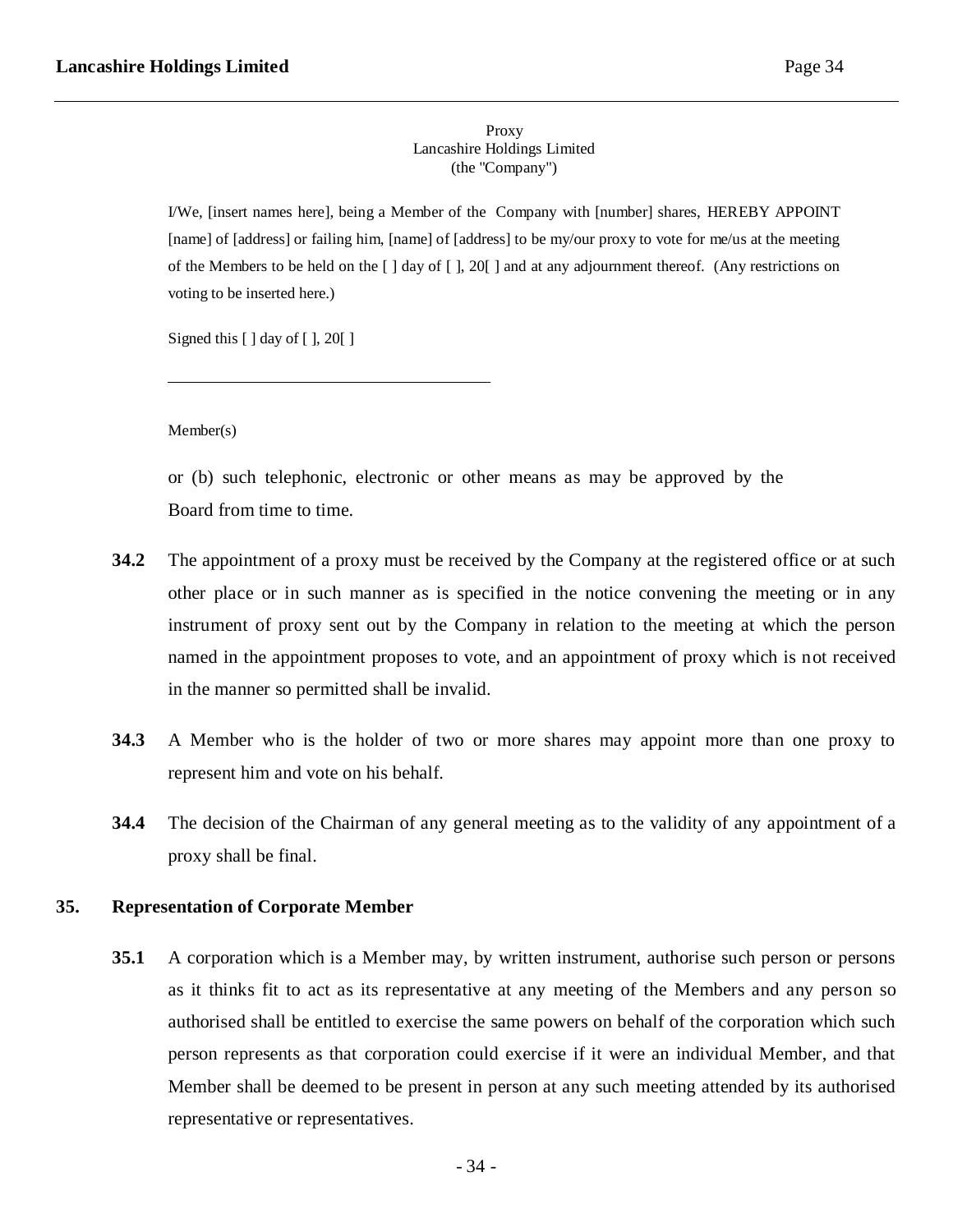**35.2** Notwithstanding the foregoing, the Chairman of the meeting may accept such assurances as he thinks fit as to the right of any person to attend and vote at general meetings on behalf of a corporation which is a Member.

# **36. Adjournment of General Meeting**

- **36.1** The Chairman of any general meeting at which a quorum is present may with the consent of Members holding a majority of the voting rights of those Members present in person or by proxy (and shall if so directed by Members holding a majority of the voting rights of those Members present in person or by proxy), adjourn the meeting.
- **36.2** In addition, the Chairman may adjourn the meeting to another time and place without such consent or direction if it appears to him that:
	- (a) it is likely to be impracticable to hold or continue that meeting because of the number of Members wishing to attend who are not present; or
	- (b) the unruly conduct of persons attending the meeting prevents, or is likely to prevent, the orderly continuation of the business of the meeting; or
	- (c) an adjournment is otherwise necessary so that the business of the meeting may be properly conducted.
- **36.3** Unless the meeting is adjourned to a specific date, place and time announced at the meeting being adjourned, fresh notice of the date, place and time for the resumption of the adjourned meeting shall be given to each Member entitled to attend and vote thereat in accordance with the provisions of these Bye-laws.

# **37. Written Resolutions**

**37.1** Subject to the following, anything which may be done by resolution of the Company in general meeting or by resolution of a meeting of any class of the Members may, without a meeting and without any previous notice being required, be done by resolution in writing signed by, or in the case of a Member that is a corporation whether or not a company within the meaning of the Act, on behalf of, all the Members who at the date of the resolution would be entitled to attend the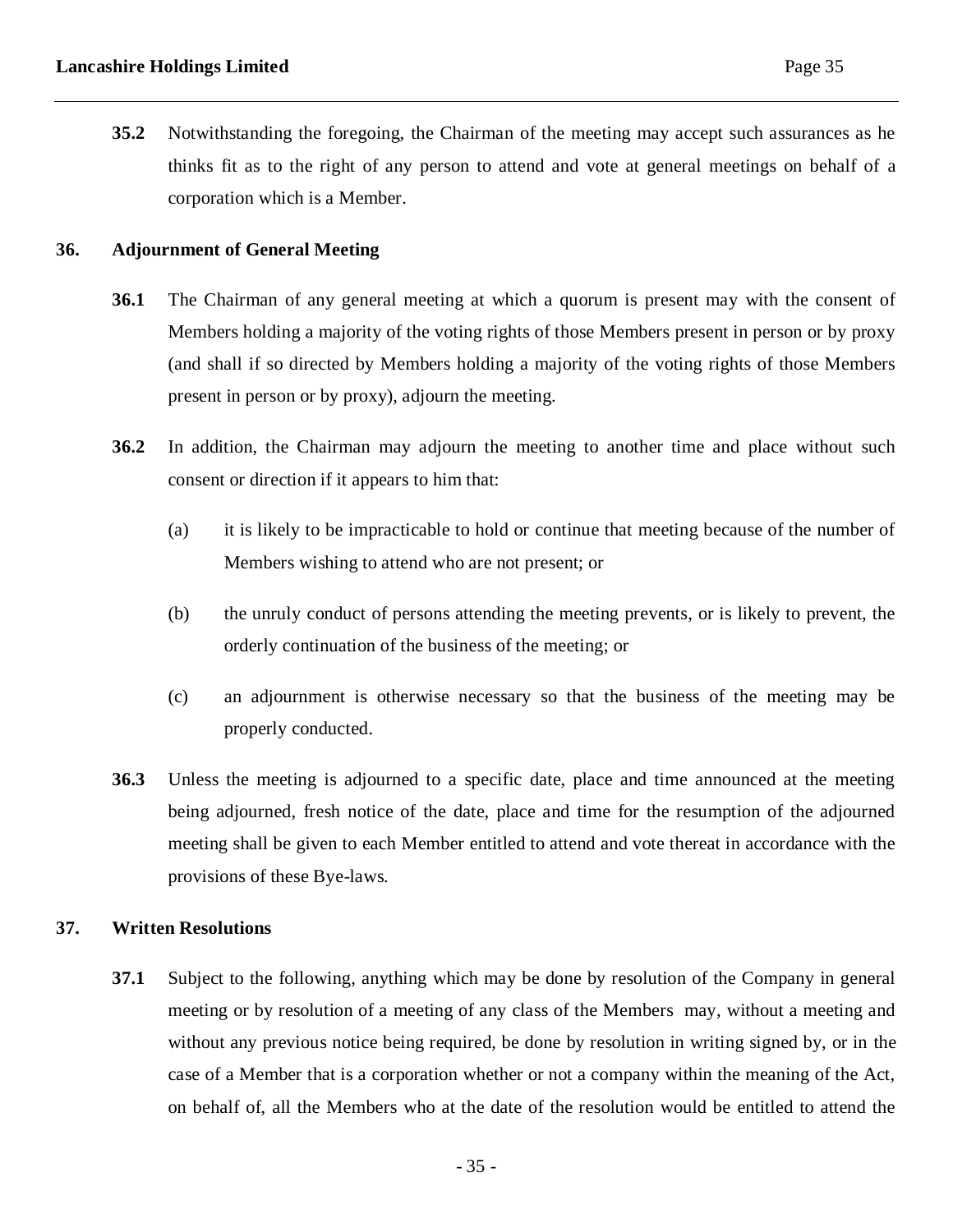meeting and vote on the resolution (after giving effect to any reduction or increase in voting rights required under Bye-laws 40-44 (inclusive)).

- **37.2** A resolution in writing may be signed by, or in the case of a Member that is a corporation whether or not a company within the meaning of the Act, on behalf of, all the Members, or all the Members of the relevant class thereof, in as many counterparts as may be necessary.
- **37.3** A resolution in writing made in accordance with this Bye-law is as valid as if it had been passed by the Company in general meeting or by a meeting of the relevant class of Members, as the case may be (provided that any such resolution shall be valid only if (i) the signature of the last Member to sign is affixed outside the United States, and (ii) the Board has not determined that the use of a resolution in writing would result in a non-de minimis adverse tax, regulatory or legal consequence to the Company, any subsidiary of the Company, or any direct or indirect holder of shares or its affiliates), and any reference in any Bye-law to a meeting at which a resolution is passed or to Members voting in favour of a resolution shall be construed accordingly. Such resolution shall be deemed to be adopted, as an act of the Members, at the place where, and at the time when, the signature of the last Member to sign is affixed thereto.
- **37.4** A resolution in writing made in accordance with this Bye-law shall constitute minutes for the purposes of the Act.
- **37.5** This Bye-law shall not apply to:
	- (a) a resolution passed to remove an auditor from office before the expiration of his term of office; or
	- (b) a resolution passed for the purpose of removing a Director before the expiration of his term of office.
- **37.6** For the purposes of this Bye-law, the date of the resolution is the date when the resolution is signed by, or in the case of a Member that is a corporation whether or not a company within the meaning of the Act, on behalf of, the last Member to sign and any reference in any Bye-law to the date of passing of a resolution is, in relation to a resolution made in accordance with this Bye-law, a reference to such date.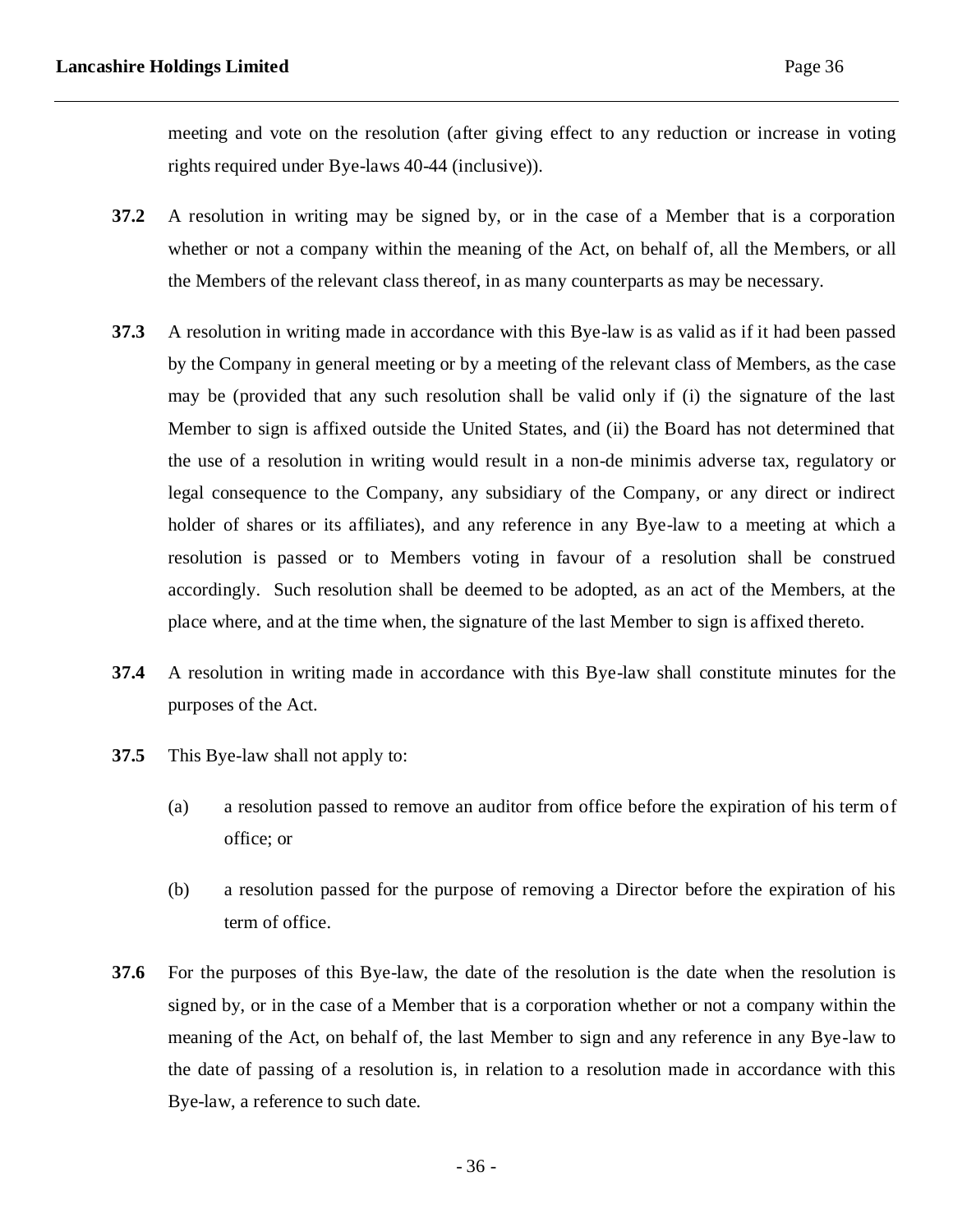The Directors of the Company shall be entitled to receive notice of, attend and be heard at any general meeting.

#### **VOTES OF MEMBERS**

# **39. General**

Subject to the provisions of Bye-laws 40-44 (inclusive) below, and subject to any rights and restrictions for the time being attached to any class or classes or series of shares, every Member shall have one vote for each share carrying the right to vote on the matter in question of which he is the holder. Notwithstanding any other provisions of these Bye-laws, all determinations in these Bye-laws that are made by or subject to a vote or approval of Members shall be based upon the voting power of such Members' shares as determined pursuant to Bye-laws 40-44 (inclusive).

### **40. Adjustment of Voting Power**

- **40.1** The voting power of all shares is hereby adjusted (and shall be automatically adjusted in the future) to the extent necessary so that there is no 9.5% U.S. Shareholder. The Board shall implement the foregoing in the manner provided herein, provided however, that the foregoing provision and the remainder of this Bye-law 40 shall not apply in the event that one Member owns greater than 75% of the voting power of the issued shares of the Company determined without applying the voting power adjustments or eliminations under Bye-laws 40-44 (inclusive).
- **40.2** The Board shall from time to time, including prior to any time at which a vote of Members is taken, take all reasonable steps necessary to ascertain, including those specified in Bye-law 44, through communications with Members or otherwise, whether there exists, or will exist at the time any vote of Members is taken, a Tentative 9.5% U.S. Shareholder.
- **40.3** In the event that a Tentative 9.5% U.S. Shareholder exists, the aggregate votes conferred by shares held by a Member and treated as Controlled Shares of that Tentative 9.5% U.S. Shareholder shall be reduced to the extent necessary such that the Controlled Shares of the Tentative 9.5% U.S. Shareholder will constitute less than 9.5% of the voting power of all issued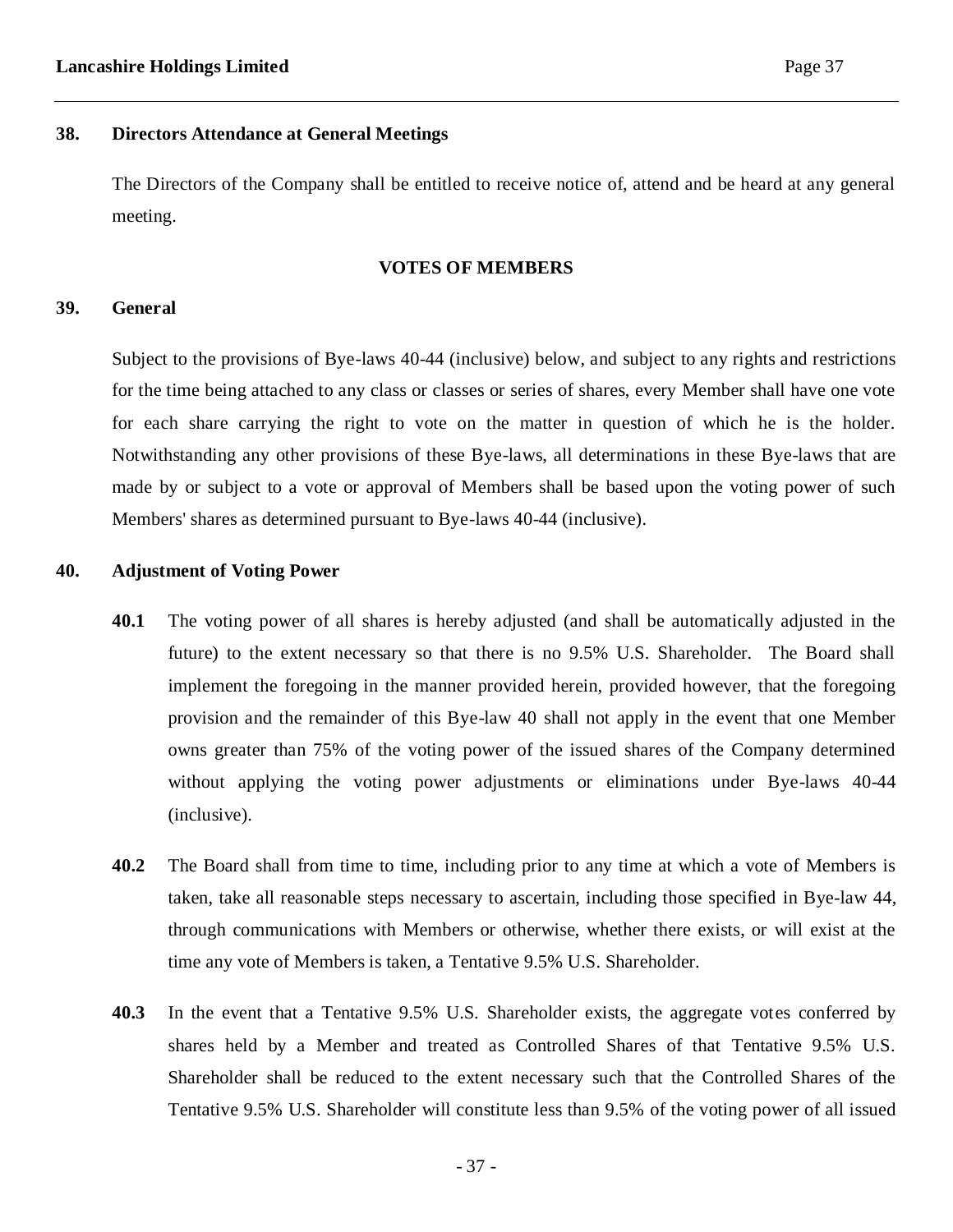and outstanding shares. In applying the previous sentence where shares held by more than one Member are treated as Controlled Shares of such Tentative 9.5% U.S. Shareholder, the reduction in votes shall apply to such Members in descending order according to their respective Attribution Percentages, provided that, in the event of a tie, the reduction shall apply pro rata to such Members. The votes of Members owning no shares treated as Controlled Shares of any Tentative 9.5% U.S. Shareholder shall, in the aggregate, be increased by the same number of votes subject to reduction as described above provided however that no shares shall be conferred votes to the extent that doing so will cause any person to be treated as a 9.5% U.S. Shareholder. Such increase shall be apportioned to all such Members in proportion to their voting power at that time, provided that such increase shall be limited to the extent necessary to avoid causing any person to be a 9.5% U.S. Shareholder. The adjustments of voting power described in this Bye-law shall apply repeatedly until there is no 9.5% U.S. Shareholder. The Board of Directors may deviate from any of the principles described in this Bye-law and determine that shares held by a Member shall carry different voting rights as it determines appropriate (1) to avoid the existence of any 9.5% U.S. Shareholder or (2) to avoid adverse tax, legal or regulatory consequences to the Company, any subsidiary of the Company, or any direct or indirect holder of shares or its affiliates. For the avoidance of doubt, in applying the provisions of Bye-laws 40-44 (inclusive), a share may carry a fraction of a vote.

#### **41. Other Adjustments of Voting Power**

In addition to the provisions of Bye-law 40, any shares shall not carry any right to vote to the extent that the Board of Directors determines that it is necessary that such shares should not carry the right to vote in order to avoid adverse tax, legal or regulatory consequences to the Company, any subsidiary of the Company, or any other direct or indirect holder of shares or its affiliates, provided that no adjustment pursuant to this sentence shall cause any person to become a 9.5% U.S. Shareholder.

#### **42. Notice**

Prior to the meeting on which Members shall vote on any matter (or prior to any vote in the case of notification to Members specified in item (3) of this Bye-law), the Board may, in its sole discretion, (1) retain the services of an internationally recognized accounting firm or organization with comparable professional capabilities in order to assist the Company in applying the principles of Bye-laws 40 and 41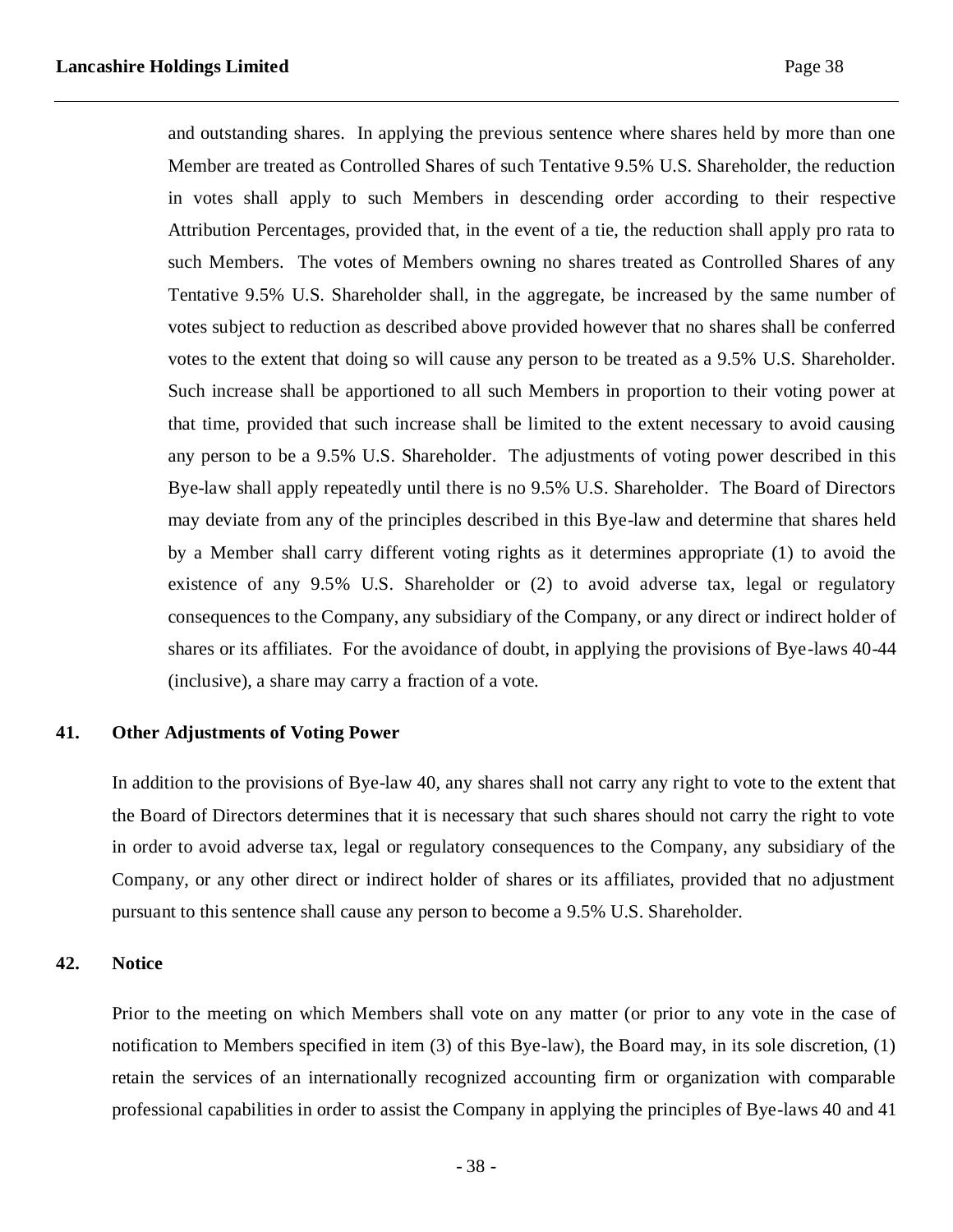and (2) obtain from such firm or organization a statement describing the information obtained and procedures followed and setting forth the determinations made with respect to Bye-laws 40 and 41, and (3) notify in writing or orally each Member of the voting power conferred by its shares determined in accordance with Bye-laws 40 and 41. For the avoidance of doubt, any failure by the Board to take any of the actions described in this Bye-law 42 shall not invalidate any votes cast or the proceedings at the meeting.

### **43. Board Determination Binding**

Any determination by the Board as to any adjustments or eliminations of voting power of any shares made pursuant to Bye-laws 40-44 (inclusive) shall be final and binding and any vote taken based on such determination shall not be capable of being challenged solely on the basis of such determination.

### **44. Requirement to Provide Information and Notice**

- **44.1** The Board shall have the authority to request from any direct or indirect holder of shares, and such holder of shares shall provide, such information as the Board may reasonably request for the purpose of determining whether any holder's voting rights are to be adjusted. If such holder fails to respond to such a request, or submits incomplete or inaccurate information in response to such a request, the Board may determine in its sole discretion that such holder's shares shall carry no voting rights in which case such holder shall not exercise any voting rights in respect of such shares until otherwise determined by the Board.
- **44.2** Any direct or indirect holder of shares shall give notice to the Company within ten days following the date that such holder acquires actual knowledge that it is the direct or indirect holder of Controlled Shares of 9.5% or more of the voting power of all issued shares of the Company (without giving effect to voting power adjustments or eliminations under Bye-laws 40- 44 (inclusive).
- **44.3** Notwithstanding the foregoing, no Member shall be liable to any other Member or the Company for any losses or damages resulting from such Member's failure to respond to, or submission of incomplete or inaccurate information in response to, a request under Bye-law 44.1 or from such Member's failure to give notice under Bye-law 44.2.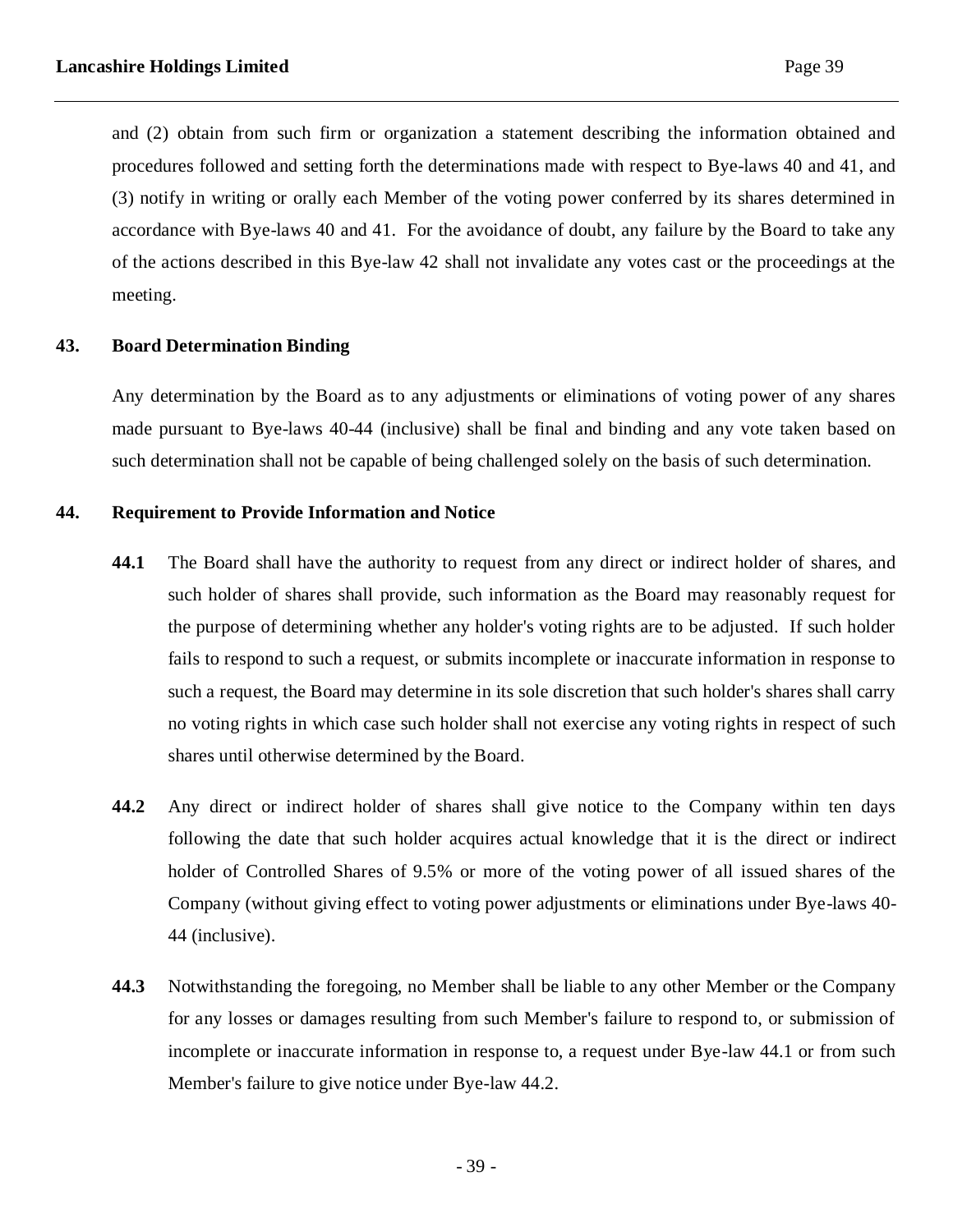- **44.4** Any information provided by any Member to the Company pursuant to this Bye-law 44 or for purposes of making the analysis required by Bye-laws 40 and 41, shall be deemed confidential information (the "**Confidential Information**") and shall be used by the Company solely for the purposes contemplated by such Bye-laws (except as may be required otherwise by applicable law or regulation). The Company shall hold such Confidential Information in strict confidence and shall not disclose any Confidential Information that it receives, except (i) to the U.S. Internal Revenue Service (the "**Service**") if and to the extent the Confidential Information is required by the Service, (ii) to any outside legal counsel or accounting firm engaged by the Company to make determinations regarding the relevant Bye-laws or (iii) as otherwise required by applicable law or regulation.
- **44.5** For the avoidance of doubt, the Company shall be permitted to disclose to the Members and others the relative voting percentages of all Members after application of Bye-laws 40-44 (inclusive). At the written request of a Member, the Confidential Information of such Member shall be destroyed or returned to such Member after the later to occur of (i) such Member no longer being a Member or (ii) the expiration of the applicable statute of limitations with respect to any Confidential Information obtained for purposes of engaging in any tax-related analysis.

#### **CERTAIN SUBSIDIARIES**

### **45. Voting of Subsidiary Shares**

Notwithstanding any other provision of these Bye-laws to the contrary, if the voting rights of any shares of the Company are adjusted pursuant to Bye-laws 40-44 (inclusive) and the Company is required or entitled to vote at a general meeting of any direct non-U.S. subsidiary of the Company, the Board shall refer the subject matter of the vote to the Members of the Company on a poll (subject to Bye-laws 40-44 (inclusive)) and seek authority from the Members for the Company's corporate representative or proxy to vote in favor of the resolution proposed by the subsidiary. The Board shall cause the Company's corporate representative or proxy to vote the Company's shares in the subsidiary pro rata to the votes received at the general meeting of the Company, with votes for or against the directing resolution being taken, respectively, as an instruction for the Company's corporate representative or proxy to vote the appropriate proportion of its shares for and the appropriate proportion of its shares against the resolution proposed by the subsidiary. The Board shall have authority to resolve any ambiguity.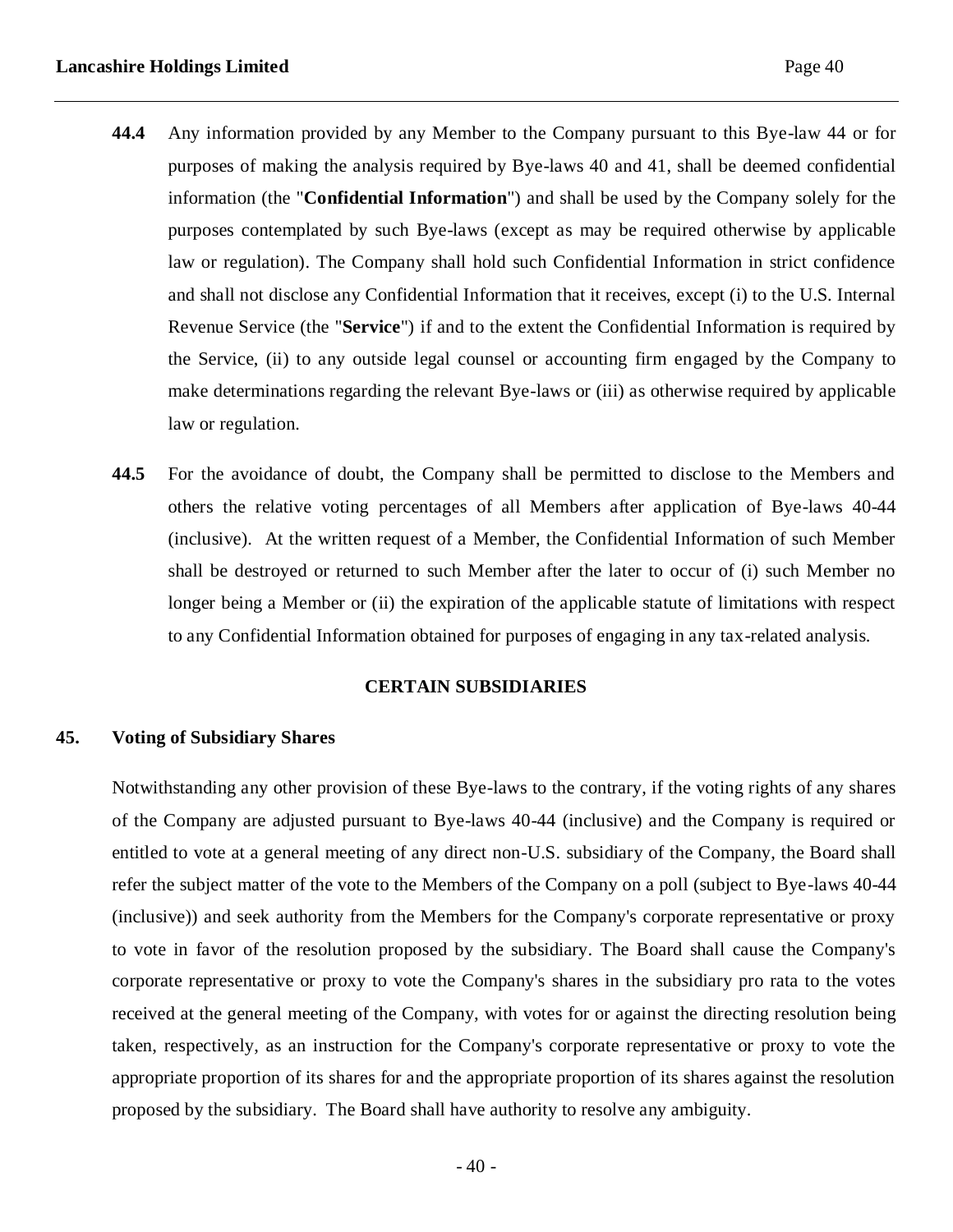#### **46. Bye-laws or Articles of Association of Certain Subsidiaries**

The Board in its discretion shall require that the Bye-laws or Articles of Association or similar organisational documents of each subsidiary of the Company, organised under the laws of a jurisdiction outside the United States of America, other than any non-U.S. subsidiary that is a direct or indirect subsidiary of a U.S. Person, shall contain provisions substantially similar to Bye-laws 45 and 46. The Company shall enter into agreements, as and when determined by the Board, with each such subsidiary, only if and to the extent reasonably necessary and permitted under applicable law, to effectuate or implement this Bye-law.

# **DIRECTORS AND OFFICERS**

# **47. Election of Directors**

- **47.1** The Board shall consist of such number of Directors being not less than two Directors and not more than such maximum number of Directors, not exceeding 15 Directors, as the Board may from time to time determine.
- **47.2** The Board may appoint any person who is willing to act as a Director, either to fill a vacancy or by way of addition to their number, but so that the total number of Directors shall not exceed any maximum number fixed by or in accordance with this Bye-law. Any person so appointed (whether before or after the date of adoption of these Bye-laws) by the Directors shall hold office only until the next annual general meeting and shall then be eligible for re-election provided that any Director appointed pursuant to this Bye-law 47.2 at any time after the date of the notice convening any annual general meeting but before such meeting is held shall hold office until the next succeeding annual general meeting and shall be eligible for re-election at such annual general meeting. If not re-appointed at such annual general meeting, he shall vacate office at the conclusion thereof.
- **47.3** Only persons who are proposed or nominated in accordance with this Bye-law shall be eligible for election as Directors. Any Member or the Board may propose any person for election as a Director. Where any person, other than a person proposed for re-election or election as a Director by the Board, is to be proposed for election as a Director, notice must be given to the Company of the intention to propose him and of his willingness to serve as a Director. Where a Director is to be elected at an annual general meeting, that notice must be given not less than 90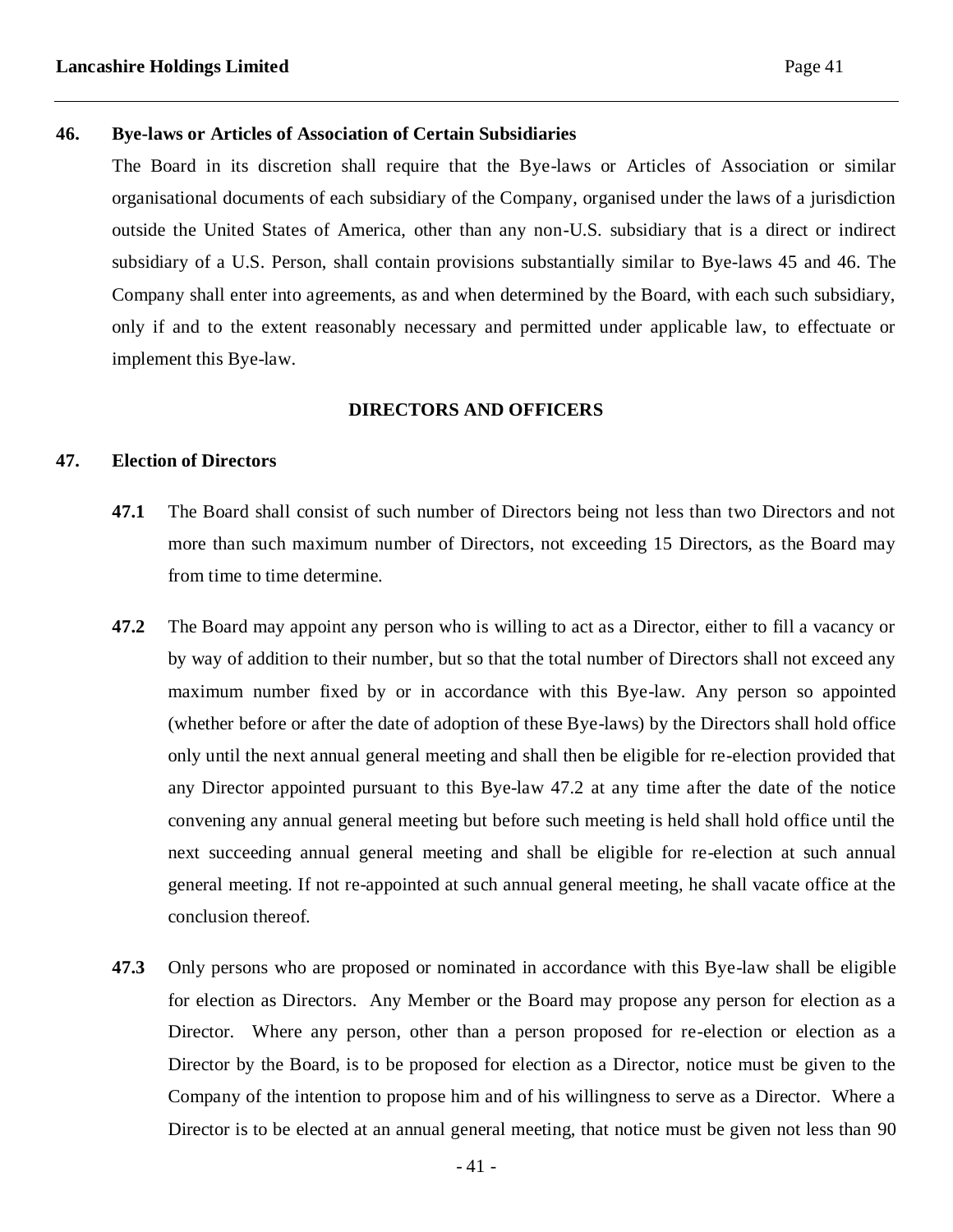days nor more than 120 days before the anniversary of the last annual general meeting prior to the giving of the notice or, in the event the annual general meeting is called for a date that is not 30 days before or after such anniversary, the notice must be given not later than 10 days following the earlier of the date on which notice of the annual general meeting was posted to Members or the date on which public disclosure of the date of the annual general meeting was made. Where a Director is to be elected at a special general meeting, that notice must be given not later than 10 days following the earlier of the date on which notice of the special general meeting was posted to Members or the date on which public disclosure of the date of the special general meeting was made.

- **47.4** A resolution for the appointment of two or more persons as Directors by a single resolution shall not be moved at any general meeting unless a resolution that it shall be so moved has first been agreed to by the meeting without any vote being given against it and any resolution moved in contravention of this position shall be void.
- **47.5** Where the number of persons validly proposed for re-election or election as a Director is greater than the number of Directors to be elected, the persons receiving the most votes (up to the number of Directors to be elected) shall be elected as Directors, and an absolute majority of the votes cast shall not be a prerequisite to the election of such Directors.
- **47.6** At any general meeting the Members may authorise the Board to fill any vacancy in their number left unfilled at a general meeting.
- **47.7** Notwithstanding the foregoing provisions of this Bye-law 47, a Director may also be appointed or elected pursuant to the special rights that may be designated by the Board in respect of a class or series of shares pursuant to Bye-law 4.2(c).

# **48. No Share Qualification**

A Director shall not be required to hold any shares in the capital of the Company by way of qualification. A Director who is not a Member shall nevertheless be entitled to attend and speak at general meetings and at any separate meeting of the holders of any class of shares or debentures in the capital of the Company.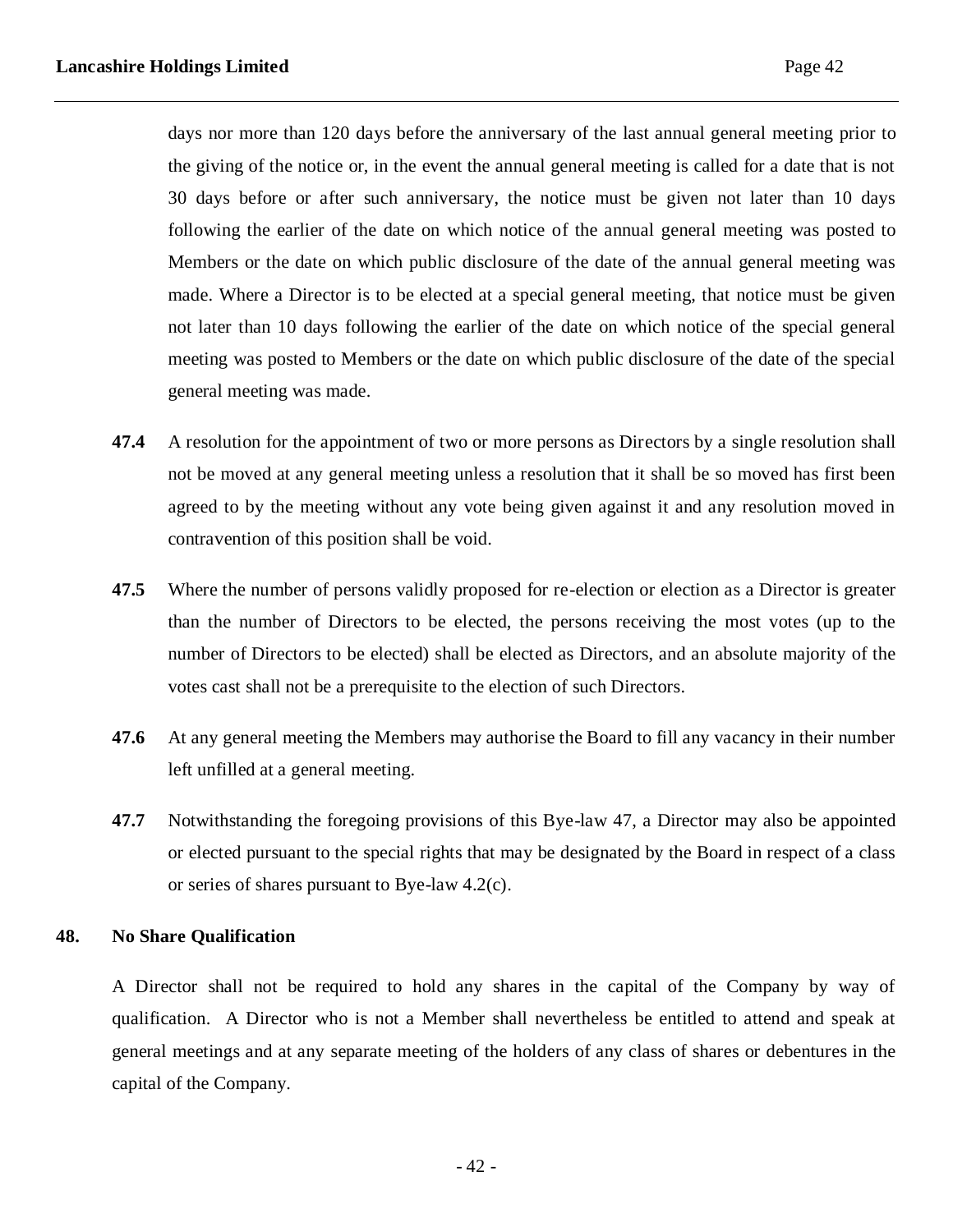### **49. Term of Office of Directors**

Directors shall hold office for such term as the Members may determine or, in the absence of such determination, until the next annual general meeting or until their successors are elected or appointed or their office is otherwise vacated.

## **50. Alternate Directors**

- **50.1** At any general meeting of the Company, the Members may elect a person or persons to act as a Director in the alternative to any one or more Directors of the Company or may authorise the Board to appoint such Alternate Directors.
- **50.2** Unless the Members otherwise resolve, any Director may appoint a person or persons to act as a Director in the alternative to himself by notice in writing deposited with the Secretary. Any person so elected or appointed shall have all the rights and powers of the Director or Directors for whom such person is appointed in the alternative provided that such person shall not be counted more than once in determining whether or not a quorum is present.
- **50.3** An Alternate Director shall be entitled to receive notice of all meetings of the Board and to attend and vote at any such meeting at which a Director for whom such Alternate Director was appointed in the alternative is not personally present and generally to perform at such meeting all the functions of such Director for whom such Alternate Director was appointed.
- **50.4** An Alternate Director shall cease to be such if the Director for whom such Alternate Director was appointed ceases for any reason to be a Director but may be re-appointed by the Board as an alternate to the person appointed to fill the vacancy in accordance with these Bye-laws.

# **51. Removal of Directors**

**51.1** Subject to any provision to the contrary in these Bye-laws, the Members entitled to vote for the election of Directors may, at any special general meeting convened and held in accordance with these Bye-laws, remove a Director, provided that the notice of any such meeting convened for the purpose of removing a Director shall contain a statement of the intention so to do and be served on such Director not less than 14 days before the meeting and at such meeting the Director shall be entitled to be heard on the motion for such Director's removal.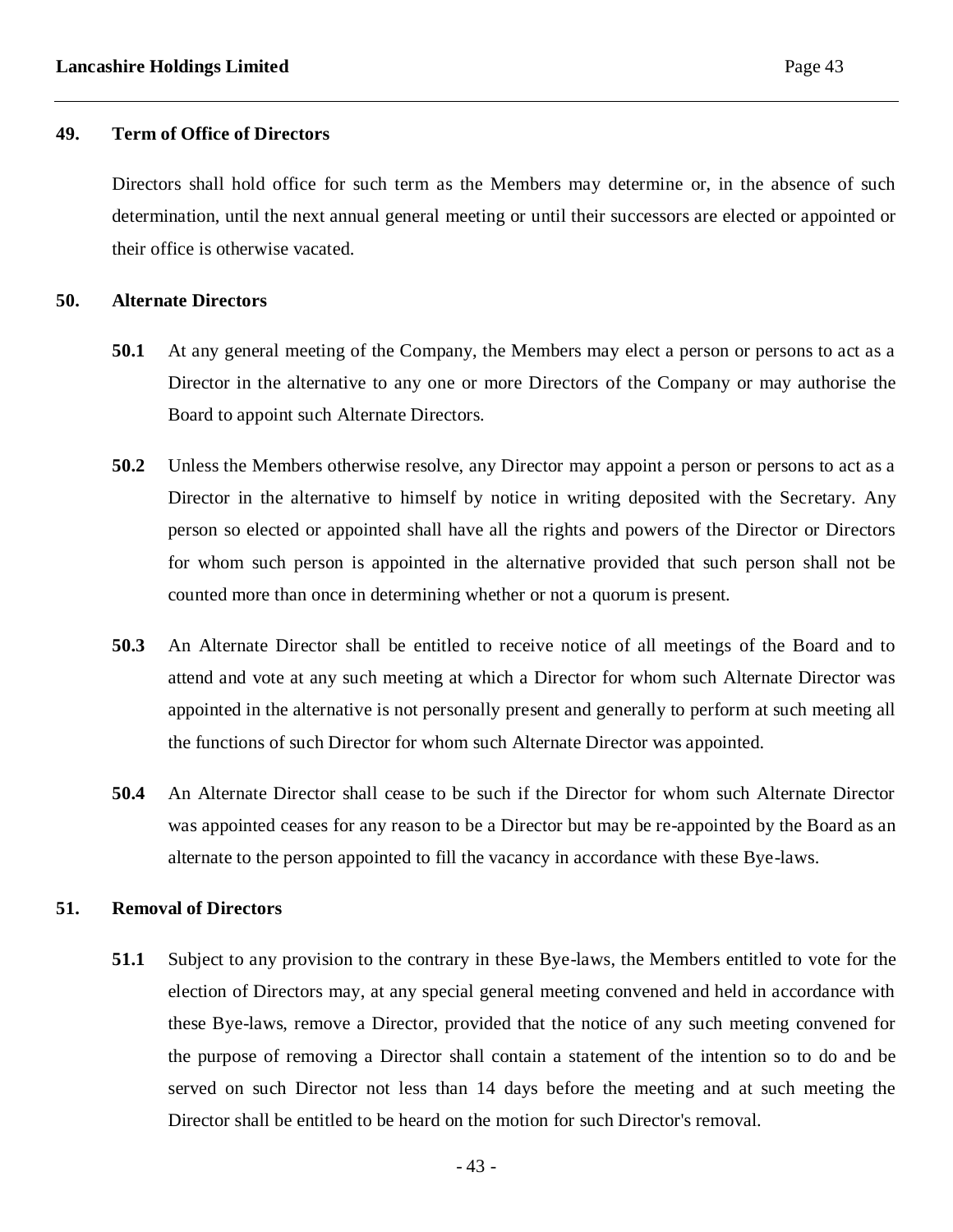**51.2** If a Director is removed from the Board under the provisions of this Bye-law the Members may fill the vacancy at the meeting at which such Director is removed. In the absence of such election or appointment, the Board may fill the vacancy.

# **52. Vacancy in the Office of Director**

- **52.1** The office of Director shall be vacated if the Director:
	- (a) is removed from office pursuant to these Bye-laws or is prohibited from being a Director by law;
	- (b) is or becomes bankrupt, or makes any arrangement or composition with his creditors generally;
	- (c) is or becomes of unsound mind or dies;
	- (d) resigns his office by notice in writing to the Company; or
	- (e) upon his term of office expiring pursuant to the special rights of any class or series of shares.
- **52.2** The Members in general meeting or the Board shall have the power to appoint any person as a Director to fill a vacancy on the Board occurring as a result of the death, disability, disqualification or resignation of any Director or as a result of an increase in the size of the Board and to appoint an Alternate Director to any Director so appointed.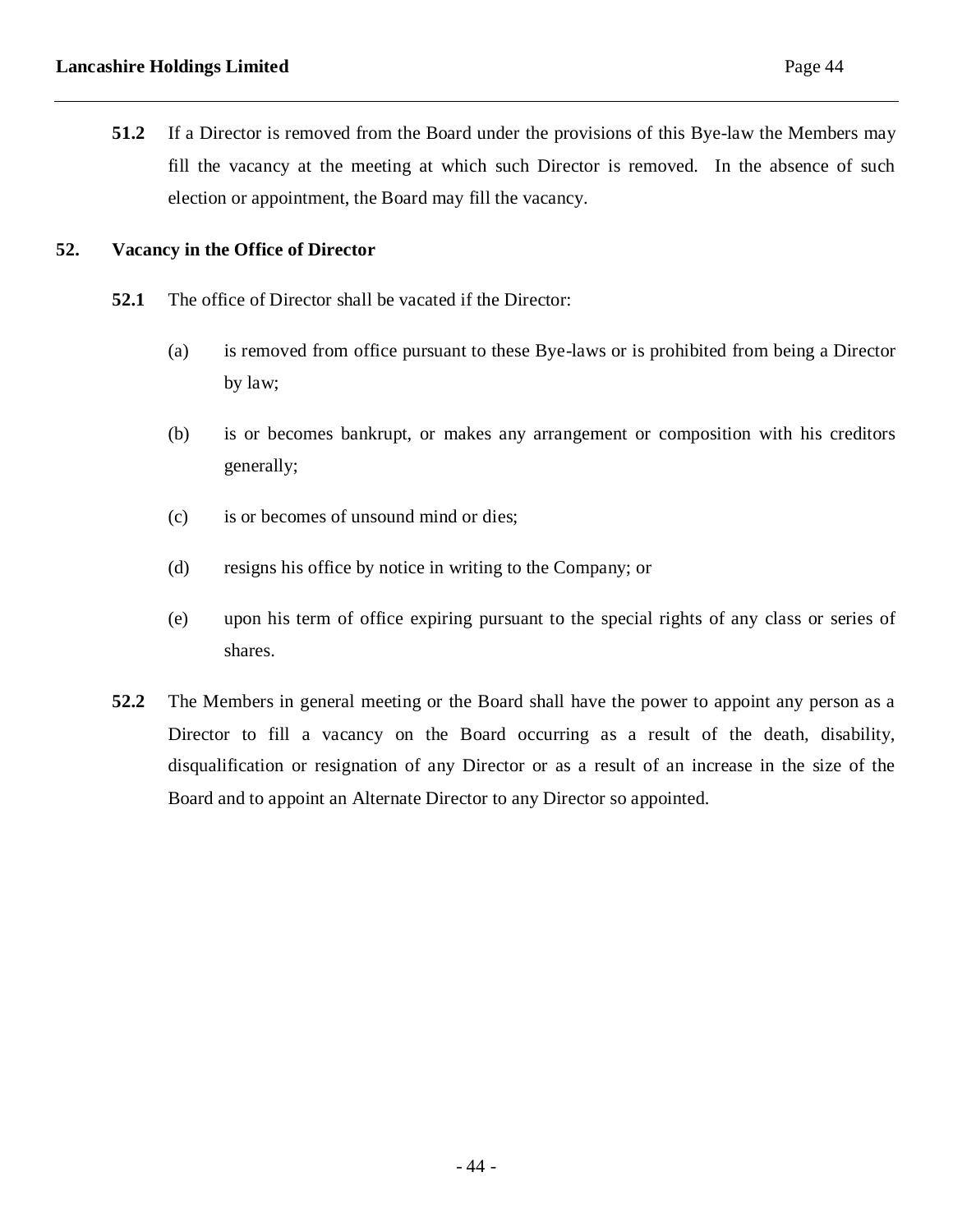### **53. Remuneration of Directors**

### **53.1 Directors' fees**

The amount of any remuneration payable to Directors shall be determined by the Board and shall be deemed to accrue from day to day. Any such fees shall be divisible among the Directors as they may determine by resolution, except that any Director who shall hold office for part only of the period in respect of which such remuneration is payable shall be entitled only to rank in such division for a proportion of the remuneration related to the period during which he has held office.

# **53.2 Remuneration of executive Director**

Any Director who holds any executive office (including for this purpose the office of Chairman or Deputy Chairman whether or not such office is held in an executive capacity), or who serves on any committee, or who, at the request of the Directors, goes or resides abroad, makes any special journey or otherwise performs services which in the opinion of the Directors, determined in a resolution of the Directors, are outside the scope of the ordinary duties of a Director, may be paid such remuneration by way of salary, commission or otherwise as the Directors may determine in addition to or in lieu of any fee payable to him for his services as Director pursuant to these Bye-laws.

# **53.3 Expenses**

The Company shall repay to any Director all such reasonable expenses as he may properly incur in the performance of his duties including attending meetings of the Directors or of any committee of the Directors or general meetings or separate meetings of the holders of any class of shares or debentures of the Company or otherwise in or about the business of the Company.

# **53.4 Directors' pensions and other benefits**

Without limiting the generality of the power and authority delegated to the Directors in Bye-law 53.1, the Directors may exercise all the powers of the Company to establish and maintain or procure the establishment and maintenance of any non-contributory or contributory pension or superannuation funds for the benefit of, and give or procure the giving of donations, gratuities,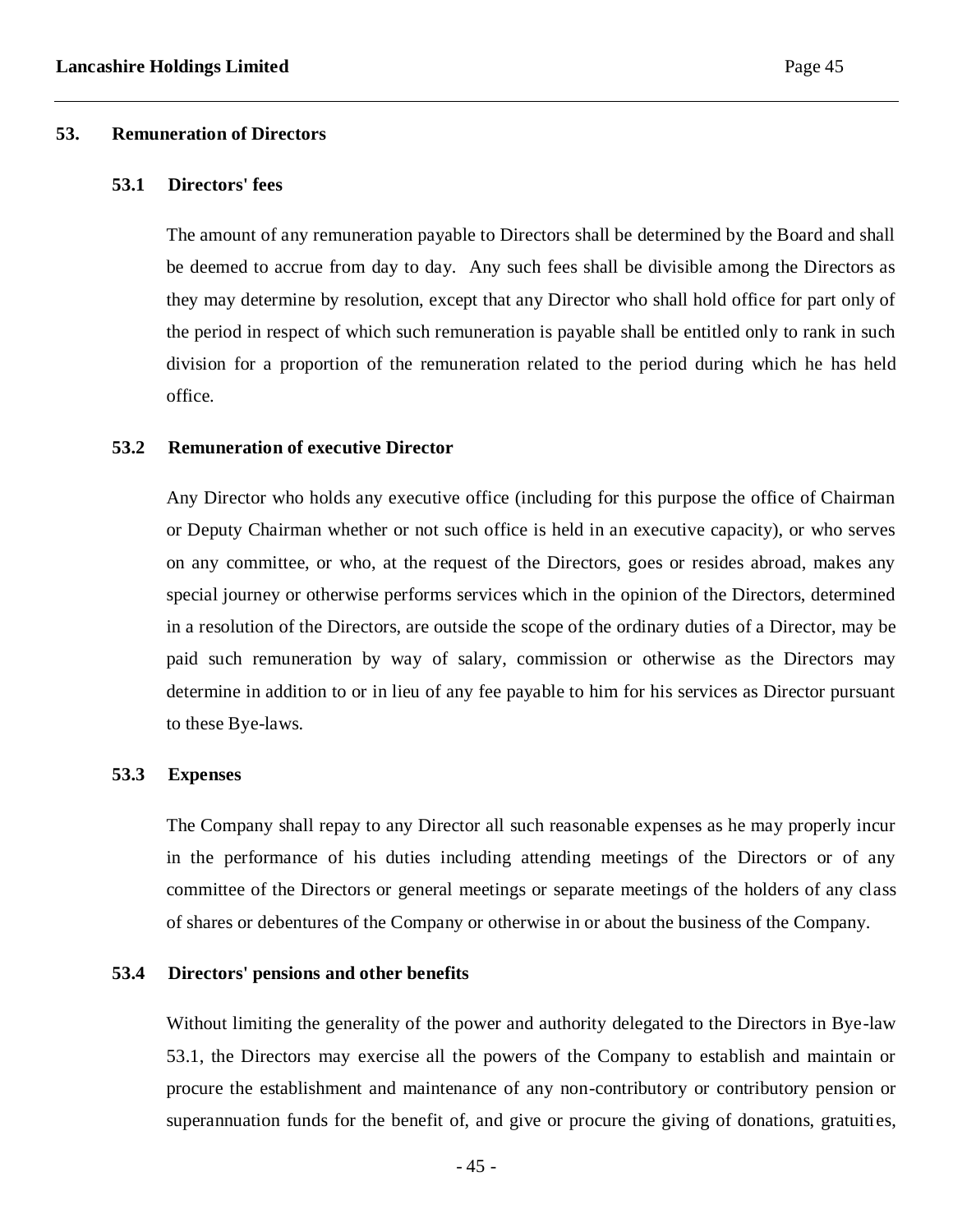pensions, allowances or emoluments to, any persons who are or were at any time in the employment or service of or who are or were at any time Directors or officers of and holding any salaried employment or office in the Company or any other company which is its holding company or in which the Company or such holding company has any interest whether direct or indirect or which is in any way allied to or associated with the Company or in any company which is a subsidiary undertaking of the Company or of any such other company and the families and dependants of any such persons, and also establish and subsidise or subscribe to any institutions, associations, clubs or funds calculated to be for the benefit of or to advance the interests and well-being of the Company or of any such other company, or of any such persons as aforesaid, and, subject to the Act, make payments for or towards the insurance of any such persons as aforesaid, and do any of the matters aforesaid either alone or in conjunction with any such other company.

# **54. Defect in Appointment of Director**

All acts done in good faith by the Board or by a committee of the Board or by any person acting as a Director shall, notwithstanding that it be afterwards discovered that there was some defect in the appointment of any Director or person acting as aforesaid, or that they or any of them were disqualified, be as valid as if every such person had been duly appointed and was qualified to be a Director.

### **55. Directors to Manage Business**

- **55.1** The business of the Company shall be managed and conducted by the Board. In managing the business of the Company, the Board may exercise all such powers of the Company as are not, by statute or by these Bye-laws, required to be exercised by the Company in general meeting subject, nevertheless, to these Bye-laws and the provisions of any statute.
- **55.2** Subject to these Bye-laws, the Board may delegate to any company, firm, person, or body of persons any power of the Board (including the power to sub-delegate).

## **56. Powers of the Board of Directors**

The Board may: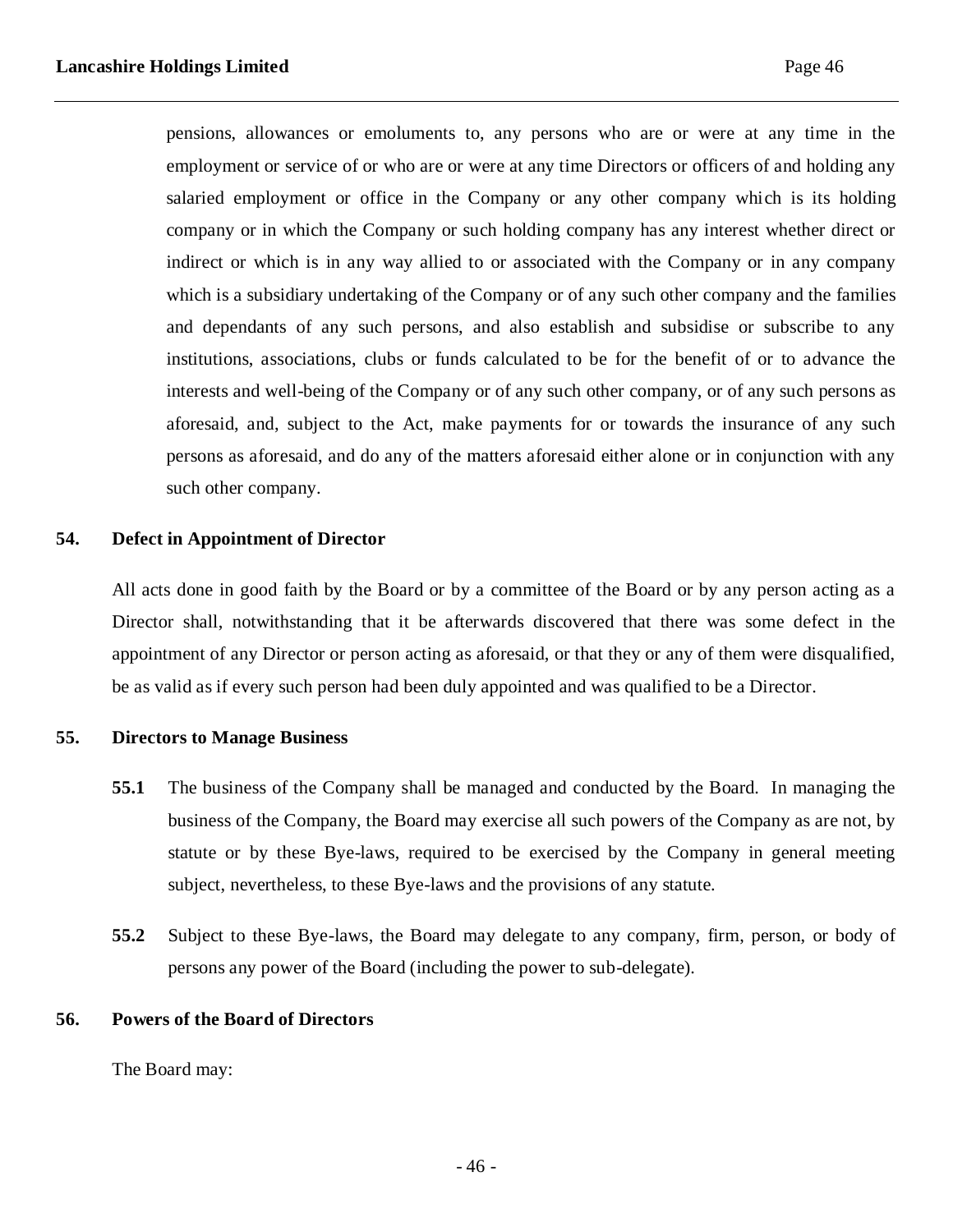- (a) appoint, suspend, or remove any manager, secretary, clerk, agent or employee of the Company and may fix their remuneration and determine their duties;
- (b) exercise all the powers of the Company to borrow money and to mortgage or charge its undertaking, property and uncalled capital, or any part thereof, and may issue debentures, debenture stock and other securities whether outright or as security for any debt, liability or obligation of the Company or any third party;
- (c) appoint one or more Directors to the office of managing director or chief executive officer of the Company, who shall, subject to the control of the Board, supervise and administer all of the general business and affairs of the Company;
- (d) appoint a person to act as manager of the Company's day-to-day business and may entrust to and confer upon such manager such powers and duties as it deems appropriate for the transaction or conduct of such business;
- (e) by power of attorney, appoint any company, firm, person or body of persons, whether nominated directly or indirectly by the Board, to be an attorney of the Company for such purposes and with such powers, authorities and discretions (not exceeding those vested in or exercisable by the Board) and for such period and subject to such conditions as it may think fit and any such power of attorney may contain such provisions for the protection and convenience of persons dealing with any such attorney as the Board may think fit and may also authorise any such attorney to sub-delegate all or any of the powers, authorities and discretions so vested in the attorney;
- (f) procure that the Company pays all expenses incurred in promoting and incorporating the Company;
- (g) delegate any of its powers (including the power to sub-delegate) to a committee appointed by the Board which may consist partly or entirely of non-Directors, provided that every such committee shall conform to such directions as the Board shall impose on them and provided further that the meetings and proceedings of any such committee shall be governed by the provisions of these Bye-laws regulating the meetings and proceedings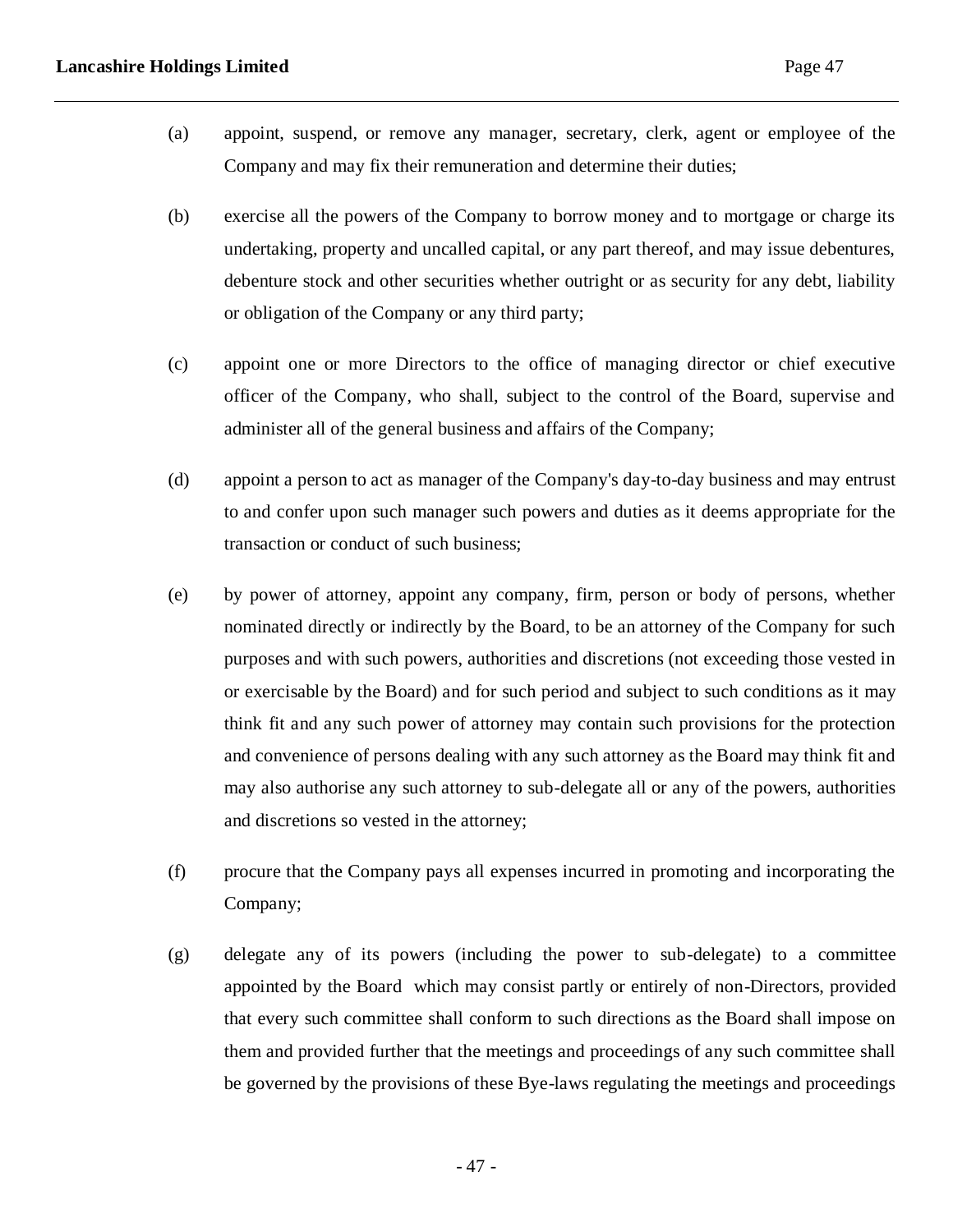of the Board, so far as the same are applicable and are not superceded by directions imposed by the Board;

- (h) delegate any of its powers (including the power to sub-delegate) to any person on such terms and in such manner as the Board may see fit whether nominated directly or indirectly by the Board;
- (i) present any petition and make any application in connection with the liquidation or reorganisation of the Company;
- (j) in connection with the issue of any share, pay such commission and brokerage as may be permitted by law; and
- (k) authorise any company, firm, person or body of persons to act on behalf of the Company for any specific purpose and in connection therewith to execute any deed, agreement, document or instrument on behalf of the Company.

## **57. Register of Directors and Officers**

The Board shall cause to be kept in one or more books at the registered office of the Company a Register of Directors and Officers and shall enter therein the particulars required by the Act.

# **58. Appointment of Officers**

The Board may appoint such Officers (who may or may not be Directors) as the Board may determine.

# **59. Appointment of Secretary**

The Secretary shall be appointed by the Board from time to time.

### **60. Duties of Officers**

The Officers shall have such powers and perform such duties in the management, business and affairs of the Company as may be delegated to them by the Board from time to time.

### **61. Remuneration of Officers**

The Officers shall receive such remuneration as the Board may determine.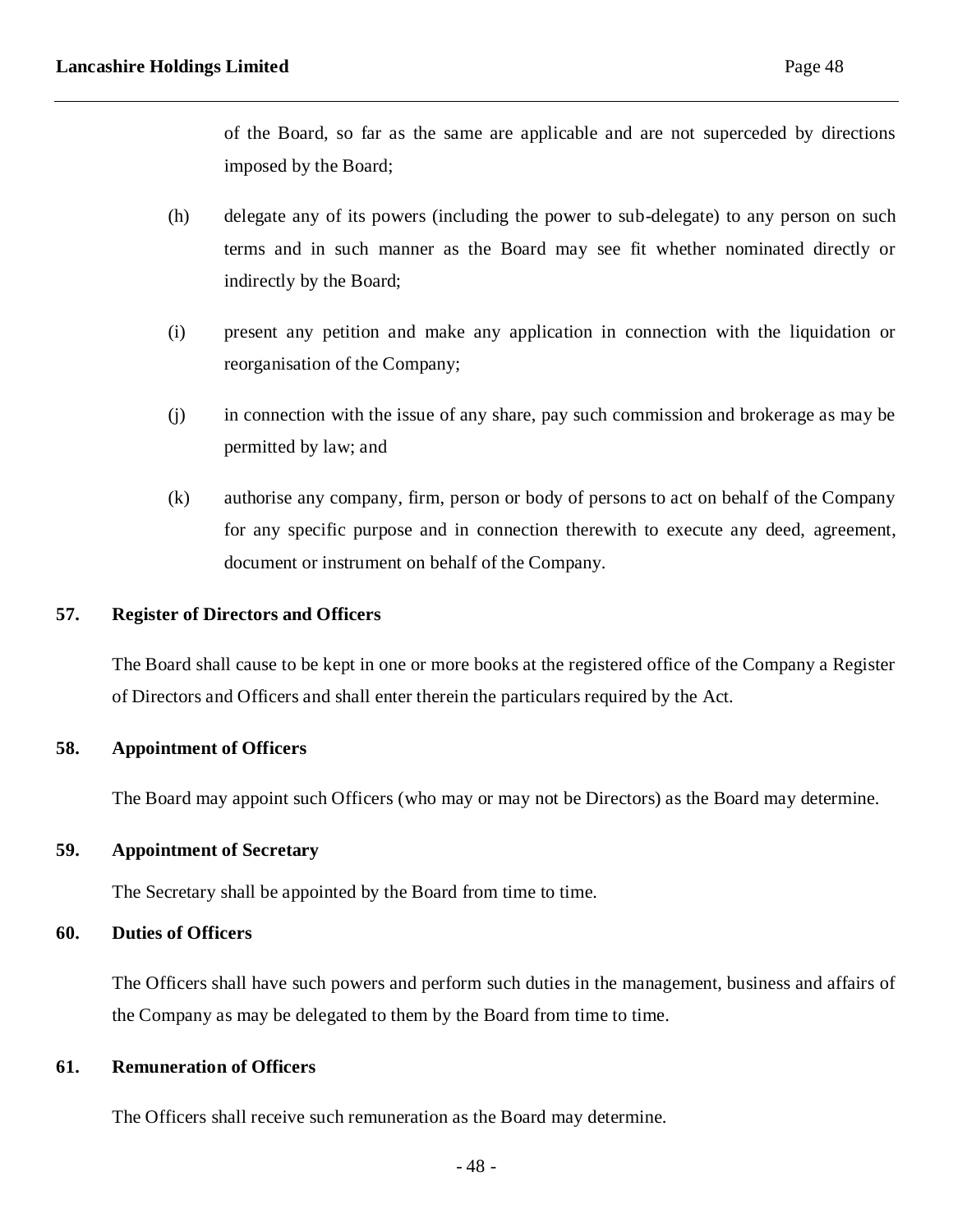### **62. Conflicts of Interest**

- **62.1** Any Director, or any Director's firm, partner or any company with whom any Director is associated, may act in any capacity for, be employed by or render services to the Company and such Director or such Director's firm, partner or company shall be entitled to remuneration as if such Director were not a Director. Nothing herein contained shall authorise a Director or Director's firm, partner or company to act as Auditor to the Company.
- **62.2** A Director who is directly or indirectly interested in a contract or proposed contract or arrangement with the Company shall declare the nature of such interest as required by the Act.
- **62.3** Following a declaration being made pursuant to this Bye-law, and unless disqualified by the Chairman of the relevant Board meeting, a Director may vote in respect of any contract or proposed contract or arrangement in which such Director is interested and may be counted in the quorum for such meeting.
- **62.4** Notwithstanding Bye-law 62.3, a Director shall not vote or be counted in the quorum on any resolution concerning his own appointment as the holder of any office or place of profit with the Company or any company in which the Company is interested including fixing or varying the terms of his appointment or the termination thereof.

## **63. Indemnification and Exculpation of Directors and Officers**

**63.1** Subject to the proviso that the following indemnity shall not extend to any matter which would render it void or unenforceable pursuant to the Act, the Directors, Secretary and other Officers (such term to include any person appointed to any committee by the Board) for the time being acting in relation to any of the affairs of the Company, any subsidiary thereof and the liquidator or trustees (if any) for the time being acting in relation to any of the affairs of the Company or any subsidiary thereof and every one of them, and their heirs, executors and administrators, shall be indemnified and secured harmless out of the assets of the Company from and against all actions, costs, charges, liabilities, losses, damages and expenses which they or any of them, their heirs, executors or administrators, shall or may incur or sustain by or by reason of any act done, concurred in or omitted in or about the execution of the Company's business, or their duty, or supposed duty, or in their respective offices or trusts, including but not limited to liabilities under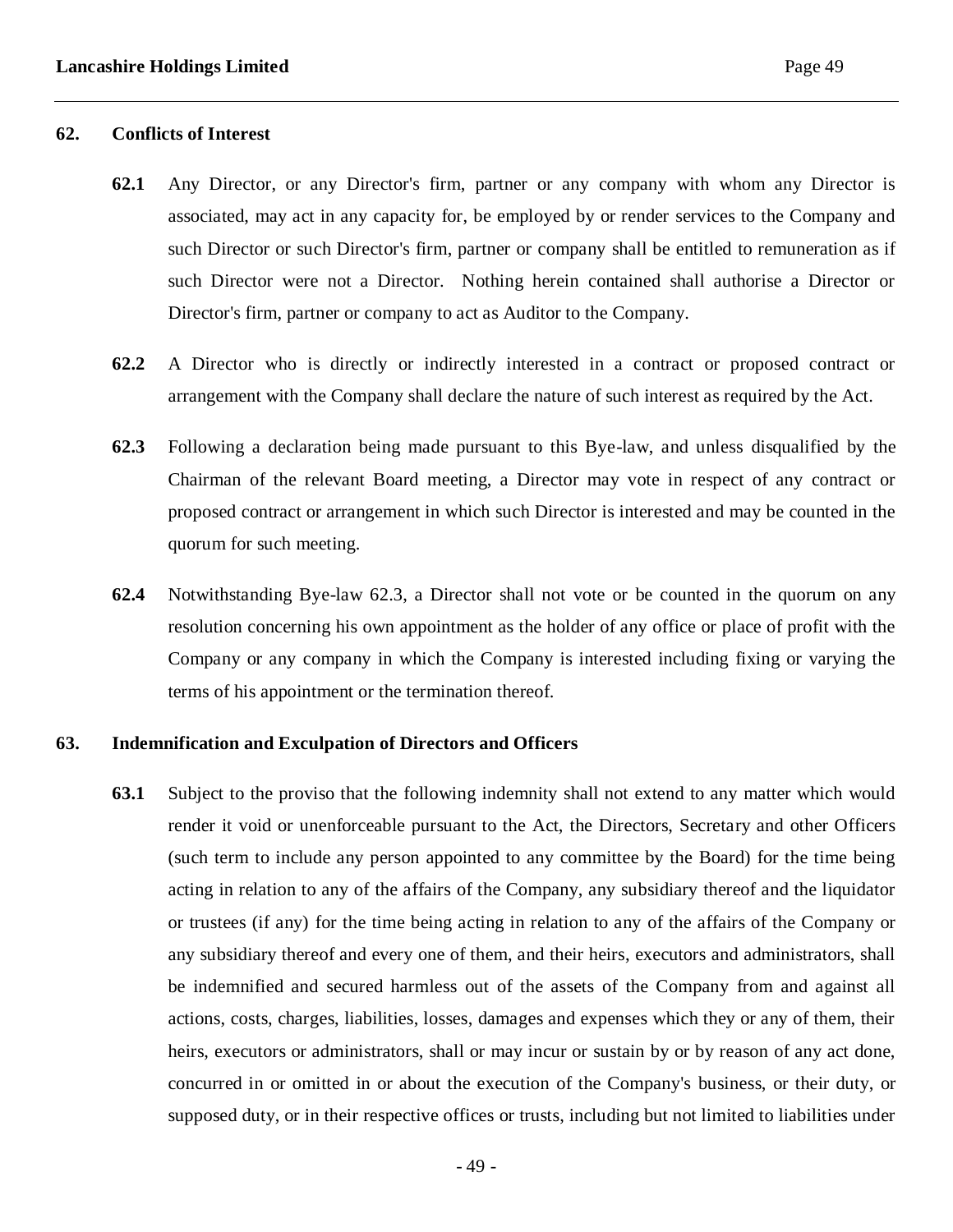contract, tort and statute or any applicable foreign law or regulation and all reasonable legal and other costs and expenses properly payable, and without limiting the foregoing generality, the persons to which it applies shall be indemnified out of the funds of the Company against all liabilities incurred by them by or by reason of any act done, concurred in or omitted in the conduct of the Company's business or in the discharge of his duties in defending any proceedings, whether civil or criminal, in which judgement is given in his favour, or in which he is acquitted, or in connection with any application under the Act in which relief from liability is granted to him by the court, and none of them shall be liable to the Company for the acts, receipts, neglects or defaults of the others of them or for joining in any receipts for the sake of conformity, or for any bankers or other persons with whom any moneys or effects belonging to the Company shall or may be lodged or deposited for safe custody, or for insufficiency or deficiency of any security upon which any moneys of or belonging to the Company shall be placed out on or invested, or for any other loss, misfortune or damage which may happen in the execution of their respective offices or trusts, or in relation thereto, PROVIDED THAT this indemnity shall not extend to any matter in respect of any fraud or dishonesty which may attach to any of the said persons. Each Member agrees to waive any claim or right of action such Member might have, whether individually or by or in the right of the Company, against any Director or Officer on account of any action taken by such Director or Officer, or the failure of such Director or Officer to take any action in the performance of his duties with or for the Company or any subsidiary thereof, PROVIDED THAT such waiver shall not extend to any matter in respect of any fraud or dishonesty which may attach to such Director or Officer. The indemnity provided to the persons specified in this Bye-law 63.1 shall apply if those persons are acting in the reasonable belief that they have been appointed or elected to any office or trust of the Company, or any subsidiary thereof, notwithstanding any defect in such appointment or election.

**63.2** To the extent that any person is entitled to claim an indemnity pursuant to these Bye-laws in respect of amounts paid or discharged by him, the indemnity shall take effect as an obligation of the Company to reimburse the person making such payment or effecting such discharge. Subject to the Act, expenses incurred in defending any civil or criminal action or proceeding for which indemnification is required pursuant to these Bye-laws shall be paid by the Company in advance of the final disposition of such action or proceeding upon receipt of an undertaking by or on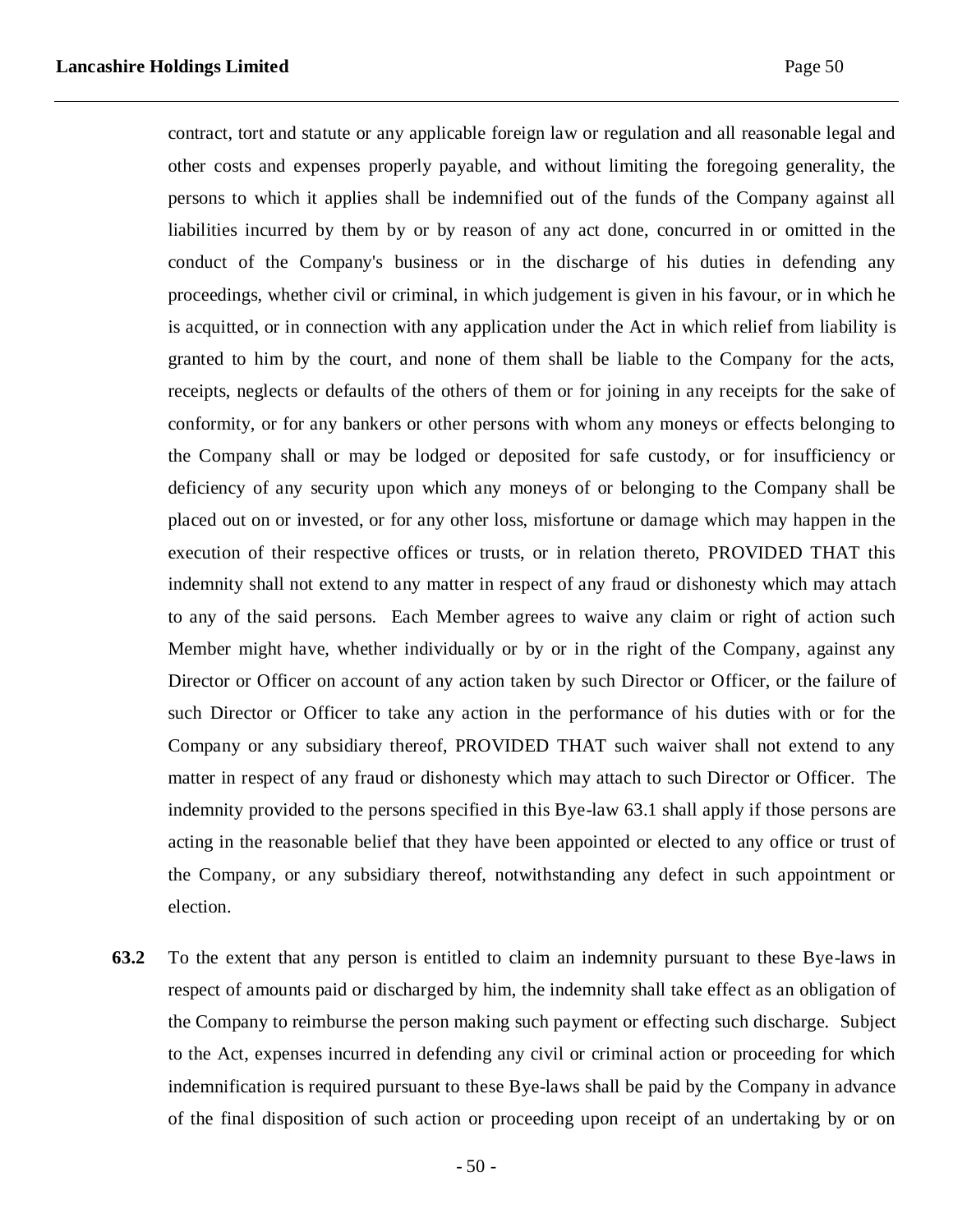behalf of the person so entitled to repay such amount if it shall be ultimately determined that they are not entitled to be indemnified, provided that no monies shall be paid hereunder unless payment of the same is authorised in the specific case by a determination that such indemnification would be proper in the circumstances because they have met the standard of conduct which would entitle them to the indemnification thereby provided, and such determination shall be made, by either the Board, by a majority vote at a meeting duly constituted by a quorum of Directors not party to the proceedings or matter with regard to which the indemnification is, or would be claimed, or if such meeting cannot be constituted because of a lack of disinterested quorum, by independent legal counsel in a written opinion, or by a resolution of the Members.

- **63.3** The Company may purchase and maintain insurance for the benefit of any Director or Officer of the Company against any liability incurred by him under the Act in his capacity as a Director or Officer of the Company or indemnifying such Director or Officer in respect of any loss arising or liability attaching to him by virtue of any rule of law in respect of any negligence, default, breach of duty or breach of trust of which the Director or Officer may be guilty in relation to the Company or any subsidiary thereof.
- **63.4** This Bye-law 63 shall provide the broadest indemnity allowable under applicable law, and to the extent any indemnification hereunder is prohibited, unenforceable or not authorised under applicable law, this Bye-law 63 shall be interpreted as broadly as possible without invalidating the remaining provisions hereof.
- **63.5** No amendment or repeal of any provision of this Bye-law 63 shall alter detrimentally the rights to the advancement of expenses or indemnification related to a claim based on an act or failure to act which took place prior to such amendment, repeal or termination.
- **63.6** The Company may advance moneys to a Director or Officer for the costs, charges and expenses incurred by the Director or Officer in defending any civil or criminal proceedings against him, on condition that the Director or Officer shall repay the advance if any allegation of fraud or dishonesty is proved against him.

### **MEETINGS OF THE BOARD OF DIRECTORS**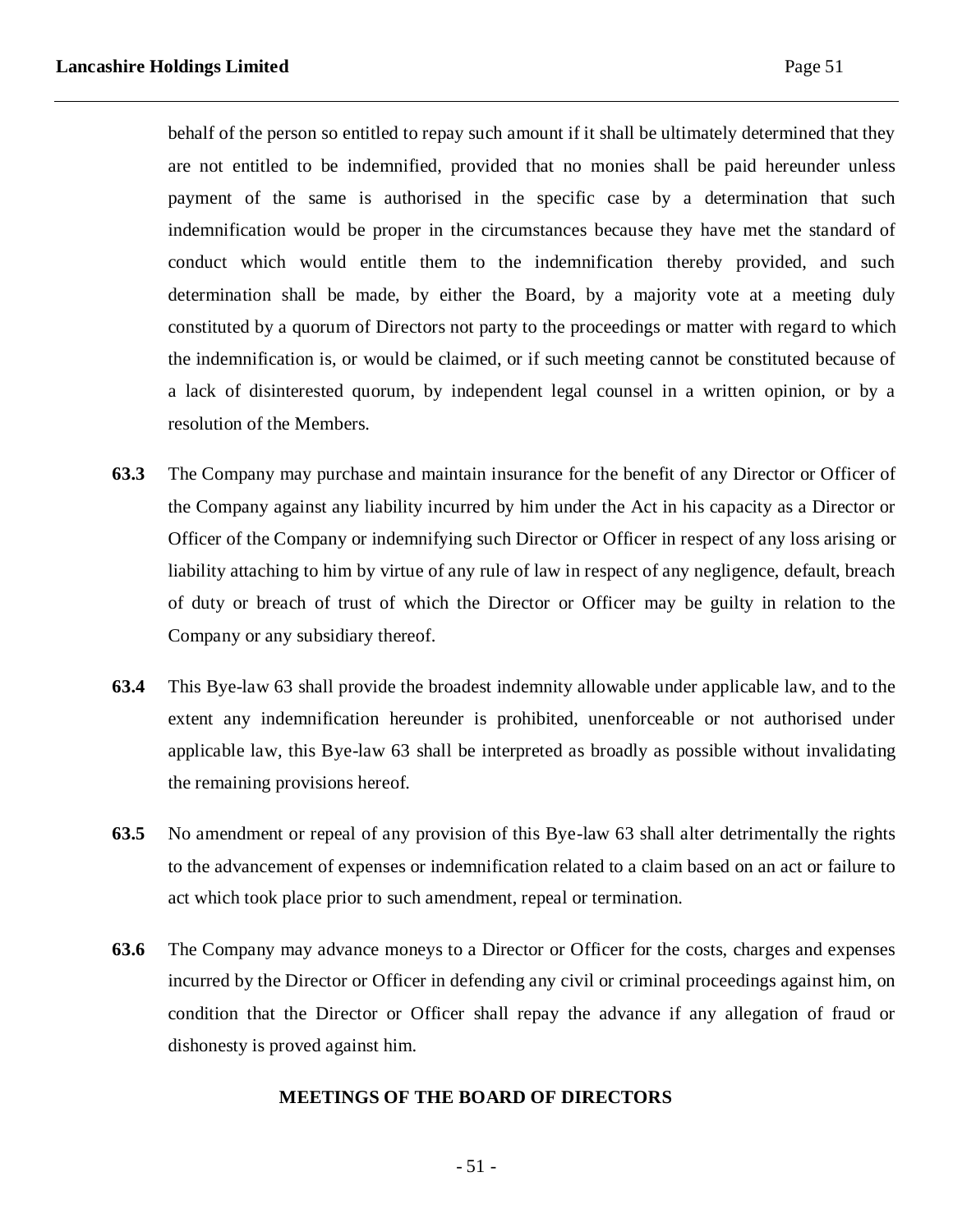### **64. Board Meetings**

The Board may meet for the transaction of business, adjourn and otherwise regulate its meetings as it sees fit. Subject to the provisions of these Bye-laws, a resolution put to the vote at a meeting of the Board shall be carried by the affirmative votes of a majority of the votes cast and in the case of an equality of votes the resolution shall fail.

#### **65. Notice of Board Meetings**

A Director may, and the Secretary on the requisition of a Director shall, at any time summon a meeting of the Board. Notice of a meeting of the Board shall be deemed to be duly given to a Director if it is given to such Director verbally (in person or by telephone) or otherwise communicated or sent to such Director by post, electronic means or other mode of representing words in a visible form at such Director's last known address or in accordance with any other instructions given by such Director to the Company for this purpose.

### **66. Electronic Participation in Meetings**

Directors may participate in any meeting by such telephonic, electronic or other communication facilities or means as permit all persons participating in the meeting to communicate with each other simultaneously and instantaneously, and participation in such a meeting shall constitute presence in person at such meeting. Such a meeting shall be deemed to take place where the largest group of those Directors participating in the meeting is physically assembled, or, if there is no such group, where the chairman of the meeting then is.

### **67. Quorum at Board Meetings**

The quorum necessary for the transaction of business at a meeting of the Board shall be two Directors.

## **68. Board to Continue in the Event of Vacancy**

The Board may act notwithstanding any vacancy in its number but, if and so long as its number is reduced below the number fixed by these Bye-laws as the quorum necessary for the transaction of business at meetings of the Board, the continuing Directors or Director may act for the purpose of (i) summoning a general meeting of the Company; or (ii) preserving the assets of the Company.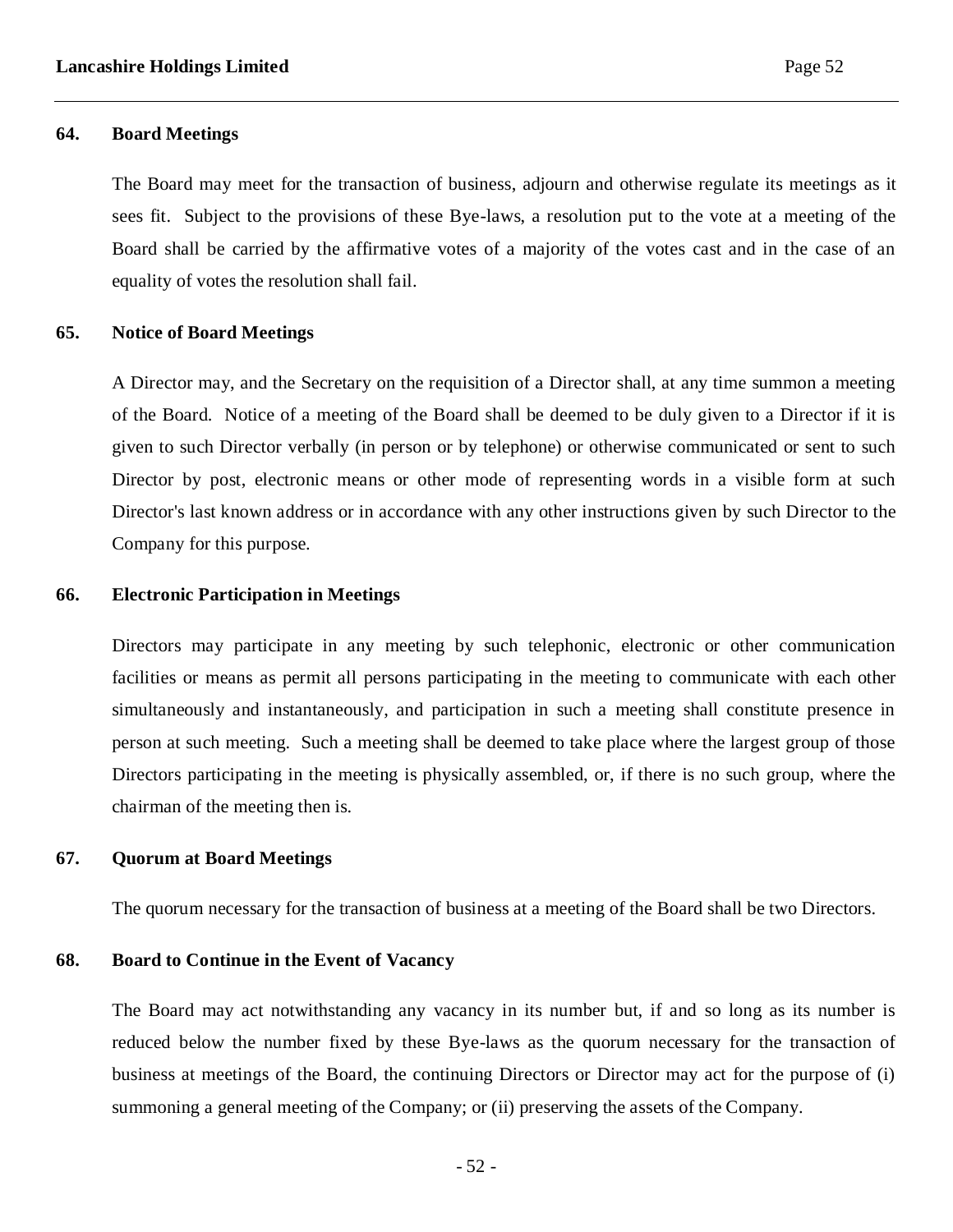### **69. Chairman to Preside**

Unless otherwise agreed by a majority of the Directors attending, the Chairman, if there be one, and if not, the President, if there be one, shall act as Chairman at all meetings of the Board at which such person is present. In their absence a Chairman shall be appointed or elected by the Directors present at the meeting.

#### **70. Written Resolutions**

A resolution signed by all the Directors, which may be in counterparts, shall be as valid as if it had been passed at a meeting of the Board duly called and constituted, such resolution to be effective on the date on which the last Director signs the resolution, provided that any such resolution shall be valid only if (i) the signature of the last Director to sign is affixed outside the United States of America, and (ii) the Board has not determined that the use of a resolution in writing would result in a non-de minimis adverse tax, regulatory or legal consequence to the Company, any subsidiary of the Company, or any direct or indirect holder of shares or its affiliates. For the purposes of this Bye-law only, "Director" shall not include an Alternate Director. Such resolution shall be deemed to be adopted, as an act of the Board, at the place where, and at the time when, the signature of the last Director to sign is affixed thereto.

### **71. Validity of Prior Acts of the Board**

No regulation or alteration to these Bye-laws made by the Company in general meeting shall invalidate any prior act of the Board which would have been valid if that regulation or alteration had not been made.

#### **CORPORATE RECORDS**

#### **72. Minutes**

The Board shall cause minutes to be duly entered in books provided for the purpose:

- (a) of all elections and appointments of Officers;
- (b) of the names of the Directors present at each meeting of the Board and of any committee appointed by the Board; and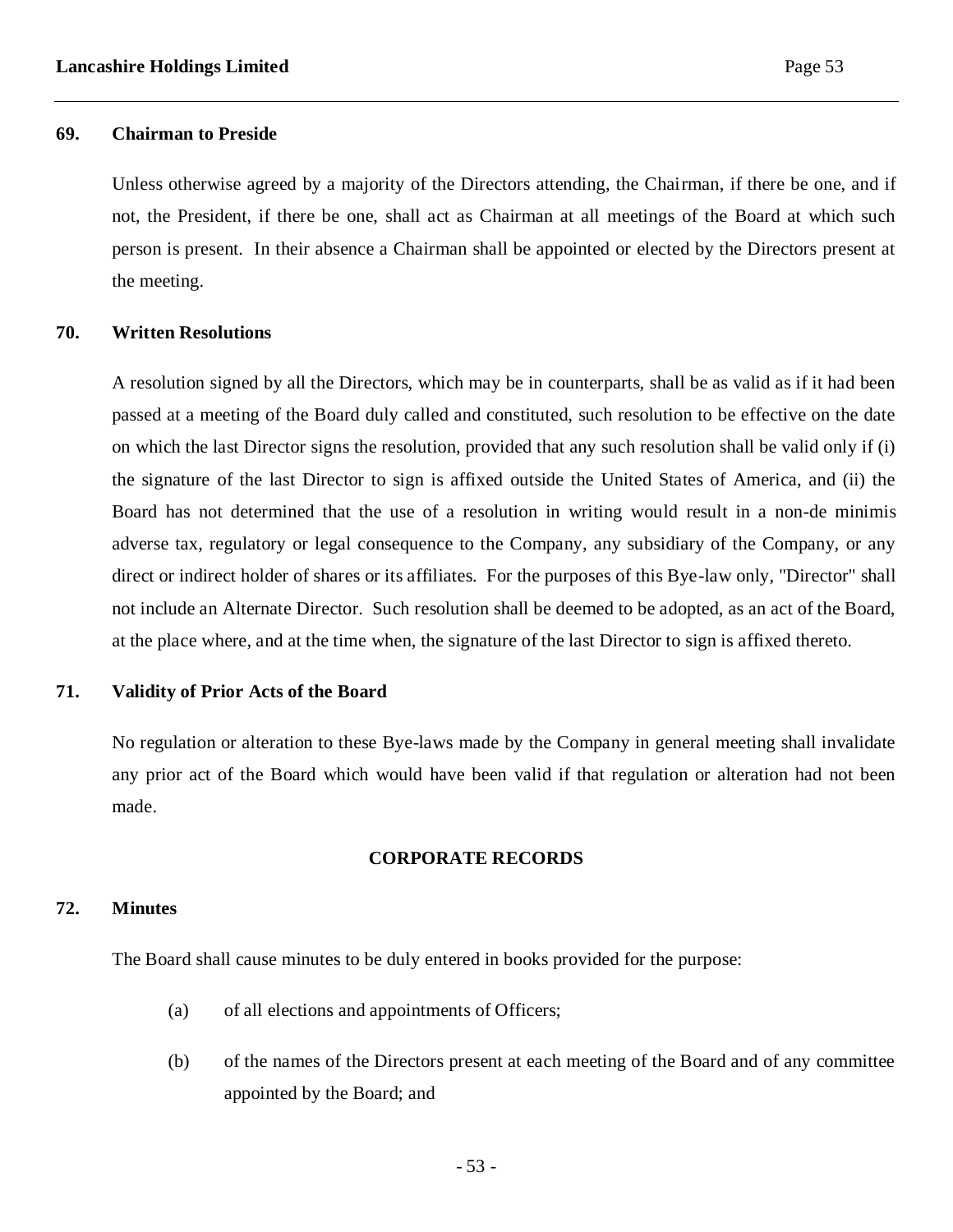(c) of all resolutions and proceedings of general meetings of the Members, meetings of the Board, and meetings of committees appointed by the Board.

# **73. Place Where Corporate Records Kept**

Minutes prepared in accordance with the Act and these Bye-laws shall be kept by the Secretary at the registered office of the Company.

## **74. Form and Use of Seal**

- **74.1** The Company may adopt a seal in such form as the Board may determine. The Board may adopt one or more duplicate seals for use in or outside Bermuda.
- **74.2** A seal may, but need not, be affixed to any deed, instrument or document, and if the seal is to be affixed thereto, it shall be attested by the signature of (i) any Director, or (ii) any Officer, or (iii) the Secretary, or (iv) any person appointed by the Board for that purpose.
- **74.3** A Resident Representative may, but need not, affix the seal of the Company to certify the authenticity of any copies of documents.

# **ACCOUNTS**

# **75. Books of Account**

- **75.1** The Board shall cause to be kept proper records of account with respect to all transactions of the Company and in particular with respect to:
	- (a) all sums of money received and expended by the Company and the matters in respect of which the receipt and expenditure relates;
	- (b) all sales and purchases of goods by the Company; and
	- (c) all assets and liabilities of the Company.
- **75.2** Such records of account shall be kept at the registered office of the Company, or subject to the provisions of the Act, at such other place as the Board thinks fit and shall be available for inspection by the Directors during normal business hours.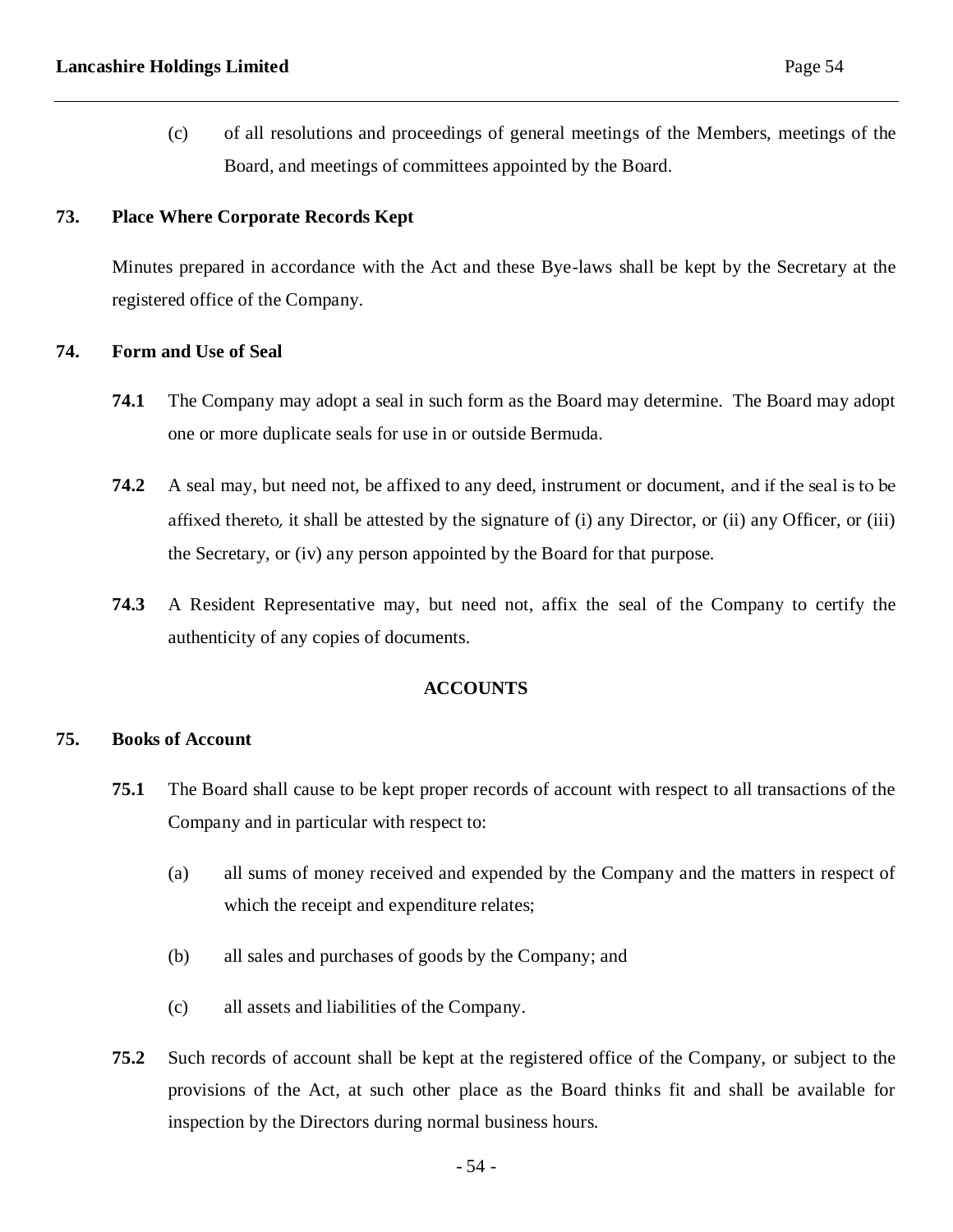### **76. Financial Year End**

The financial year end of the Company may be determined by resolution of the Board and failing such resolution shall be  $31<sup>st</sup>$  December in each year.

### **AUDITS**

# **77. Annual Audit**

Subject to any rights to waive laying of accounts or appointment of an Auditor pursuant to the Act, the accounts of the Company shall be audited at least once in every year.

## **78. Appointment of Auditors**

- **78.1** Subject to the provisions of the Act, at the annual general meeting or at a subsequent special general meeting in each year, an independent representative of the Members shall be appointed by them as Auditor of the accounts of the Company.
- **78.2** The Auditor may be a Member but no Director, Officer or employee of the Company shall, during his continuance in office, be eligible to act as an Auditor of the Company.

### **79. Remuneration of Auditors**

The remuneration of the Auditor shall be fixed by the Company in general meeting or in such manner as the Members may determine.

### **80. Duties of Auditors**

- **80.1** The financial statements provided for by these Bye-laws shall be audited by the Auditor in accordance with generally accepted auditing standards. The Auditor shall make a written report thereon in accordance with generally accepted auditing standards.
- **80.2** The generally accepted auditing standards referred to in this Bye-law may be those of a country or jurisdiction other than Bermuda or such other generally accepted auditing standards as may be provided for in the Act. If so, the financial statements and the report of the Auditor shall identify the generally accepted auditing standards used.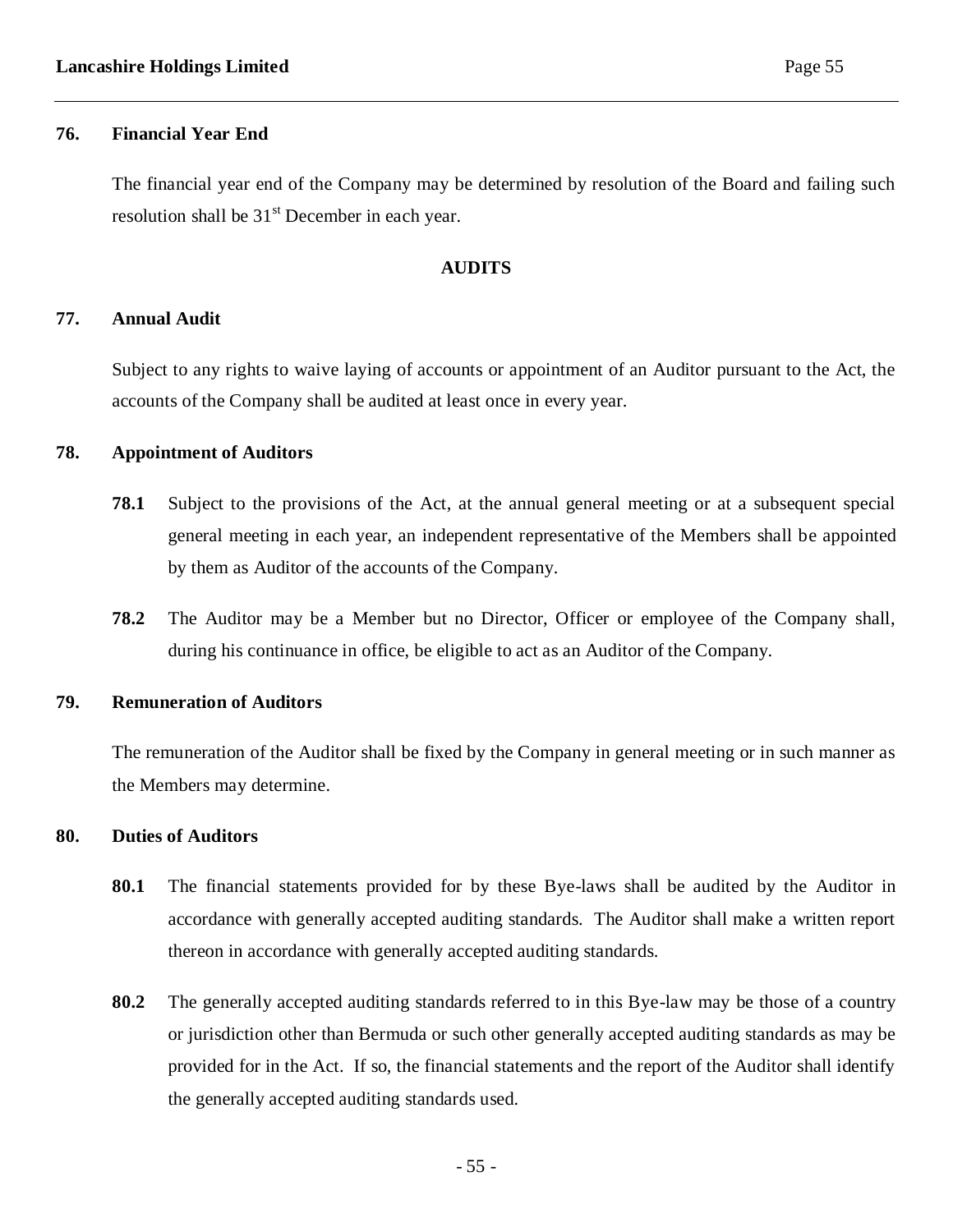### **81. Access to Records**

The Auditor shall at all reasonable times have access to all books kept by the Company and to all accounts and vouchers relating thereto, and the Auditor may call on the Directors or Officers of the Company for any information in their possession relating to the books or affairs of the Company.

#### **82. Financial Statements**

Subject to any rights to waive laying of accounts pursuant to the provisions of the Act, financial statements as required by the Act shall be laid before the Members in general meeting.

#### **83. Distribution of Auditors report**

The report of the Auditor shall be submitted to the Members in general meeting.

#### **84. Vacancy in the Office of Auditor**

If the office of Auditor becomes vacant by the resignation or death or the Auditor, or by the Auditor becoming incapable of acting by reason of illness or other disability at a time when the Auditor's services are required, the vacancy thereby created shall be filled in accordance with the Act.

# **85. Communications to the Company**

- **85.1** Subject to the Act and except where otherwise expressly stated, any document or information to be sent or supplied to the Company under these Bye-laws or otherwise (whether or not such document or information is required to be sent or supplied or authorised under the Act) shall be in hard copy form or, subject to paragraph 85.2 below, be sent or supplied in electronic form or by means of a website.
- **85.2** Subject to the Act, a document or information may be given to the Company in electronic form only if it is given in such form and manner and such address as have been specified by the Board from time to time for the receipt of documents in electronic form. The Board may prescribe such procedures as it thinks fit for verifying the authenticity or integrity of any such document or information given to it in electronic form.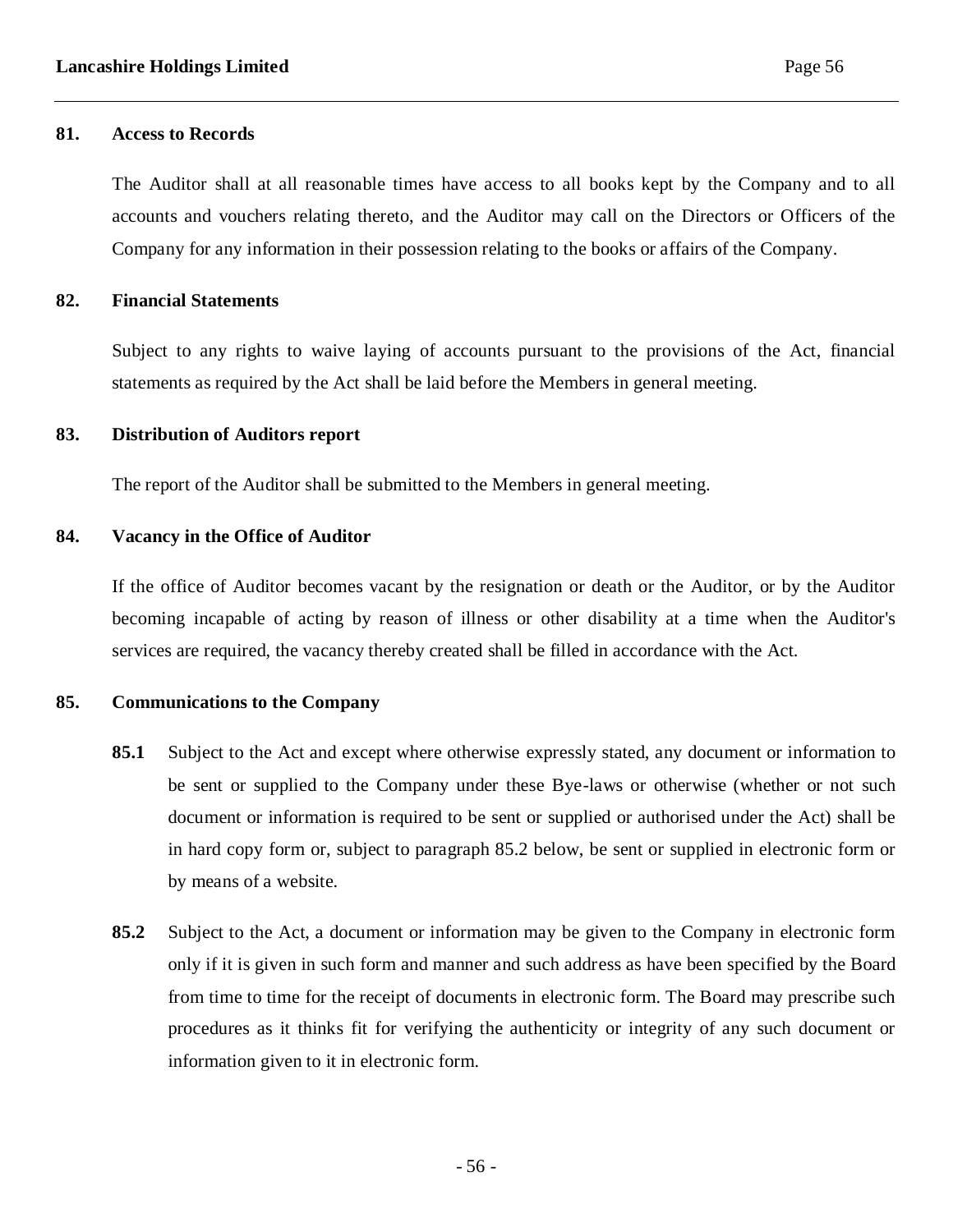### **86. Communications by the Company**

- **86.1** A document or information may be sent or supplied in hard copy form by the Company to any Member either personally or by sending or supplying it by post addressed to the Member at his registered address or by leaving it at that address.
- **86.2** Subject to the Act, a document or information may be sent or supplied by the Company to any Member in electronic form to such address as may from time to time be authorised by the Member concerned or by making it available on a website and notifying the Member concerned in accordance with the Act that it has been made available. A Member shall be treated as having agreed that the Company may send or supply a document or information by means of a website if the relevant conditions set out in the Act have been satisfied.
- **86.3** In the case of joint holders of a share, any document or information sent or supplied by the Company in any manner permitted by these Bye-laws to the joint holder who is named first in the register in respect of the joint holding shall be deemed to be given to all holders of the share.

## **VOLUNTARY WINDING-UP AND DISSOLUTION**

# **87. Winding-Up**

If the Company shall be wound up the liquidator may, with the sanction of a resolution of the Members, divide amongst the Members in specie or in kind the whole or any part of the assets of the Company (whether they shall consist of property of the same kind or not) and may, for such purpose, set such value as he deems fair upon any property to be divided as aforesaid and may determine how such division shall be carried out as between the Members or different classes of Members. The liquidator may, with the like sanction, vest the whole or any part of such assets in the trustees upon such trusts for the benefit of the Members as the liquidator shall think fit, but so that no Member shall be compelled to accept any shares or other securities or assets whereon there is any liability.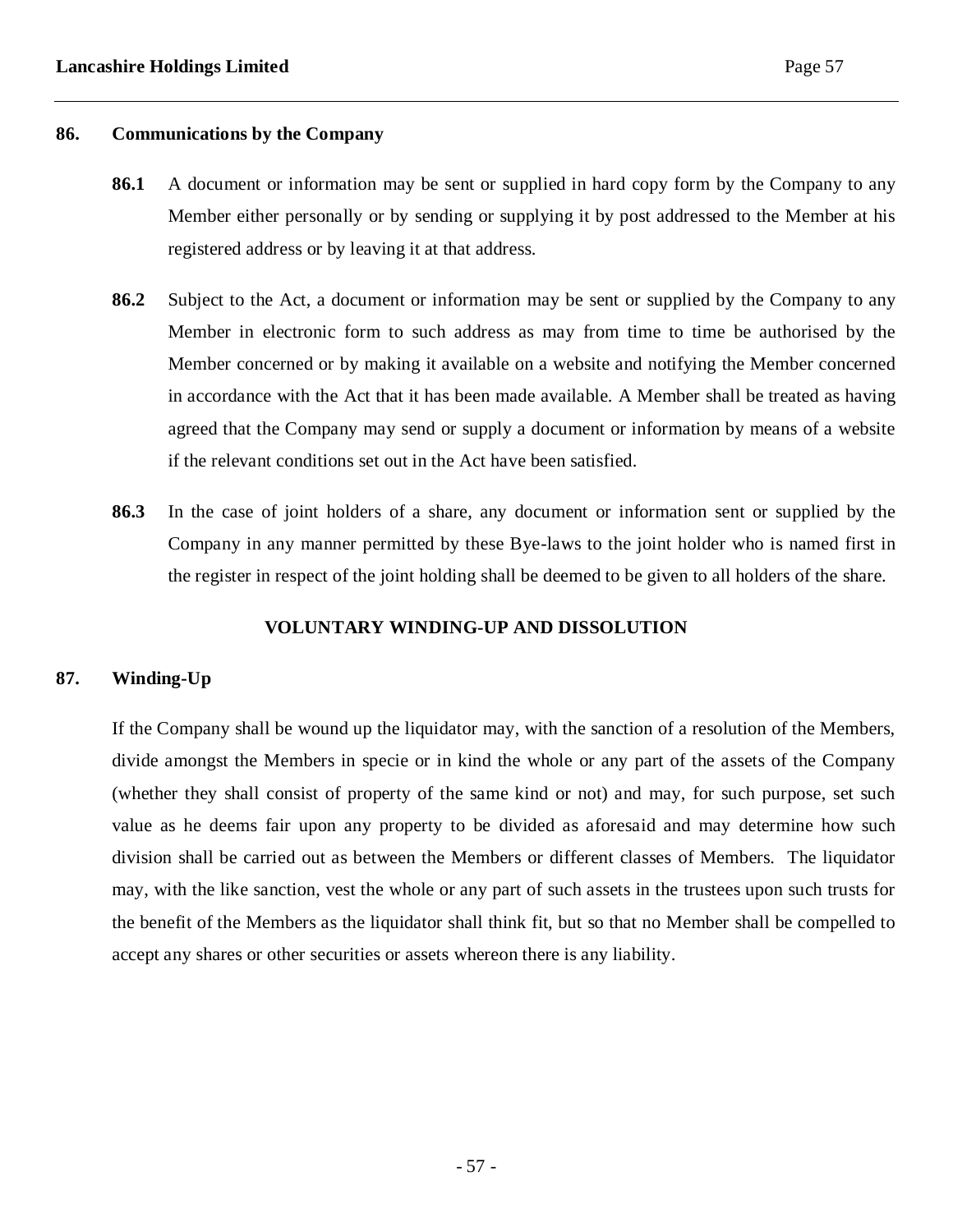## **CHANGES TO CONSTITUTION**

#### **88. Changes to Bye-laws**

- **88.1** Subject to Bye-law 88.2, no Bye-law shall be rescinded, altered or amended and no new Bye-law shall be made until the same has been approved by a resolution of the Board and by a resolution of the Members.
- **88.2** Bye-laws 47, 48, 49, 51, 88 and 90 shall not be rescinded, altered or amended and no new Byelaw shall be made which would have the effect of rescinding, altering or amending the provisions of such Bye-laws, until the same has been approved by a resolution of the Board including the affirmative vote of not less than 66% per cent of the Directors then in office and by a resolution of the Members including the affirmative vote of not less than 66% per cent of the votes attaching to all shares in issue.

#### **89. Discontinuance**

The Board may exercise all the powers of the Company to discontinue the Company to a jurisdiction outside Bermuda pursuant to the Act.

# **DISCLOSURE OF INTERESTS IN SHARES AND COMPANY INVESTIGATIONS**

# **90.A Provisions applicable to Bye-laws 90.B and 90.C**

- (1) For the purposes of Bye-law 90.B:-
	- (a) "**authorised person**" is as defined in section 31 of the FSMA;
	- (b) "**authorised professional firm**" means a professional firm which is an authorised person;
	- (c) "**designated professional body**" means a professional body designated by the Treasury under section 326 of the FSMA (Designation of professional bodies) for the purposes of Part XX of the FSMA (Provision of Financial Services by Members of the Professions);
	- (d) "**DTR**" means the Disclosure Rules and Transparency Rules sourcebook from time to time published by the FCA;
	- (e) "**financial instrument**" means an instrument specified in Section C of Annex 1 of MiFID;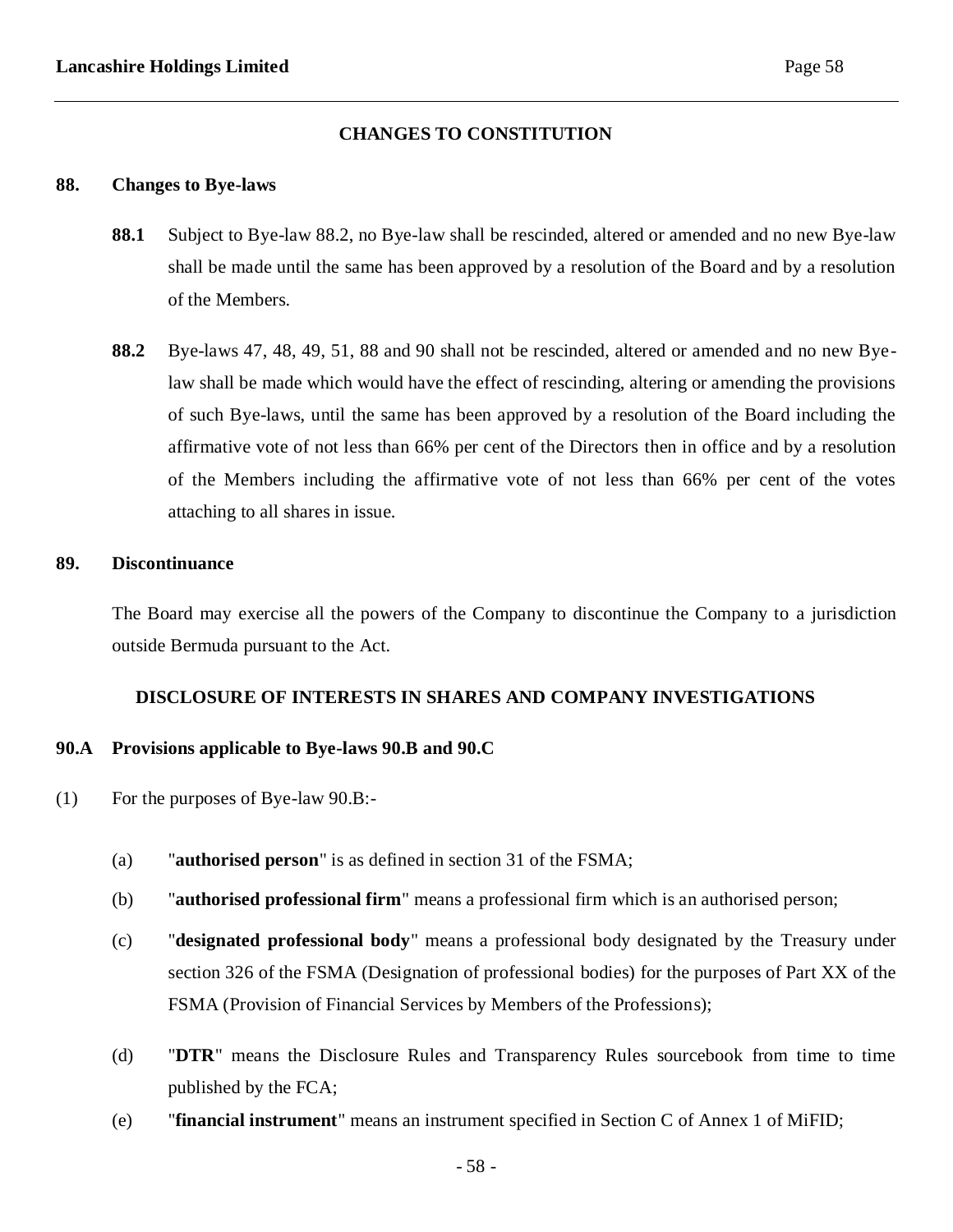- (f) "**firm**" means an authorized person, but not a professional firm unless it is an authorised professional firm;
- (g) "**management company**" means a company as defined in article 1a(2) of Council Directive 85/611/EEC of 20 December 1985 on the co-ordination of laws, regulations and administrative provisions relating to undertakings for collective investment in transferable securities (UCITS);
- (h) "**MiFID**" means the European Parliament and Council Directive on markets in financial instruments (No. 2004/39/EC)
- (i) "**professional firm**" means a person which is:
	- (i) an individual who is entitled to practice a profession regulated by a designated professional body and, in practicing it, is subject to its rules, whether or not he is a member of that body; or
	- (ii) a person (not being an individual) which is controlled and managed by one or more such individuals;
- (j) "**shareholder**" means any natural person or legal entity governed by private or public law, who holds directly, as a Member, or indirectly:
	- (i) shares of the Company in its own name and on its own account;
	- (ii) shares of the Company in its own name, but on behalf of another natural person or legal entity;
	- (iii) depository receipts, in which case the holder of the depository receipt shall be considered as the shareholder of the underlying shares represented by the depository receipts;
- (k) "**shares**" means the shares (including preference shares and convertible shares) which are:
	- (i) already issued and carry rights to vote in all circumstances at general meetings of the Company including shares (such as preference shares) which, following the exercise of an option for their conversion, event of default or otherwise, have become fully enfranchised for voting purposes; and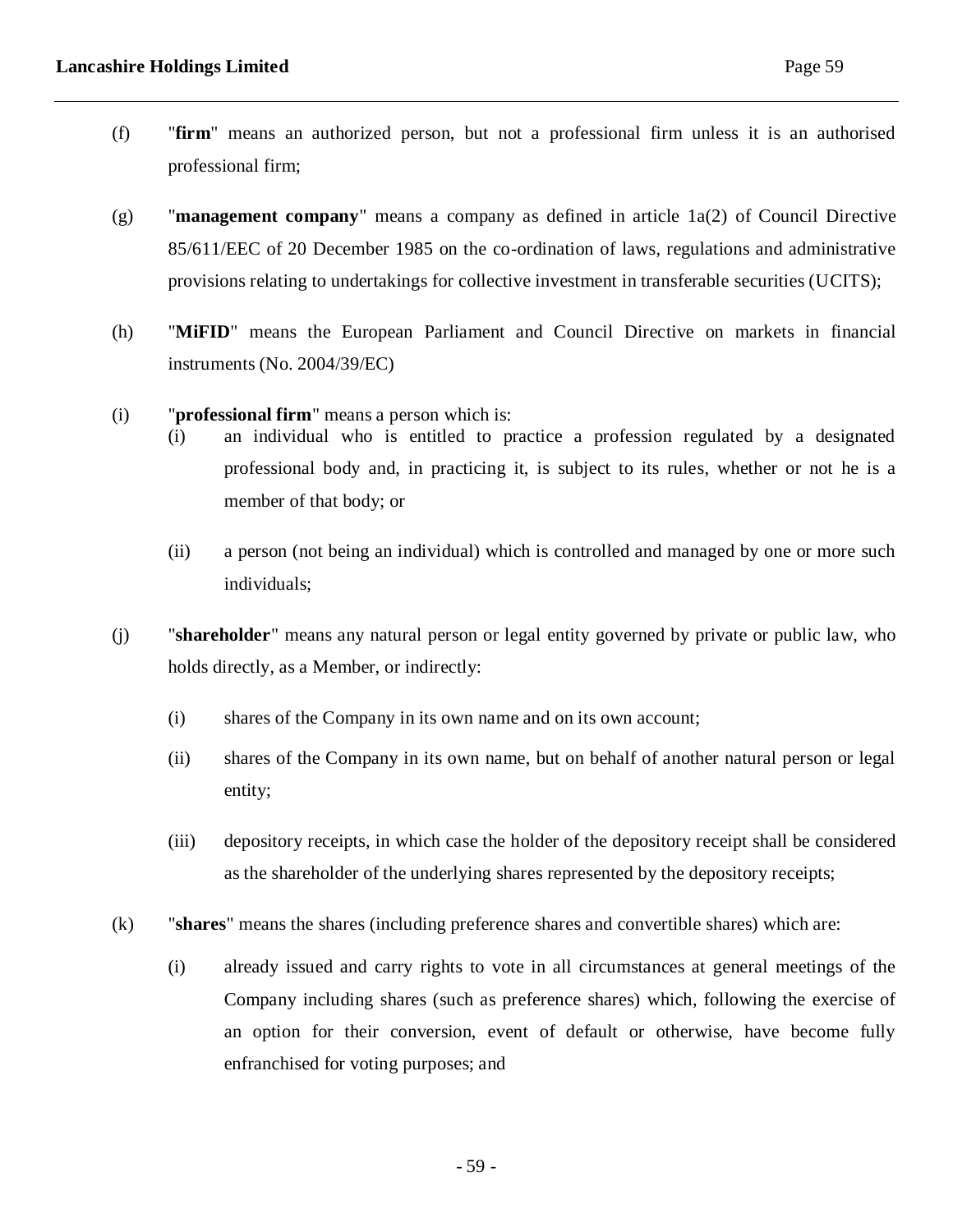- (ii) admitted to trading on a regulated market (such as the London Stock Exchange's market for larger and established companies) or prescribed market (such as AIM, a market operated by the London Stock Exchange).
- (l) "**trading day**" means a day included in the calendar of trading days published by the London Stock Exchange at www.londonstockexchange.com;
- (m) an acquisition or disposal of shares is to be regarded as effective when the relevant transactions is executed unless the transaction provides for settlement to be subject to conditions which are beyond the control of the parties in which case the acquisitions or disposal is to be regarded as effective on the settlement of the transactions;
- (n) a stock-lending agreement which provides for the outright transfer of securities and which provides the lender with a right to call for re-delivery of the lent stock (or its equivalent) is not (as respects the lender) to be taken as involving a disposal of any shares which may be the subject of the stock loan;
- (o) for the purposes of calculating whether any percentage threshold is reached, exceeded or fallen below and in any resulting notification, the proportion of voting rights held shall if necessary be rounded down to the next whole number;
- (p) a person is an indirect holder of shares for the purpose of the definition of shareholder in this Bye-law to the extent that he is entitled to acquire, to dispose of, or to exercise voting rights in any of the following cases or a combination of them:
	- (i) voting rights held by a third party with whom that person has concluded an agreement, which obliges them to adopt, by concerted exercise of the voting rights they hold, a lasting common policy towards the management of the Company;
	- (ii) voting rights held by a third party under an agreement concluded with that person providing for the temporary transfer for consideration of the voting rights in question;
	- (iii) voting rights attaching to shares which are lodged as collateral with that person provided that person controls the voting rights and declares the intention of exercising them;
	- (iv) voting rights attaching to shares in which that person has the life interest;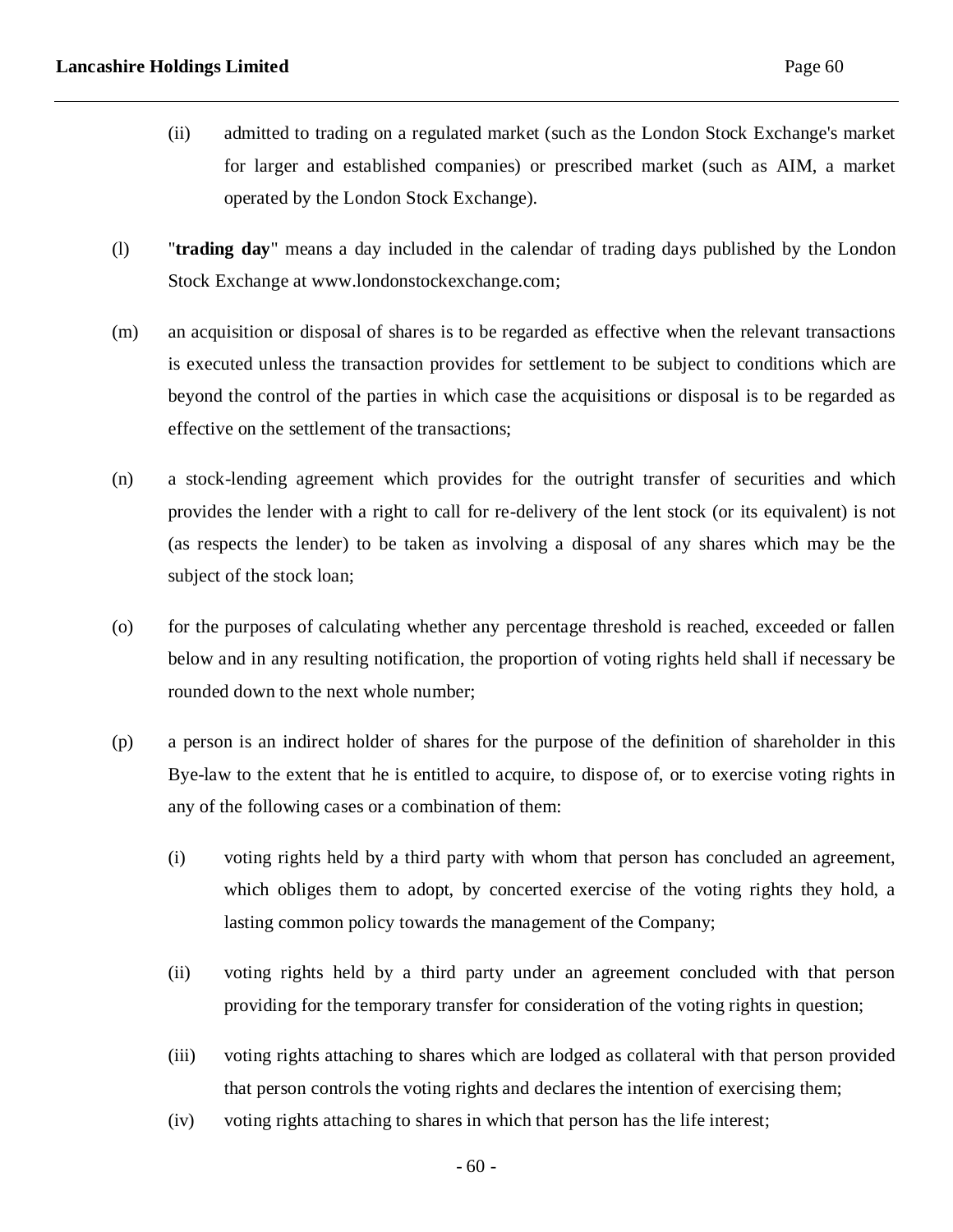- (v) voting rights which are held, or may be exercised within the meaning of cases (i) to (iv) or, in cases (iv) and (viii) by a firm undertaking investment management, or by a management company, by an undertaking controlled by that person;
- (vi) voting rights attaching to shares deposited with that person which the person can exercise at its discretion in the absence of specific instructions from the shareholders;
- (vii) voting rights held by a third party in his own name on behalf of that person; and
- (viii) voting rights which that person may exercise as a proxy where that person can exercise the voting rights at his discretion in the absence of specific instructions from the shareholders;
- (q) financial instruments should be taken into account in the context of notifying major holdings of shares pursuant to Bye-law 90.B(1) to the extent that such instruments give the holder an unconditional right to acquire the underlying shares or cash on maturity. Consequently, financial instruments should not be considered to include instruments entitling the holder to receive shares depending on the price of the underlying shares reaching a certain level at a certain moment in time nor should they be considered to cover those instruments that allow the instrument issuer or a third party to give shares or cash to the instrument holder on maturity.
- (2) For the purposed of Bye-law 90.C:-
	- (a) "**Relevant Share Capital**" means the Company's issued share capital of any class carrying rights to vote in all circumstances at general meetings of the Company (including any shares held as treasury shares); and for the avoidance of doubt (a) where the Company's share capital is divided into different classes of shares, references to Relevant Share Capital are to the issued share capital of each such class taken separately and (b) the temporary suspension of voting rights in respect of any shares comprised in issued share capital of the Company of any such class does not affect the application of this Bye-law in relation to interest in those or any other shares comprised in that class;
	- (b) "**interest**" means, in relation to the Relevant Share Capital, an interest of any kind whatsoever in any shares comprised therein (disregarding any restraints or restrictions to which the exercise of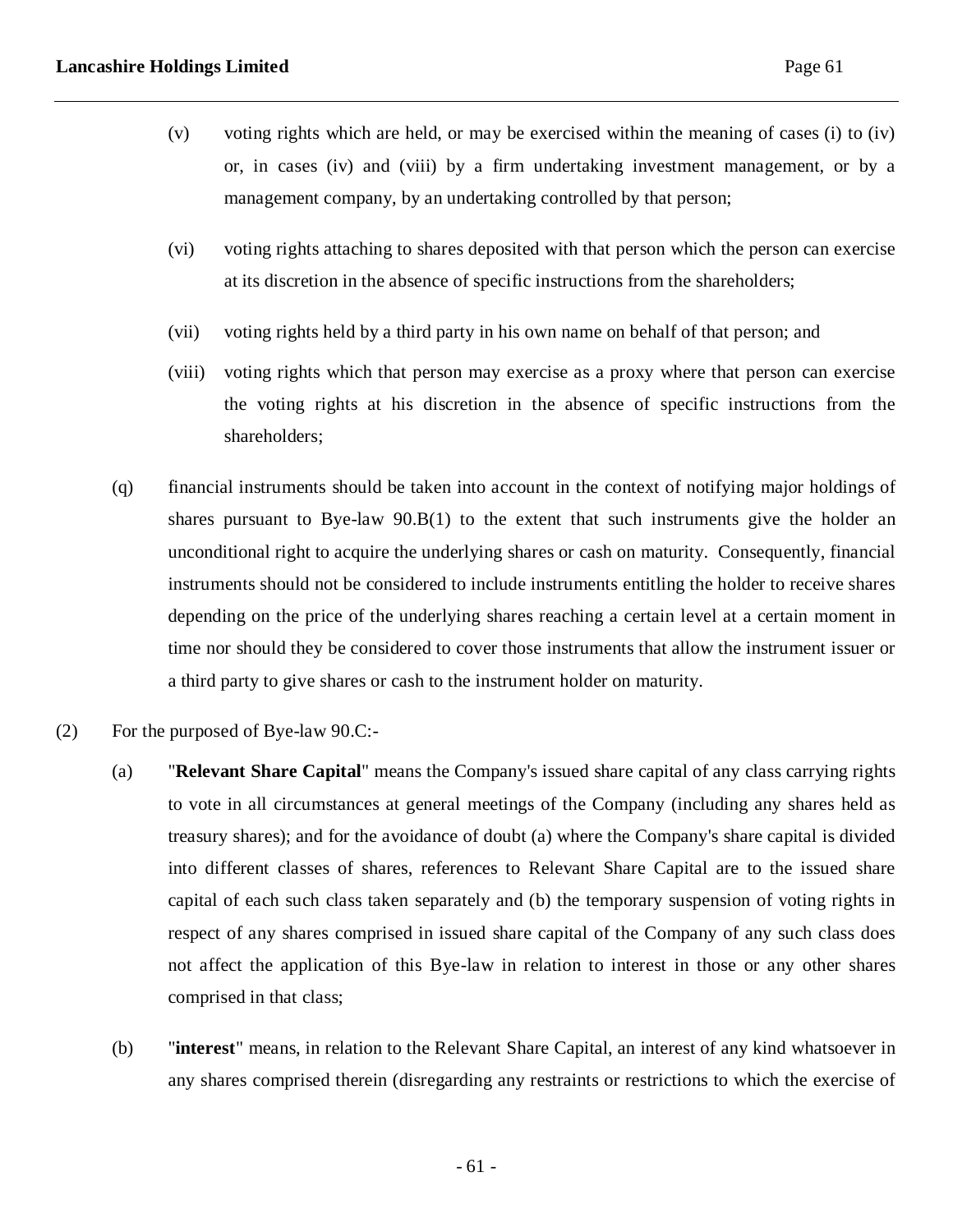any right attached to the interest in the share is, or may be, subject) and without limiting the meaning of "interest" a person shall be taken to have an interest in a share if:

- (i) he enters into a contract to acquire the share; or
- (ii) not being the registered holder, he is entitled to exercise any right conferred by the holding of the share or is entitled to control the exercise of any such right, and for the purposes of this Bye-law  $90.A(2)(b)(ii)$  a person is entitled to exercise or control the exercise of a right conferred by the holding of shares if he has a right (whether subject to conditions or not) the exercise of which would make him so entitled, or is under an obligation (whether subject to conditions or not) the fulfillment of which would make him so entitled; or
- (iii) he is a beneficiary of a trust where the property held on trust includes an interest in the share; or
- (iv) otherwise than by virtue of having an interest under a trust, he has a right (whether conditional or absolute) to call for delivery of the share to himself or to his order; or
- (v) otherwise than by virtue of having an interest under a trust, he has a right (whether conditional or absolute) to acquire an interest in the share or is under an obligation (whether conditional or absolute) to take an interest in the share; or
- (vi) he has a right to subscribe for the share;
- (c) a person is taken to be interested in any shares in which his spouse or civil partner or any infant child or step-child of his is interested; and "infant" means a person under the age of 18 years;
- (d) a person is taken to be interested in shares if a body corporate is interested in them and:
	- (i) that body corporate or its directors are accustomed to act in accordance with his directions or instructions; or
	- (ii) he is entitled to exercise or control the exercise of one-third or more of the voting power at general meetings of that body corporate,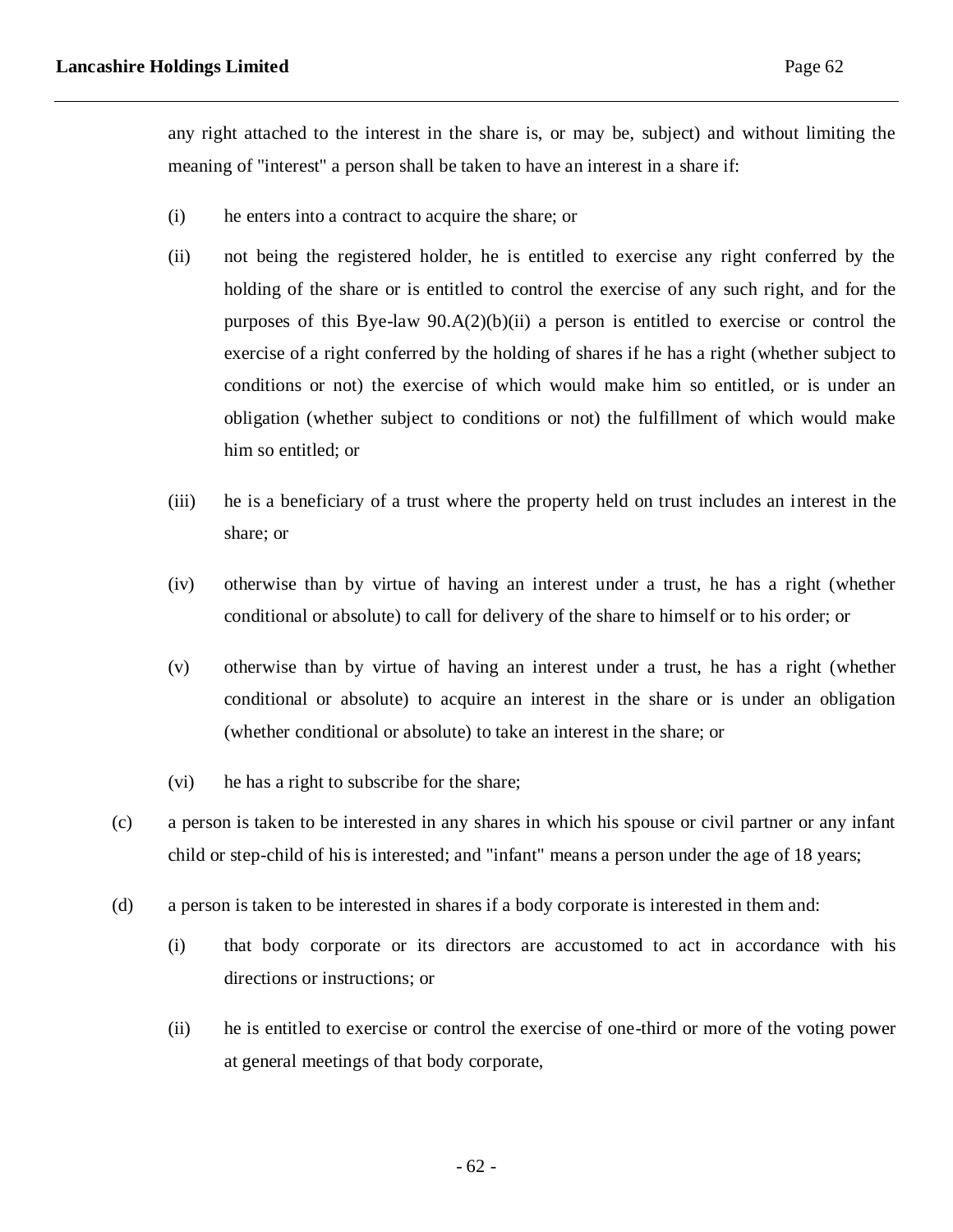PROVIDED THAT (a) where a person is entitled to exercise or control the exercise of one-third or more of the voting power at general meetings of a company and that company is entitled to exercise or control the exercise of any of the voting power at general meetings of another company ("the effective voting power") then, for purposes of paragraph (d)(ii) above, the effective voting power is taken as exercisable by that person and (b) purposes of this Bye-law  $90.A.(2)(d)$ , a person is entitled to exercise or control the exercise of voting power if he has a right (whether subject to conditions or not) the exercise of which would make him so entitled or he is under an obligation (whether or not so subject) the fulfillment of which would make him so entitled.

(3) The provisions of Bye-laws 90.B and 90.C are in addition to any and separate from other rights or obligations arising at law or otherwise.

### **90.B Notification of Interests in Shares**

- (1) A Member must notify the Company of the percentage of its voting rights if the percentage of voting rights which he holds directly as a Member or on account of another person who is a shareholder or through a direct or indirect holding of financial instruments falling within Bye-law 90.B(2) (or a combination of such holdings) by such Member or other person:
	- (a) reaches, exceeds or falls below 3%, 4%, 5%, 6%, 7%, 8%, 9%, 10% and each 1% threshold thereafter up to 100% as a result of an acquisition or disposal of shares or financial instruments falling within Bye-law 90.B(2); or
	- (b) reaches, exceeds or falls below an applicable threshold in (1) as a result of events changing the breakdown of voting rights and on the basis of information disclosed by the Company in accordance with DTR 5.6.1R,

and when a Member is required to make such notification on account of another person who is a shareholder, the Member shall procure that such other person complies with this Bye-law 90.B(1) as though such other person were a Member.

(2) In any consideration of the application of this Bye-law, the voting rights referred to in Chapter 5 of the DTR shall be disregarded for the purposes of this Bye-law if but only to the extent that such voting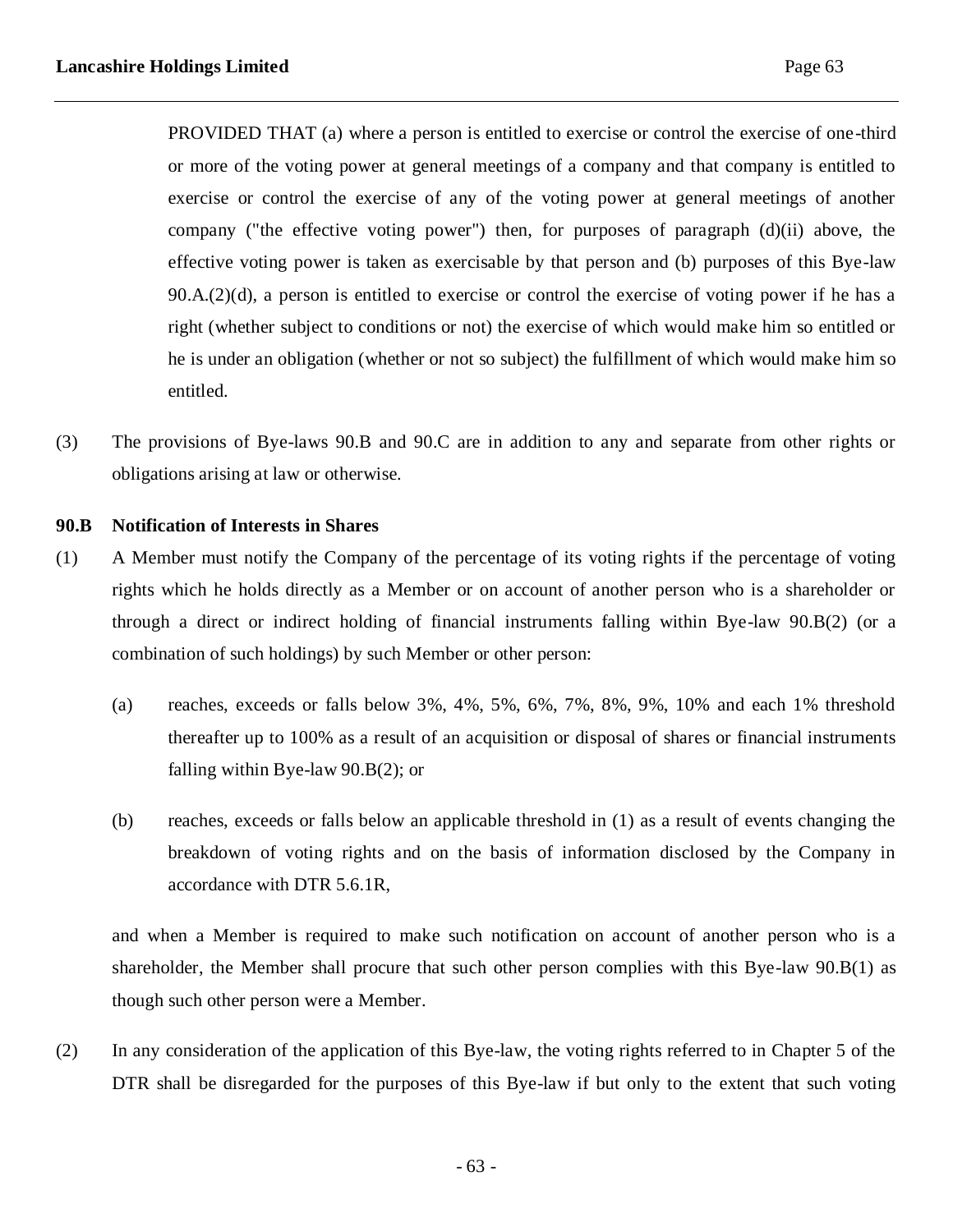rights would be disregarded for the purposes of DTR 5.1.3R to 5.1.5R were the Company an "issuer" as defined in DTR  $5.1.1R(1)$ .

- (3) Any notification required to be made to the Company pursuant to this Bye-law shall be effected as soon a possible, but not later than two trading days, the first of which shall be the day after the date on which the relevant person:
	- (a) learns of the acquisition or disposal or of the possibility of exercising voting rights, or on which, having regard to the circumstance, should have learned of it, regardless of the date on which the acquisition, disposal or possibility of exercising voting rights takes effect; or
	- (b) is informed about the event mentioned in Bye-law  $90.B(1)(b)$ .

And for the purposes of (a) above a person shall, in relation to a transaction to which he is a party or which he has instructed, be deemed to have knowledge of the acquisition, disposal or possibility to exercise voting rights no later than two trading days following the transaction in question and where a transaction is conditional upon the approval by public authorities of the transaction or on a future uncertain event the occurrence of which is outside the control of the parties to the agreement, the parties are deemed to have knowledge of the acquisition, disposal or possibility of exercising voting rights only when the relevant approvals are obtained or when the event happens.

- (4) Voting rights must be calculated on the basis of all the shares to which voting rights are attached even if the exercise of such rights is suspended and shall be given in respect of all shares to which voting rights are attached.
- (5) The number of voting rights to be considered when calculating whether a threshold is reached, exceeded or fallen below is the number of voting rights in existence according to the Company's most recent disclosure made in accordance with DTR 5.6.1R, but disregarding voting rights attached to any treasury shares held by the Company (in accordance with the Company's most recent disclosure of such holdings).
- (6) Notifications in relation to shares admitted to trading on the London Stock Exchange's market for larger and established companies, must be made using the form TR1 available in electronic format at the FCA's website at www.fca.org.uk or on such other form as prescribed by relevant legislation.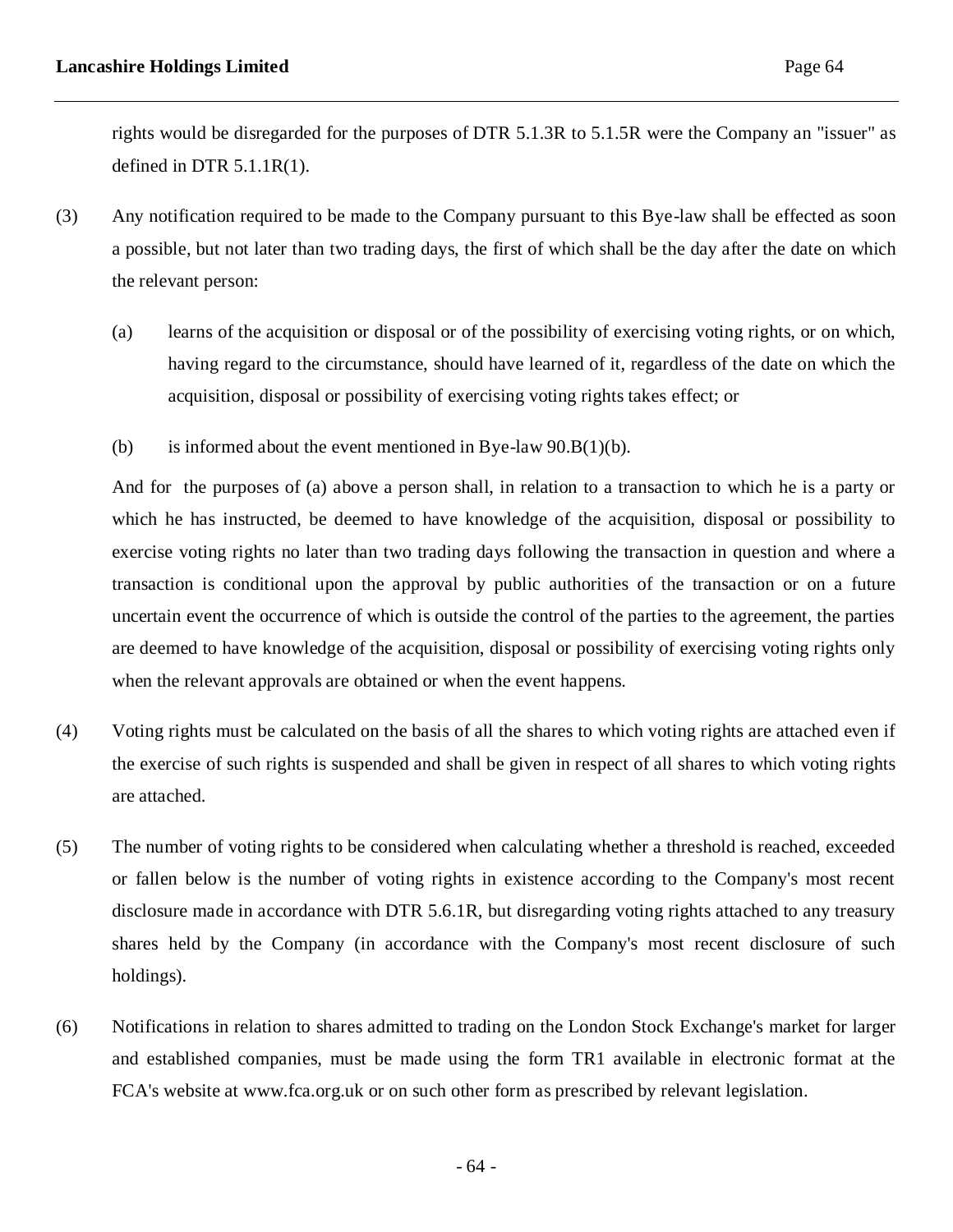- (7) In determining whether a notification is required a person's net (direct or indirect) holding in a share (and of relevant financial instruments) may be assessed by reference to that person's holdings at a point in time up to midnight of the day for which the determination is made (taking into account of acquisitions and disposals executed during that day).
- (8) A person making a notification to the Company to which this Bye-law applies must, if the notification relates to shares admitted to trading on the London Stock Exchange's market for larger and established companies, at the same time file a copy of such notification with the FCA.

The information to be filed with the FCA must include a contact address of the person making the notification (but such details must be in a separate annex and not included on the form which is sent to the Company).

- (9) If it shall come to the notice of the Directors that any Member has not, within the requisite period, made or, as the case may be, procured the making of any notification required by Bye-law 90.B, the Company may (at the absolute discretion of the Directors) at any time thereafter by notice (a "**restriction notice**") to such Member direct that, in respect of the shares in relation to which the default has occurred (the "**default shares**" which expression shall include any further shares which are issued in respect of any default shares), the Member shall not be entitled to be present or to vote on any question, either in person or by proxy, at any general meeting of the Company or separate general meeting of the holders of any class of shares of the Company, or to be reckoned in a quorum.
- (10) Where the default shares represent at least 0.25 per cent. (in nominal value) of the issued shares of the same class as the default shares, then the restriction notice may also direct that:
	- (a) any dividend or any part thereof or other monies which would otherwise be payable on or in respect of the default shares shall be withheld by the Company, shall not bear interest against the Company, and shall be payable (when the restriction notice ceases to have effect) to the person who would but for the restriction have been entitled to them; and/or
	- (b) where an offer of the right to elect to receive shares of the Company instead of cash in respect of any dividend or part thereof is or has been made by the Company, any election made thereunder by such Member in respect of such default shares shall not be effective.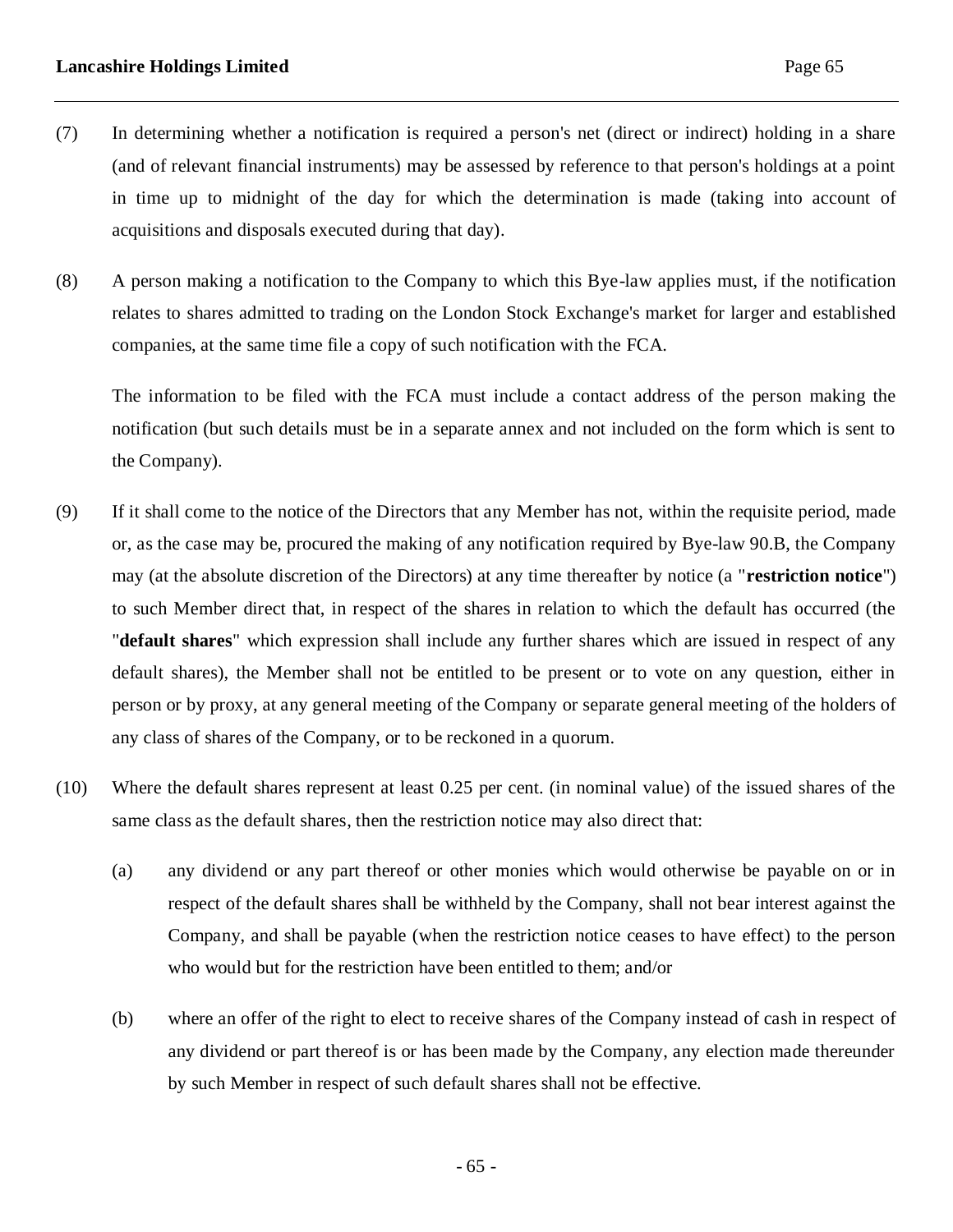Upon the giving of a restriction notice its terms shall apply accordingly.

- (11) The Company shall send a copy of the restriction to each other person appearing to be interested in the shares the subject of such notice, but the failure or omission by the Company to do so shall not invalidate such notice.
- (12) Any restriction notice shall have effect in accordance with its terms until not more than seven days after the Directors are satisfied that the default in respect of which the restriction notice was issued no longer continues but shall cease to have effect in relation to any shares which are transferred by such Member. The Company may (at the absolute discretion of the Directors) at any time give notice to the Member cancelling, or suspending for a stated period the operation of, a restriction notice in whole or in part.
- (13) For the purposes of this Bye-law 90.B, a person shall be treated as appearing to be interested in any shares if the Member holding such shares has given to the Company a notification whether following service of a notice under Bye-law 90.C or otherwise which either:
	- (a) names such person as being interested; or
	- (b) (after taking into account any such notification and any other relevant information in the possession of the Company) the Company knows or has reasonable cause to believe that the person in question is or may be interested in the shares.

### **90.C Power of the Company to investigate interests in shares**

- (1) The Company may by notice in writing request any person whom the Company knows or has reasonable cause to believe to be or, at any time during the 3 years immediately preceding the date on which the notice is issued, to have been interested in shares comprised in the Relevant Share Capital:-
	- (a) to confirm that fact or (as the case may be) to indicate whether or not it is the case; and
	- (b) where he holds or has during that time held an interest in shares so comprised, to give such further information as may be requested in accordance with Bye-law 90.C(2).
- (2) A notice under Bye-law 90.C(1) may request the person to whom it is addressed:-
	- (a) to give particulars of his own past or present interest in shares comprised in the Relevant Share Capital (held by him at any time during the three year period mentioned in Bye-law 90.C(1));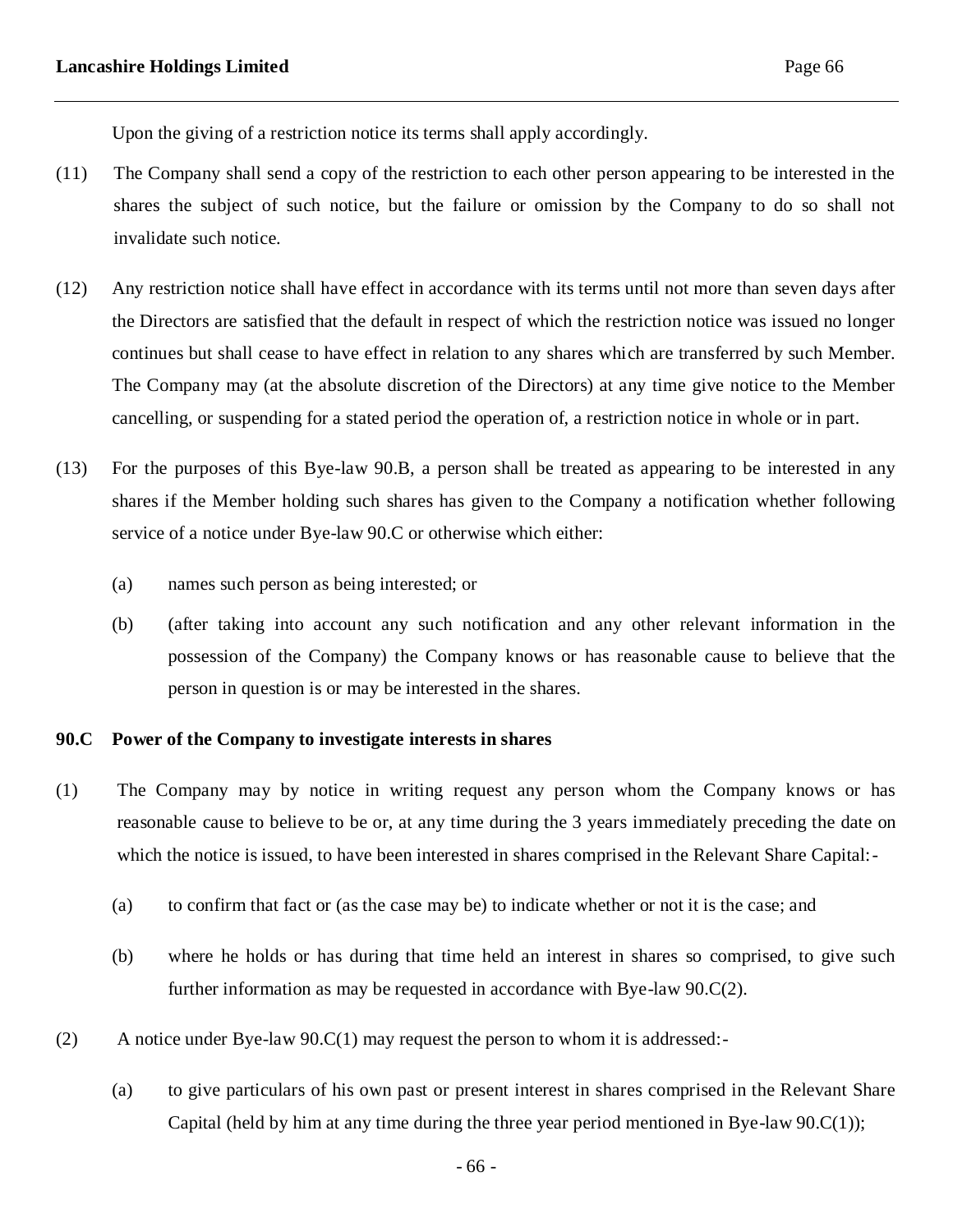- (b) where the interest is a present interest and any other interest in the shares subsists or, in any case, where another interest in the shares subsisted during that three year period at any time when his own interest subsisted, to give (so far as lies within his knowledge) such particulars with respect to that other interest as may be requested by the notice including the identity of persons interested in the shares in question;
- (c) where his interest is a past interest, to give (so far as lies within his knowledge) particulars of the identity of the person who held that interest immediately upon his ceasing to hold it.
- (3) A notice under Bye-law 90.C(1) shall request any information given in response to the notice to be given in writing within such time as may be specified in the notice, being a period of not less than 14 days following service thereof.
- (4) This Bye-law applies in relation to a person who has or previously had, or is or was entitled to acquire, a right to subscribe for shares in the Company which would on issue be comprised in Relevant Share Capital as it applies in relation to a person who is or was interested in shares so comprised; and references above in this section to an interest in shares so comprised and to shares so comprised are to be read accordingly in any such case as including respectively any such right and shares which would on issue be so comprised.
- (5) Subject to the provisions of Bye-law 90.C(9), if any Member, or any other person appearing to the Directors to be interested in any shares in the capital of the Company held by such Member has been served with a request notice under Bye-law 90.C and does not within the 14 day period prescribed therein supply to the Company the information thereby requested, the Company may (at the absolute discretion of the Directors) at any time thereafter by notice (a "**restriction notice**") to such Member direct that, in respect of the shares in relation to which the default has occurred (the "**default shares**") which expression shall include any further shares which are issued in respect of any default shares), the Member shall not be entitled to be present or to vote on any question, either in person or by proxy, at any general meeting of the Company or separate general meeting of the holders of any class of shares of the Company, or to be reckoned in a quorum.
- (6) Where the default shares represent at least 0.25 per cent. (in nominal value) of the issued shares of the same class as the default shares, then the restriction notice may also direct that: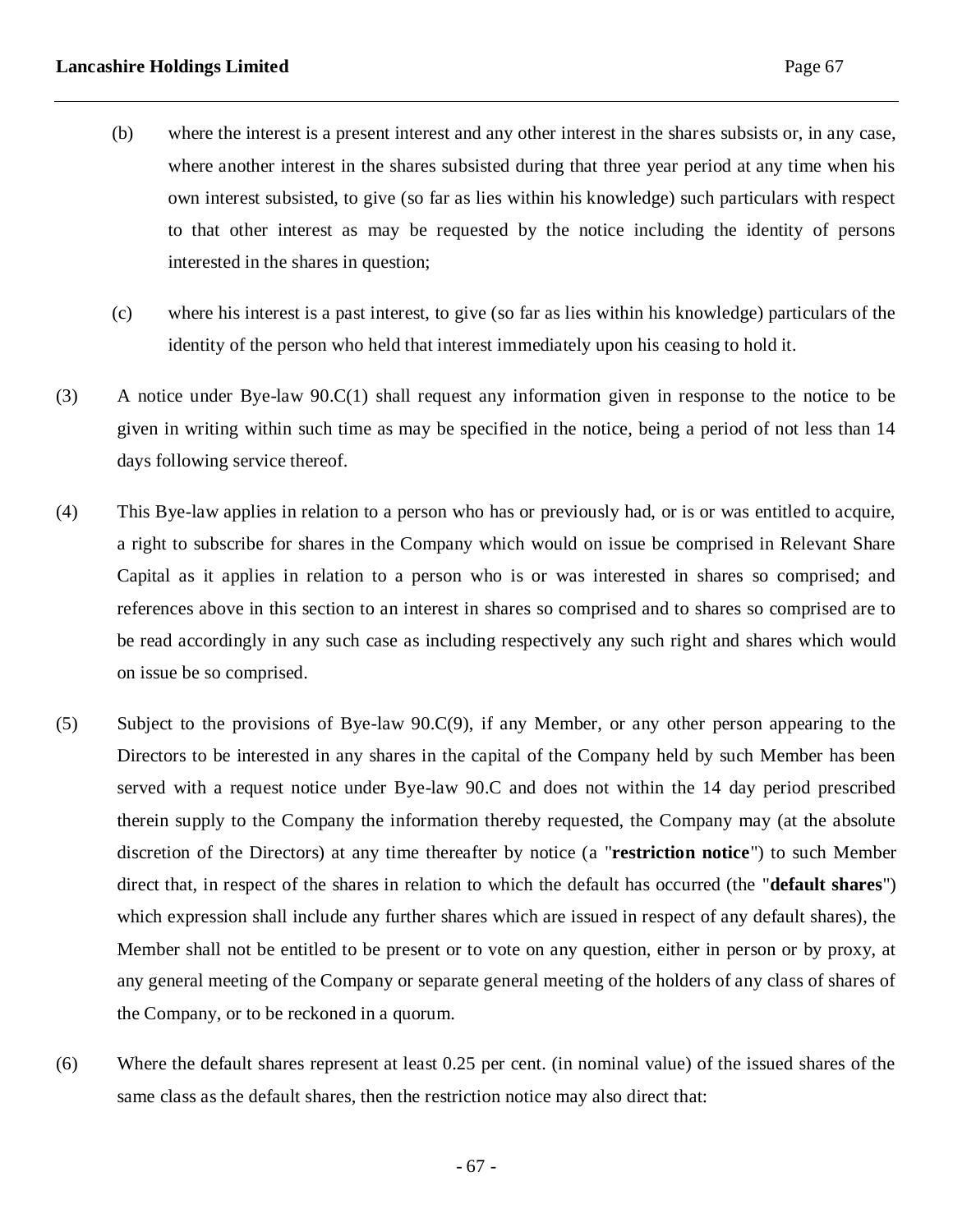- (a) any dividend or any part thereof or other monies which would otherwise be payable on or in respect of the default shares shall be withheld by the Company; shall not bear interest against the Company; and shall be payable (when the restriction notice ceases to have effect) to the person who would but for the restriction notice have been entitled to them; and/or
- (b) where an offer of the right to elect to receive shares of the Company instead of cash in respect of any dividend or part thereof is or has been made by the Company, any election made thereunder by such Member in respect of such default shares shall not be effective; and/or
- (c) no transfer of any of the shares held by such Member shall be recognised or registered by the Directors unless:-
	- (i) the transfer is a permitted transfer; or
	- (ii) the Member is not himself in default as regards supplying the requisite information required under Bye-law 90.C and, when presented for registration, the transfer is accompanied by a certificate by the Member in a form satisfactory to the Directors to the effect that after due and careful enquiry the Member is satisfied that none of the shares the subject of the transfer are default shares.

Upon the giving of a restriction notice its terms shall apply accordingly.

- (7) The Company shall send a copy of the restriction notice to each other person appearing to be interested in the shares the subject of such notice, but the failure or omission by the Company to do so shall not invalidate such notice.
- (8) Any restriction notice shall have effect in accordance with its terms until not more than seven days after the Directors are satisfied that the default in respect of which the restriction notice was issued no longer continues but shall cease to have effect in relation to any shares which are transferred by such Member by means of a permitted transfer or in accordance with Bye-law 90.C(6)(c) above on receipt by the Company of notice that a transfer as aforesaid has been made. The Company may (at the absolute discretion of the Directors) at any time give notice to the Member cancelling, or suspending for a stated period the operation of, a restriction notice in whole or in part.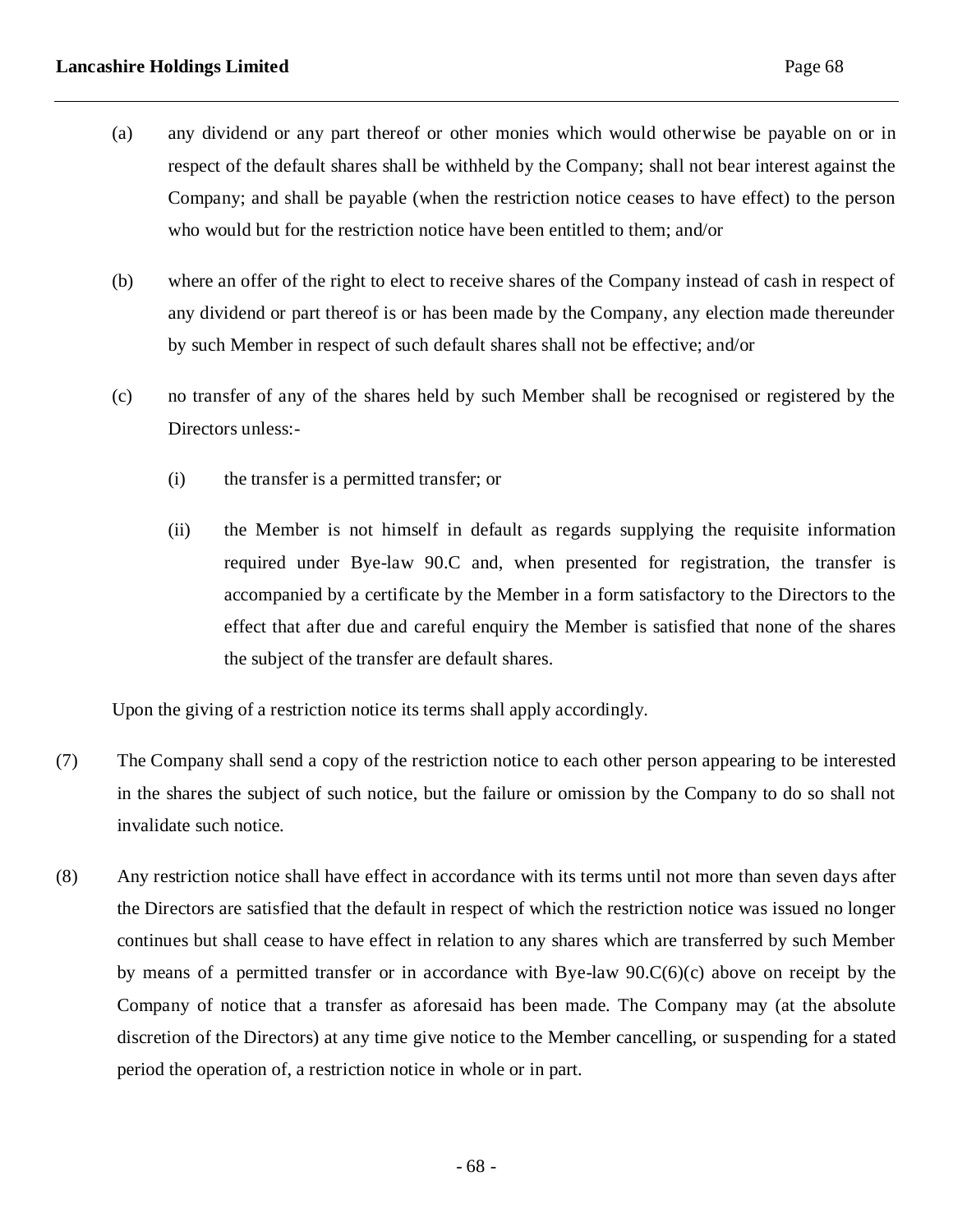- (9) Where a restriction notice is served on a Depositary, and the Depositary fails, through no fault of its own, to comply for any reason with the restriction notice, the provisions of Bye-laws 90.C(5) to 90.C(8) will only be implemented by the Company in relation to those shares in the Company in respect of which there has been a failure, and will not be implemented in relation to any other shares in the Company held by the Depositary. The Depositary may transfer or agree to transfer the shares in respect of which there has been a failure, or any rights in them, to the beneficial holder or holders of such shares in the Company.
- (10) For the purposes of this Bye-law 90.C:
	- (a) a person shall be treated as appearing to be interested in any shares if the Member holding such shares has given to the Company a notification whether following service of a notice under Byelaw 90.C or otherwise which either:
		- (i) names such person as being so interested; or
		- (ii) (after taking into account any such notification and any other relevant information in the possession of the Company) the Company knows or has reasonable cause to believe that the person in question is or may be interested in the shares; and
	- (b) a transfer of shares is a "**permitted transfer**" if but only if:
		- (i) it is a transfer by way of, or in pursuance of, acceptance of a takeover offer for the Company meaning an offer to acquire all the shares, or all the shares of any class or classes, in the Company (other than shares which at the date of the offer are already held by the offeror), being an offer on terms which are the same in relation to all the shares to which the offer relates or, where those shares include shares of different classes, in relation to all the shares of each class; or
		- (ii) the Directors are satisfied that the transfer is made pursuant to a bona fide sale of the whole of the beneficial ownership of the shares to a third party not connected with the transferring Member or with any other person appearing to the Directors to be interested in such shares; or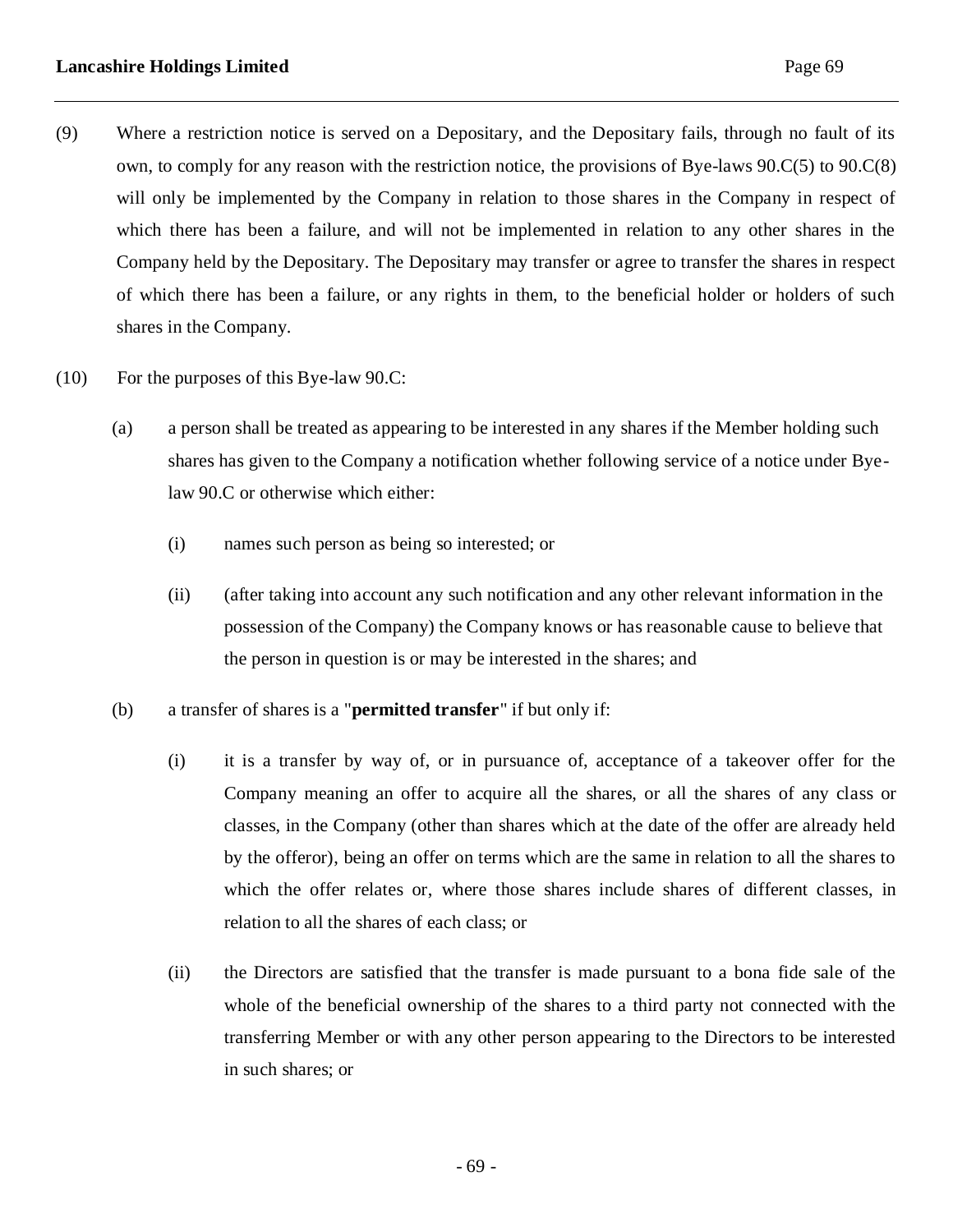(iii) the transfer results from a sale made on or through the London Stock Exchange (which shall include the Alternative Investment Market) or any stock exchange outside the United Kingdom on which the Company's shares of the same class as the default shares are normally dealt in.

## **91. Takeover provisions**

- **91.1** A person must not (other than solely as custodian or depositary (or nominee thereof) under any arrangements implemented and/or approved by the Directors under Bye-law 12.7):
	- (a) whether by himself, or with persons determined by the Board to be acting in concert with him, acquire after the date that this Bye-law shall come into effect (for purposes of this Bye-law 91, the "**Effective Date**") shares of the Company which, taken together with shares held or acquired after the Effective Date by persons determined by the Board to be acting in concert with him, carry 30 per cent. or more of the voting rights attributable to the Common Shares; or
	- (b) whilst he, together with persons determined by the Board to be acting in concert with him, holds not less than 30 per cent. but not more than 50 per cent. of the voting rights attributable to Common Shares of the Company, acquire after the Effective Date, whether by himself or with persons determined by the Board to be acting in concert with him, additional shares which, taken together with shares held by persons determined by the Board to be acting in concert with him, increases his voting rights attributable to Common Shares of the Company, (each of (a) and (b) for purposes of this Bye-law 91, a "**Limit**"), except as a result of a "**Permitted Acquisition**", as hereinafter defined; or
	- (c) effect or purport to effect a "**Prohibited Acquisition**", as hereinafter defined.
- **91.2** Where any person breaches any Limit, except as a result of a Permitted Acquisition, or becomes interested in any shares of the Company as a result of a Prohibited Acquisition that person is in breach of these Bye-laws.
- **91.3** The Board may do all or any of the following where it has reason to believe that any Limit is or may be breached or any Prohibited Acquisition has been or may be effected: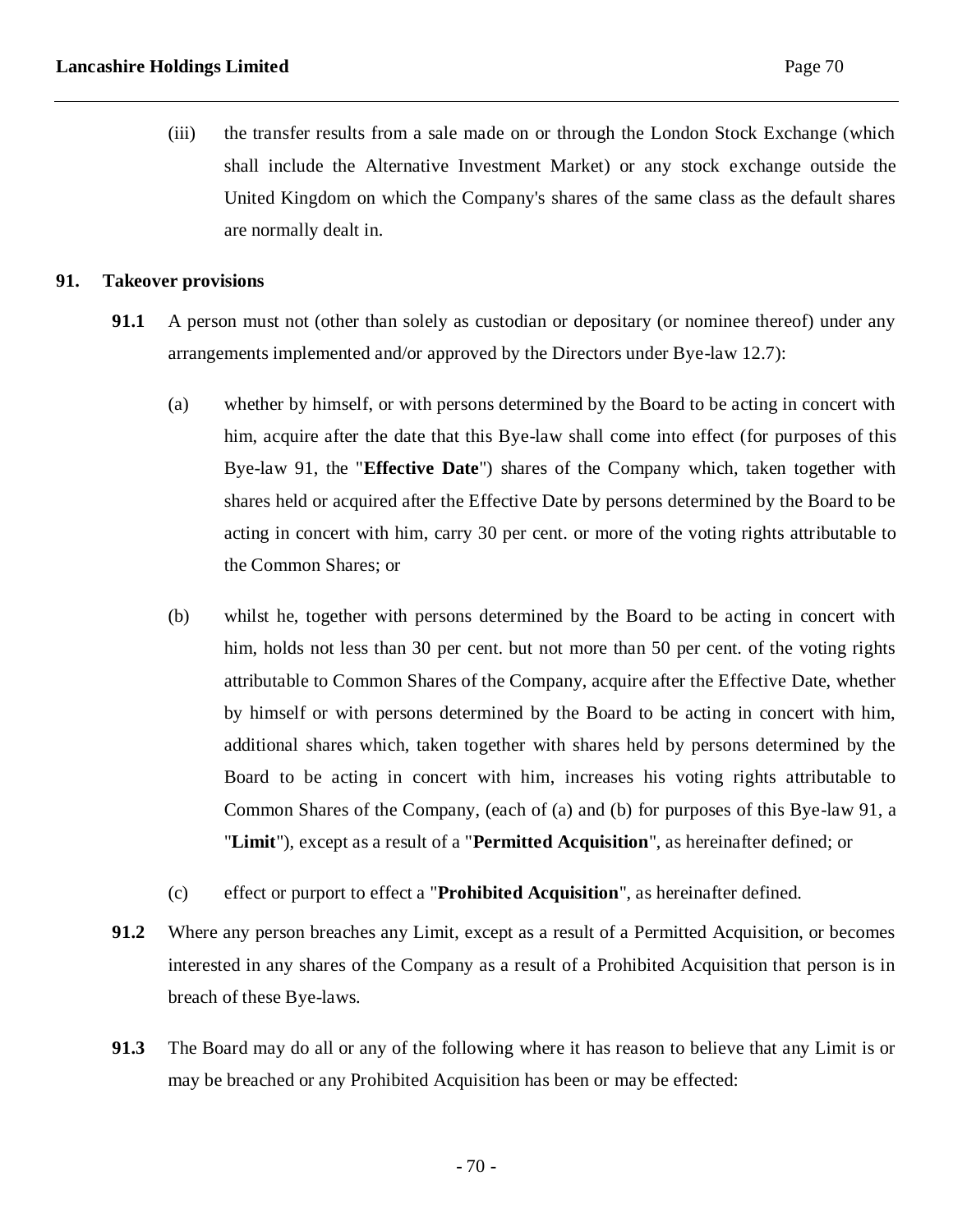- (a) require any Member or person appearing or purporting to be interested in any shares of the Company to provide such information as the Board considers appropriate to determine any of the matters under this Bye-law 91;
- (b) have regard to such public filings as it considers appropriate to determine any of the matters under this Bye-law 91;
- (c) make such determinations under this Bye-law 91 as it thinks fit, either after calling for submissions from affected Members or other persons or without calling for such submissions;
- (d) determine that the voting rights attached to such number of shares held by such persons as the Board may determine to be held, or in which such persons are or may be interested, in breach of these Bye-laws (for purposes of this Bye-law 91,"**Excess Shares**") are from a particular time incapable of being exercised for a definite or indefinite period;
- (e) determine that some or all of the Excess Shares must be sold;
- (f) determine that some or all of the Excess Shares will not carry any right to any dividends or other distributions from a particular time for a definite or indefinite period; and
- (g) take such other action as it thinks fit for the purposes of this Bye-law 91 including:
	- (i) prescribing rules (not inconsistent with this Bye-law 91);
	- (ii) setting deadlines for the provision of information;
	- (iii) drawing adverse inferences where information requested is not provided;
	- (iv) making determinations or interim determinations;
	- (v) executing documents on behalf of a Member;
	- (vi) converting any Excess Shares held in uncertificated form into certificated form, or vice-versa;
	- (vii) paying costs and expenses out of proceeds of sale; and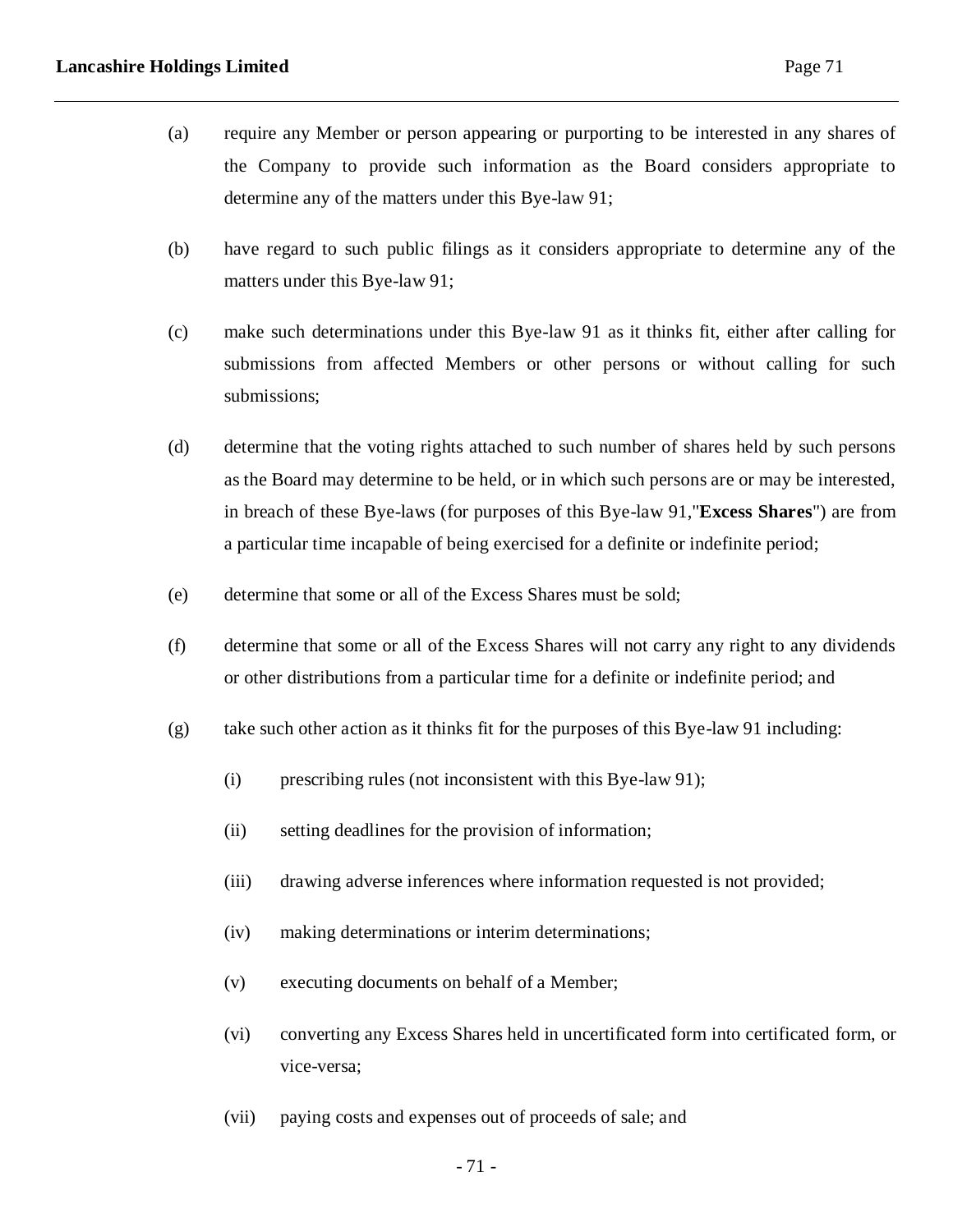## **Lancashire Holdings Limited** Page 72

- (viii) changing any decision or determination or rule previously made.
- **91.4** (a) An acquisition is a "**Permitted Acquisition**" if:
	- (i) the Board consents to the acquisition (even if, in the absence of such consent, the acquisition would be a Prohibited Acquisition), or
	- (ii) the acquisition is made in circumstances in which the City Code, if it applied to the Company, would require an offer to be made as a consequence and such offer is made in accordance with Rule 9 of the City Code, as if it so applied; or
	- (iii) if the acquisition arises from repayment of a stock borrowing arrangement (on arm's length commercial terms).
	- (b) An acquisition is a "**Prohibited Acquisition**" if Rules 4, 5, 6 or 8 of the City Code would in whole or part apply to the acquisition if the Company was subject to the City Code and the acquisition was made (or, if not yet made, would if and when made be) in breach of or otherwise not comply with Rules 4, 5, 6 or 8 of the City Code.
- **91.5** The Board has full authority to determine the application of this Bye-law 91, including as to the deemed application of the whole or any part of the City Code. Such authority shall include all discretion vested in the Panel as if the whole or any part of the City Code applied including, without limitation, the determination of conditions and consents, the consideration to be offered and any restrictions on the exercise of control. Any resolution or determination of, or decision or exercise of any discretion or power by, the Board or any Director or by the chairman of any meeting acting in good faith under or pursuant to the provisions of this Bye-law 91 shall be final and conclusive; and anything done by, or on behalf of, or on the authority of, the Board or any Director acting in good faith pursuant to the provisions of this Bye-law 91 shall be conclusive and binding on all persons concerned and shall not be open to challenge, whether as to its validity or otherwise on any ground whatsoever. The Board shall not be required to give any reasons for any decision, determination or declaration taken or made in accordance with this Bye-law 91.